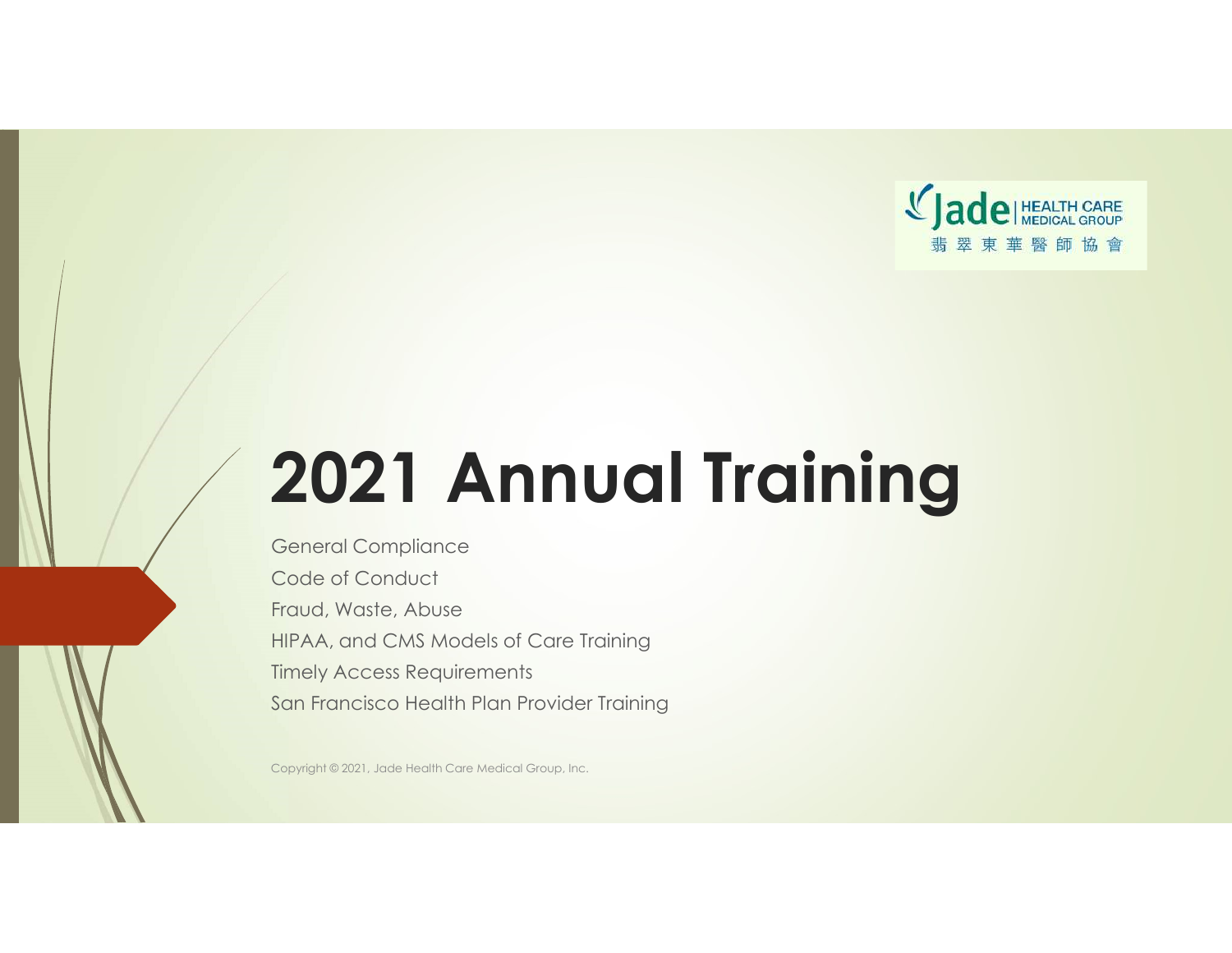

## General Compliance **Training**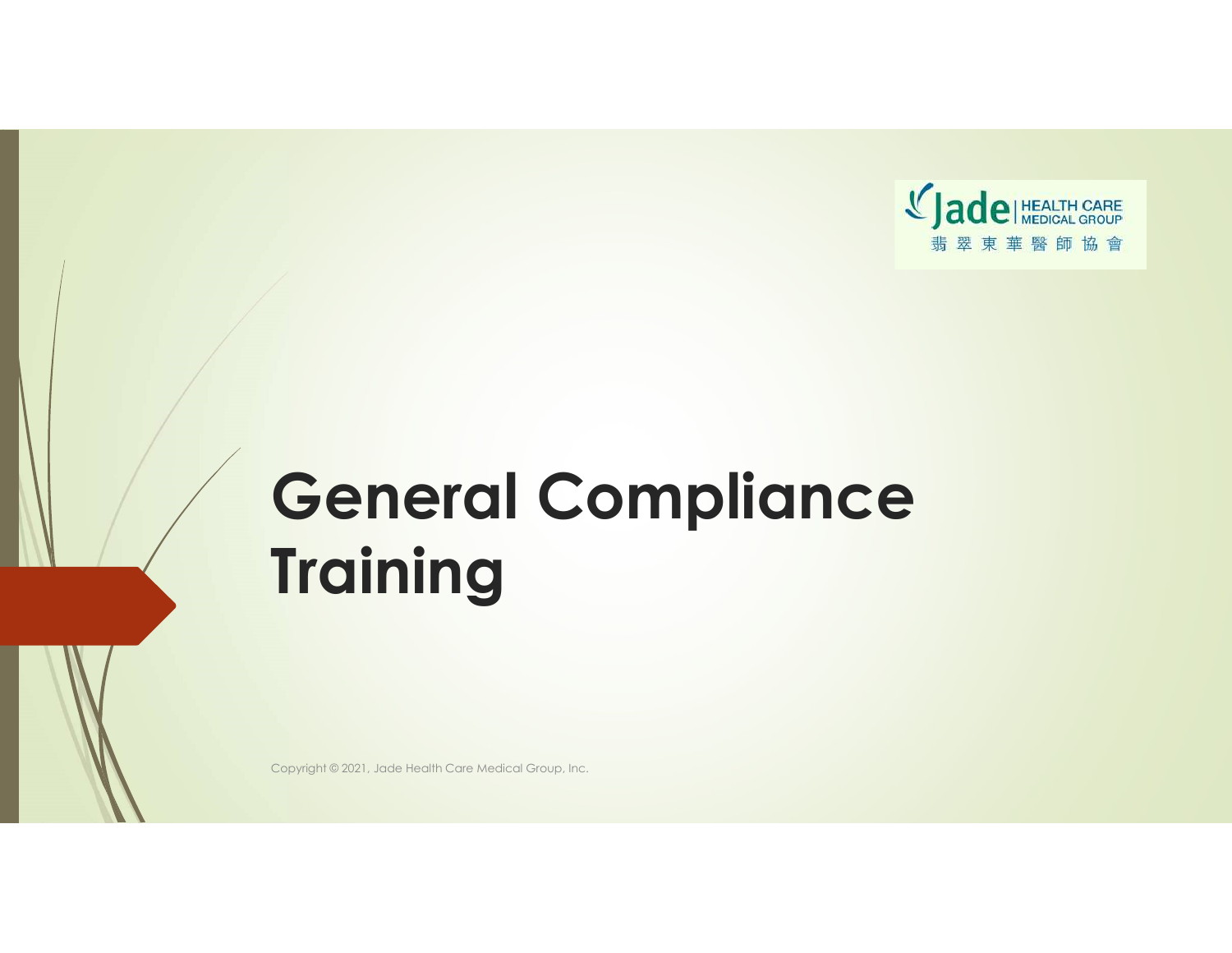### Training Requirements: Medical Group Staff/Contractors, Governing Body Members, and First-Tier, Downstream, or Related Entity (FDR) Employees

- Certain training requirements apply to people involved in performing or delivering benefits to Jade Medicare members. This applies to all employees of Medicare Advantage Organizations (MAOs) and Prescription Drug Plans (PD
- You may also be required to complete FWA training within 90 days of your initial hire. Please contact your management<br>team for more information.

### Learn more about Medicare Part C

- Medicare Part C, or Medicare Advantage (MA), is a health plan choice available to Medicare beneficiaries. MA is a<br>program run by Medicare-approved private insurance companies. These companies arrange for, or directly provi
- MA plans must cover all services that Medicare covers with the exception of hospice care. MA plans provide Part A and Part B benefits and may also include prescription drug coverage and other supplemental benefits.

### Learn more about Medicare Part D

Medicare Part D, the Prescription Drug Benefit, provides prescription drug coverage to all beneficiaries enrolled in Part A and/or Part B who elect to enroll in a Medicare Prescription Drug Plan (PDP) or an MA Prescription Insurance companies or other companies approved by Medicare provide prescription drug coverage to individuals who live in a plan's service area.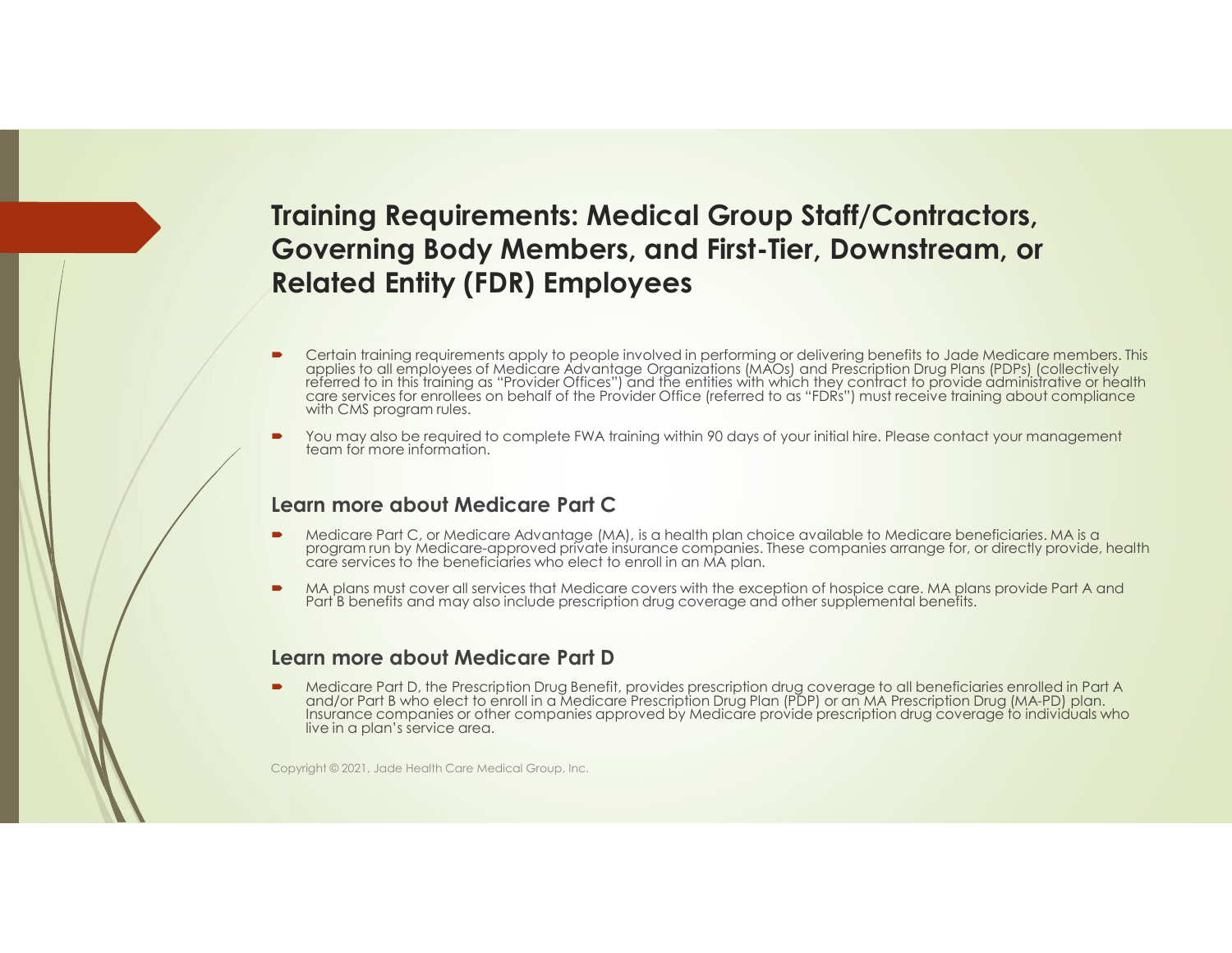## Course Objectives

This lesson outlines effective compliance programs. When you complete this course, you should be able to correctly:

- Recognize how a compliance program operates; and
- Recognize how compliance program violations should be reported.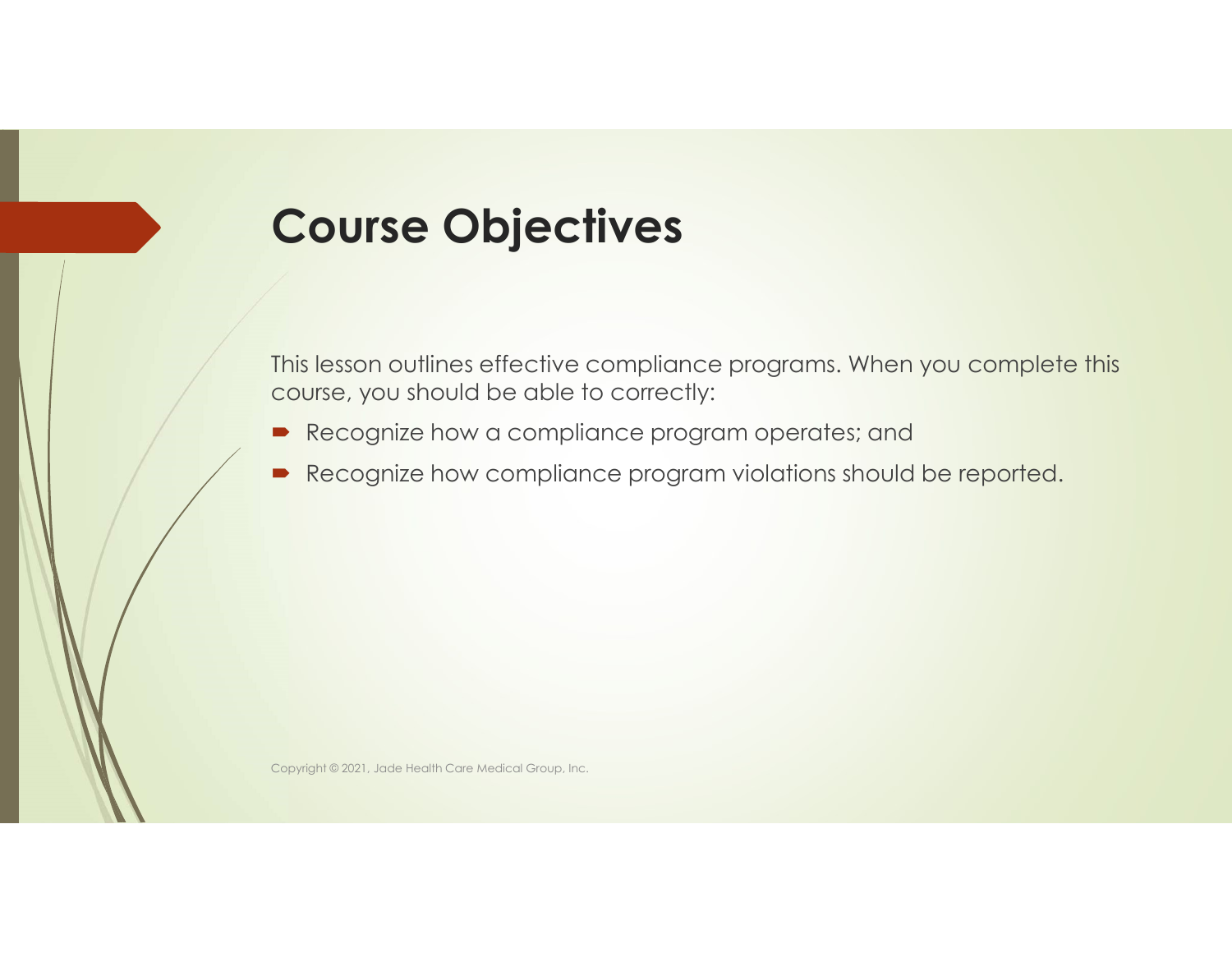## Compliance Program Requirement

Jade and Centers for Medicare & Medicaid Services (CMS) requires Provider Offices to implement and maintain an effective compliance program. An effective compliance program should:

- Articulate and demonstrate an office's (organization) commitment to legal and ethical conduct;
- **Provide guidance on how to handle compliance questions and concerns;** and
- **Provide guidance on how to identify and report compliance violations.**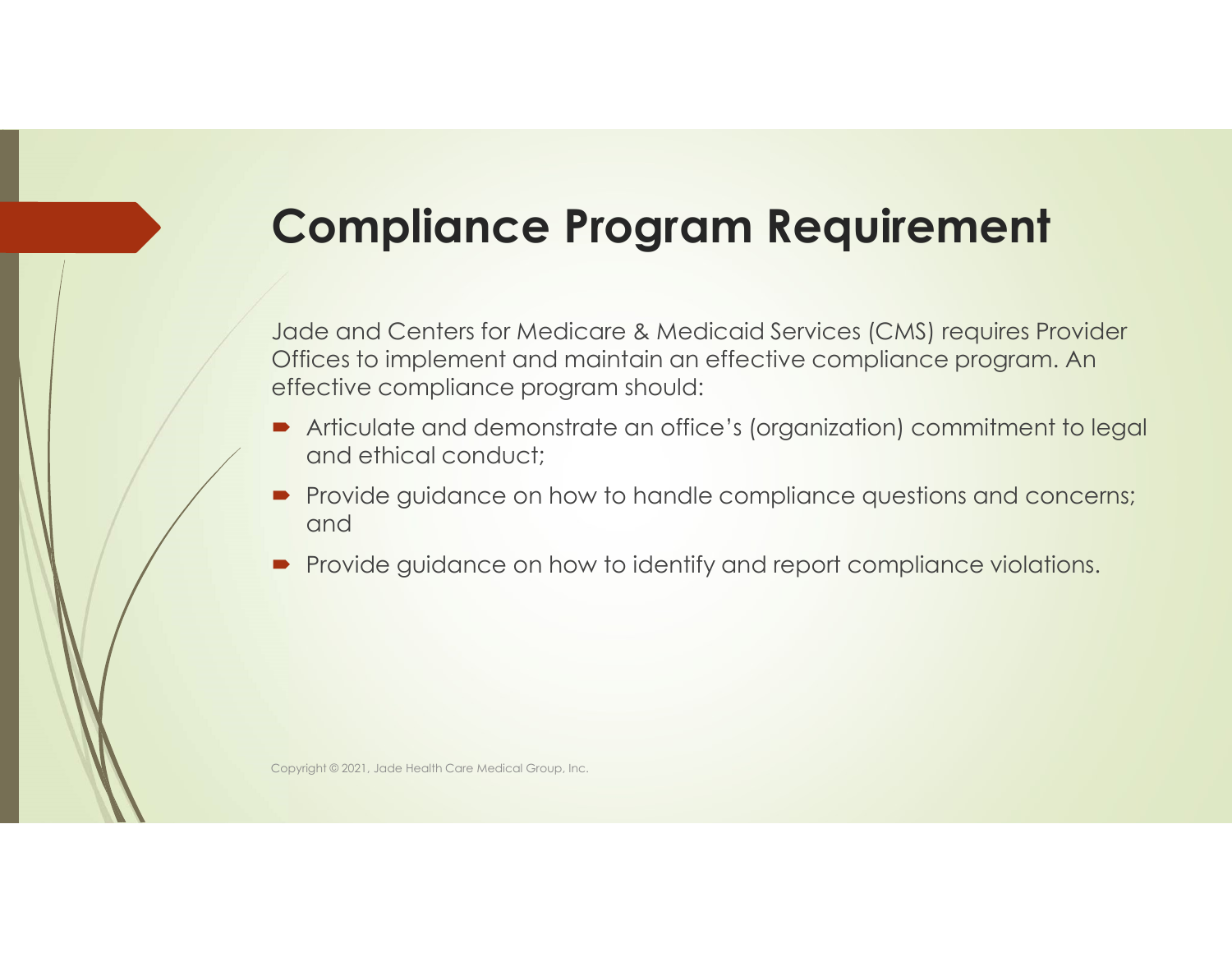## What Is an Effective Compliance Program?

An effective compliance program fosters a culture of compliance within an organization and, at a minimum:

- Prevents, detects, and corrects non-compliance;
- Is fully implemented and is tailored to an organization's unique operations and circumstances;
- Has adequate resources;
- Promotes the organization's Standards of Conduct; and
- Establishes clear lines of communication for reporting non-compliance.

An effective compliance program is essential to prevent, detect, and correct Medicare non-compliance as well as Fraud, Waste, and Abuse (FWA). It must, at a minimum, include the seven core compliance program requirements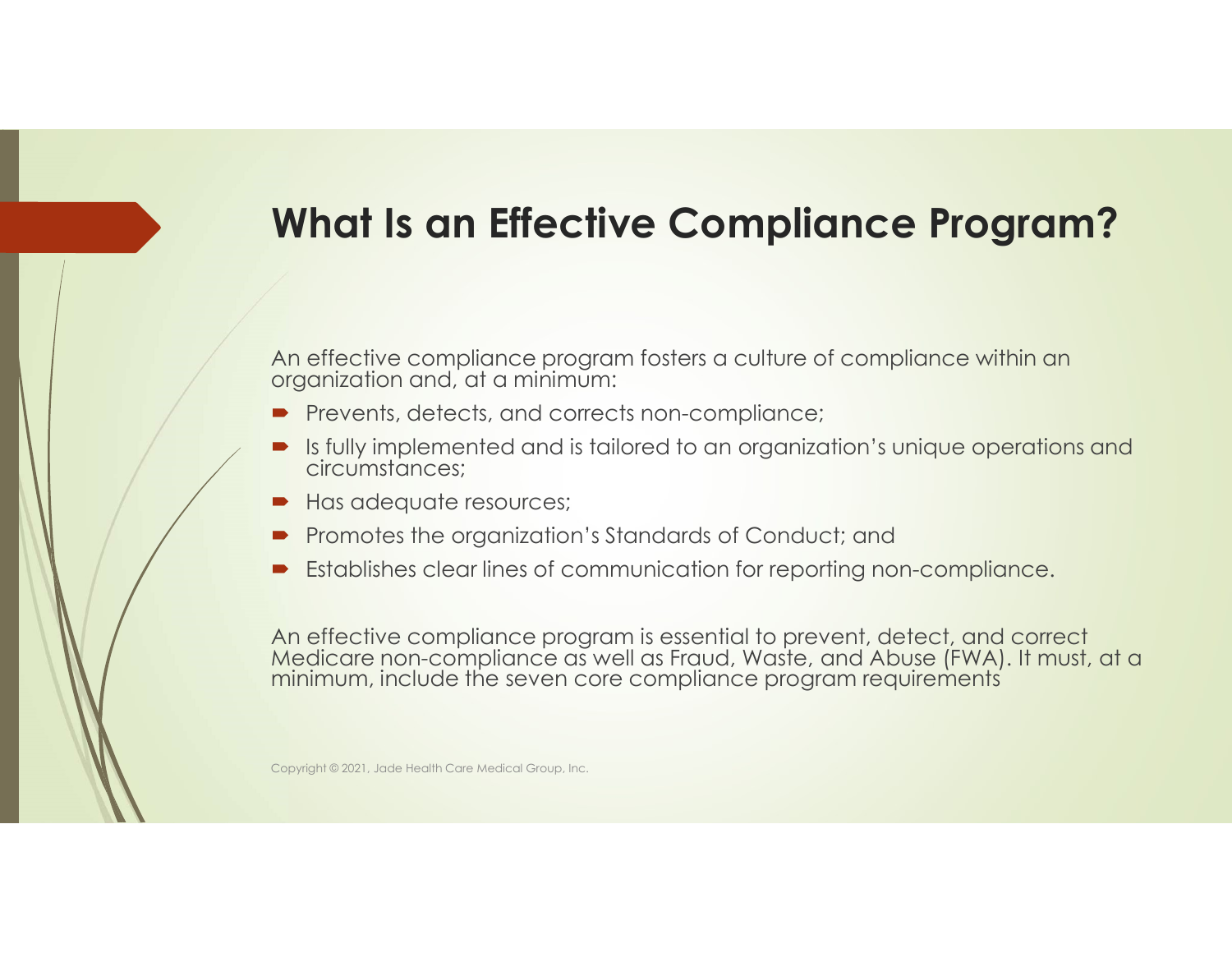## Seven Core Compliance Program **Requirements**

CMS requires that an effective compliance program must include seven core requirements:

- 1. Written Policies, Procedures, and Standards of Conduct These articulate the Provider Office's commitment to comply with all applicable Federal and State standards and describe compliance expectations according to the Standards of Conduct.
- 2. Compliance Officer, Compliance Committee, and High-Level Oversight The Provider Office must designate a compliance officer and a compliance committee that will be accountable and responsible for the activities and status of the compliance program, including issues identified, investigated, and resolved by the compliance program. The Provider Office's senior management and governing body must be engaged and exercise reasonable oversight of the Provider Office's compliance program.
- **3.** Effective Training and Education This covers the elements of the compliance plan as well as prevention, detection, and reporting of FWA. This training and education should be tailored to the different responsibilities and job functions of employees.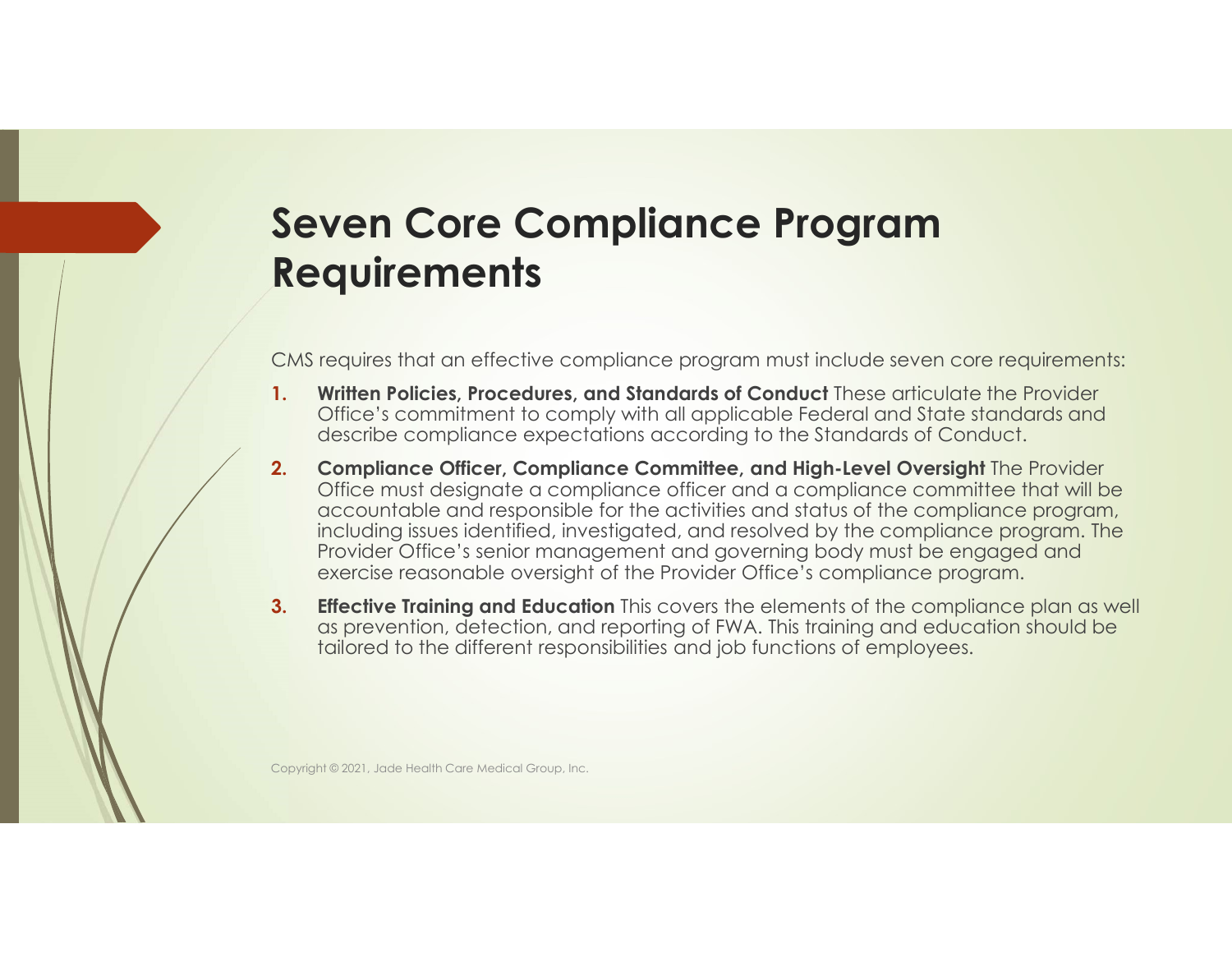## Seven Core Compliance Program Requirements (Continued)

- 4. Effective Lines of Communication Effective lines of communication must be accessible to all, ensure confidentiality, and provide methods for anonymous and good-faith reporting of compliance issues at Provider Office and First-Tier, Downstream, or Related Entity (FDR) levels.
- 5. Well-Publicized Disciplinary Standards Provider Office must enforce standards through well-publicized disciplinary guidelines.
- **6.** Effective System for Routine Monitoring, Auditing, and Identifying Compliance Risks<br>Conduct routine monitoring and auditing of Provider Office's and FDR's operations to<br>evaluate compliance with state and federal requi effectiveness of the compliance program. **NOTE:** Provider Offices must ensure that FDRs performing delegated administrative or health care service functions concerning the Provider Office's compliance program comply with state and federal requirements.
- 7. Procedures and System for Prompt Response to Compliance Issues The Provider Office must use effective measures to respond promptly to non-compliance and undertake appropriate corrective action.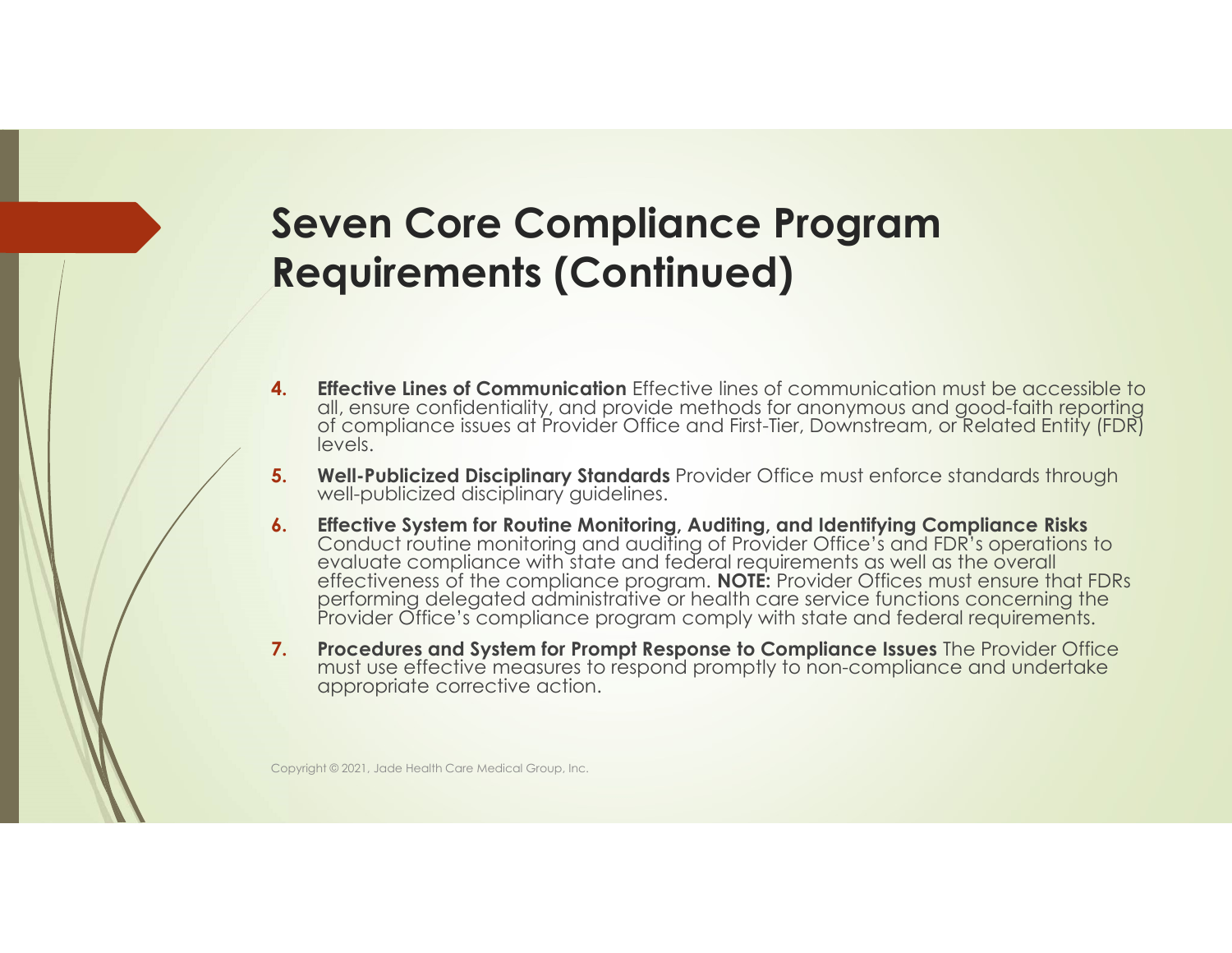## **Compliance Training–Provider Offices** and their FDRs

Jade expects that all Provider Offices will apply their training requirements and "effective lines of communication" to their FDRs. Having "effective lines of communication" means that employees of the Provider Office and the Provider Office's FDRs have several avenues to report compliance concerns.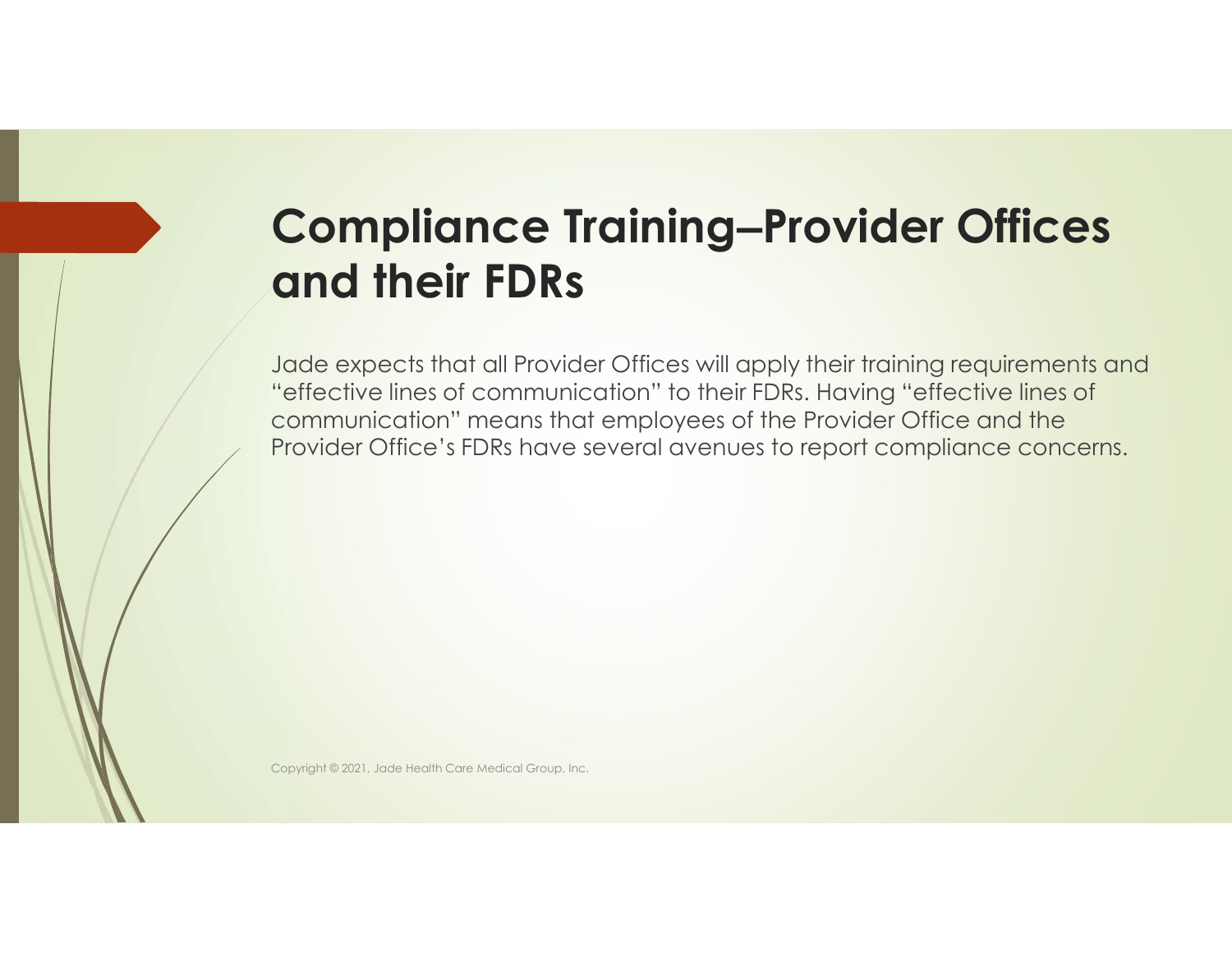## Ethics–Do the Right Thing!

As part of the Medicare Program, you must conduct yourself in an ethical and legal manner. It's about doing the right thing!

- Act fairly and honestly;
- Adhere to high ethical standards in all you do;
- Comply with all applicable laws, regulations, and CMS requirements; and
- **P** Report suspected violations.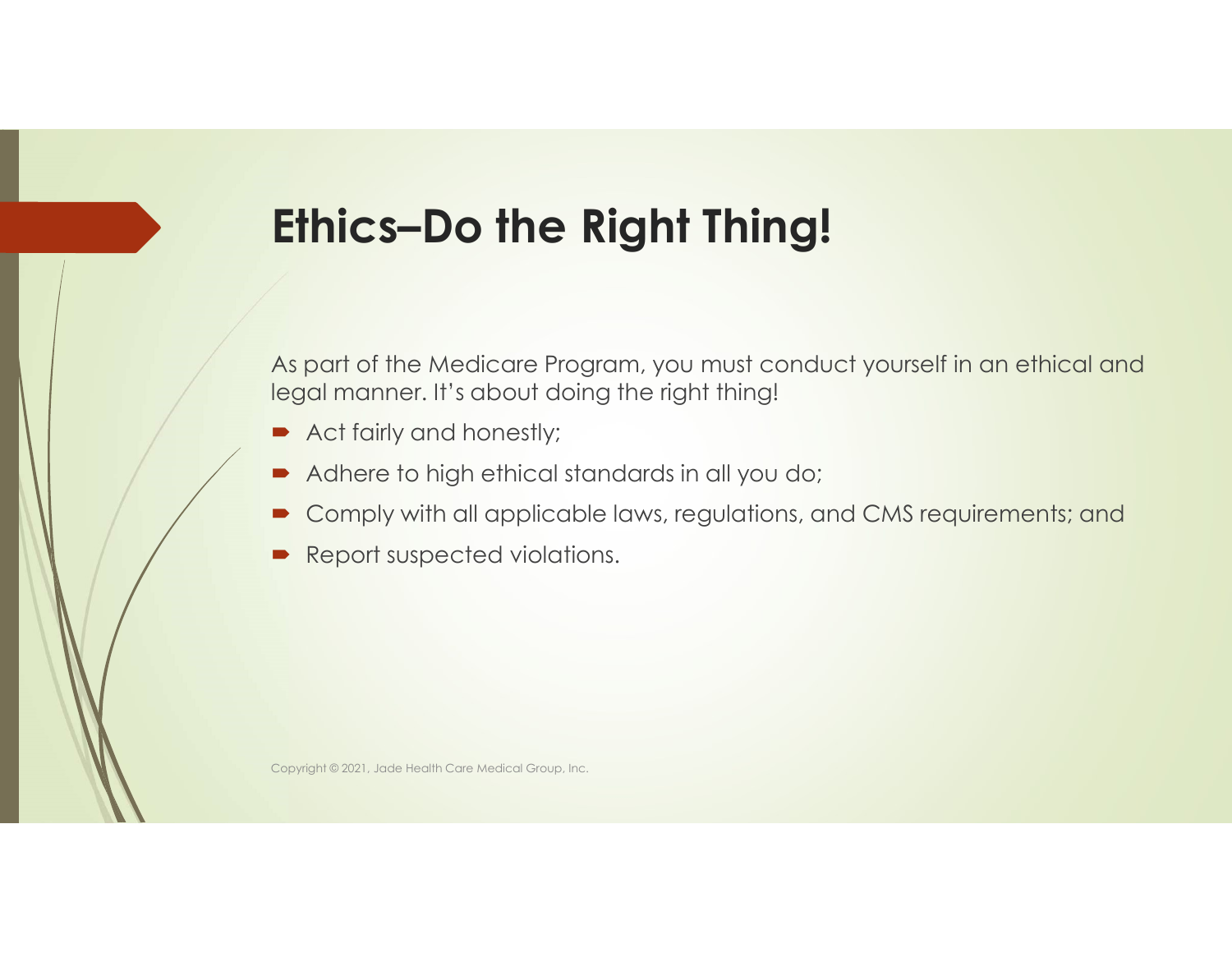## Code of Conduct

Beyond following the general ethical guidelines on the previous page, how do you know what is expected of you in a specific situation? Standards of Conduct (or Code of Conduct) state compliance expectations with all Laws and Regulations.

As a medical group staff/contractors, contracted Provider, governing body members and First<br>Tier, Downstream, or related Entity (FDR) Employees, must comply with all applicable laws and<br>regulations. It is your responsibili

- Accurate Claims for Reimbursement
- Medical Necessity
- Accurate Business Records
- Cost Reports
- Refunds
- Kickback Prohibitions
- Co-Payments & Discounts
- Honest Dealings with Payor, State, or Government Officials
- Cooperation of Audit and Investigations

Everyone has a responsibility to report violations of Standards of Conduct and suspected noncompliance.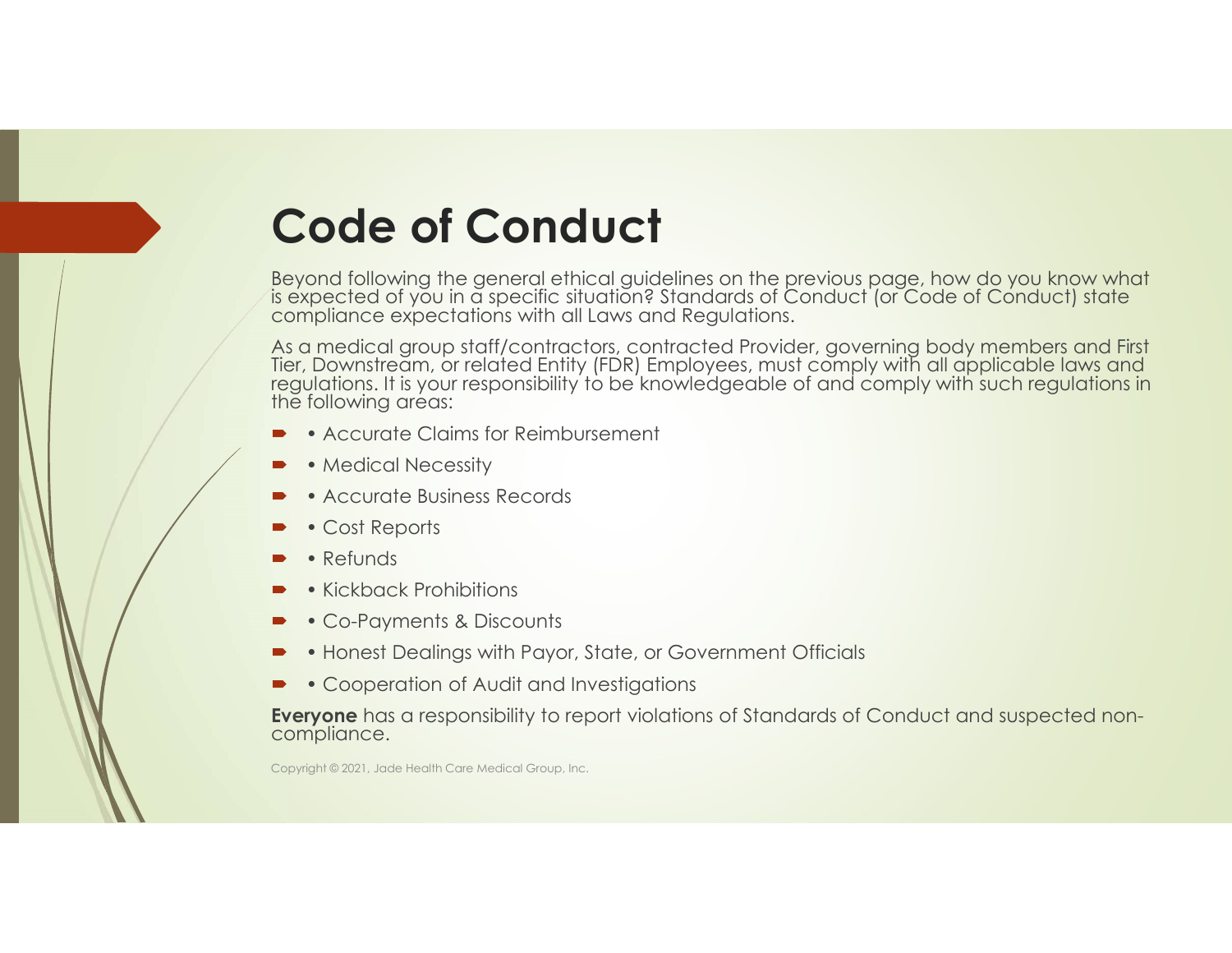## What Is Non-Compliance?

Non-compliance is conduct that does not conform to the law, Federal health care program<br>requirements, or an organization's ethical and business policies. CMS has identified the following Medicare Parts C and D high risk areas:

- Agent/broker misrepresentation;
- Appeals and grievance review (for example, coverage and organization determinations);
- Beneficiary notices;
- Conflicts of interest;
- Claims processing;
- **•** Credentialing and provider networks;
- Documentation and Timeliness requirements;
- **Ethics;** Ethics; **Executive Contract Contract Contract Contract Contract Contract Contract Contract Contract Contract Contract Contract Contract Contract Contract Contract Contract Contract Contract Contract Contract Cont**
- FDR oversight and monitoring;
- Health Insurance Portability and Accountability Act (HIPAA);
- Marketing and enrollment;
- Pharmacy, formulary, and benefit administration; and
- Quality of care.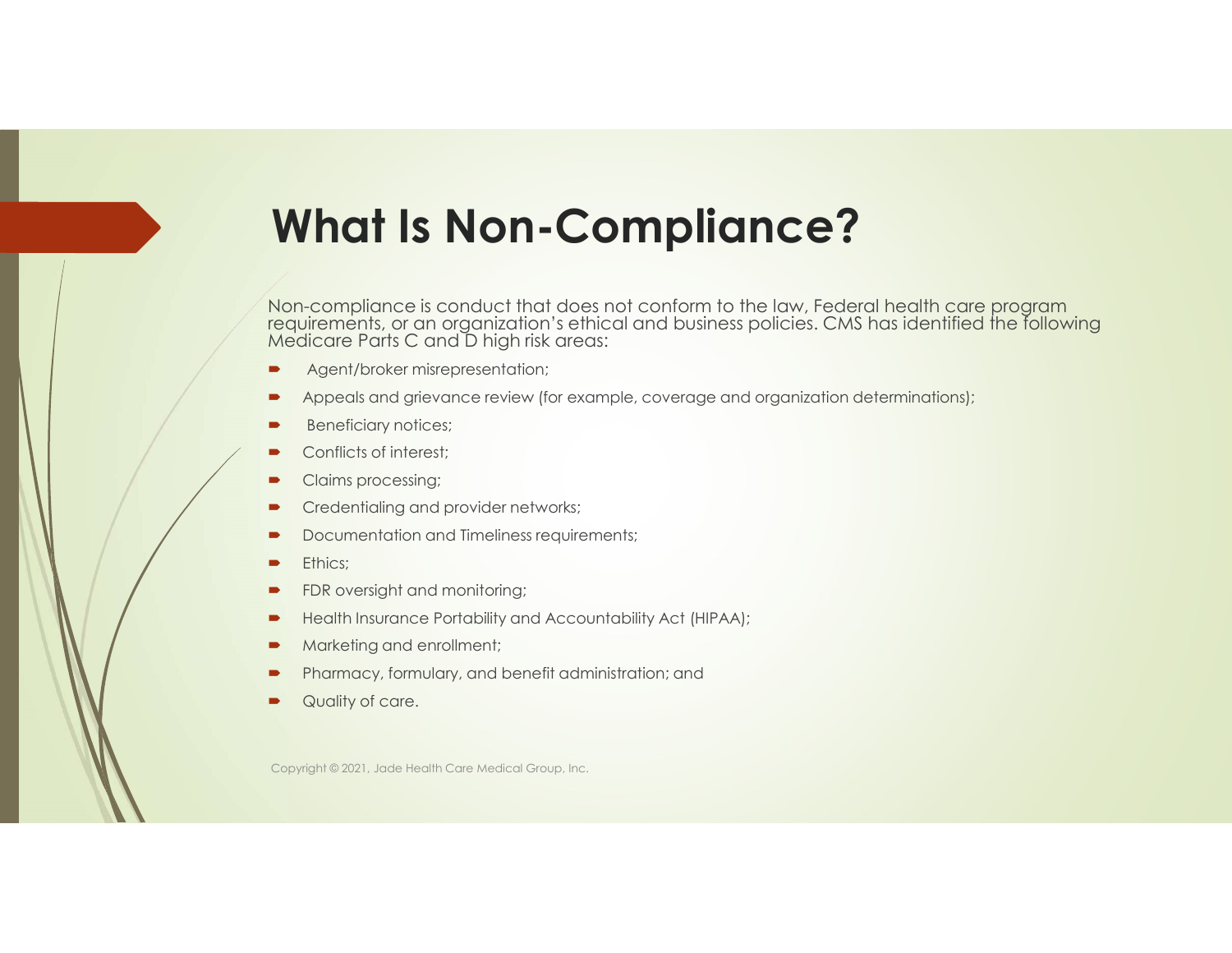## Know the Consequences of Non-**Compliance**

Failure to follow Medicare Program requirements and CMS guidance can lead to serious consequences including:

- Contract termination:
- Criminal penalties;
- **Exclusion from participation in all Federal health care programs; or**
- Civil monetary penalties.

Additionally, your organization must have disciplinary standards for non-compliant behavior. Those who engage in non-compliant behavior may be subject to any of the following:

- **Mandatory training or re-training;**
- Disciplinary action; or
- **F** Termination.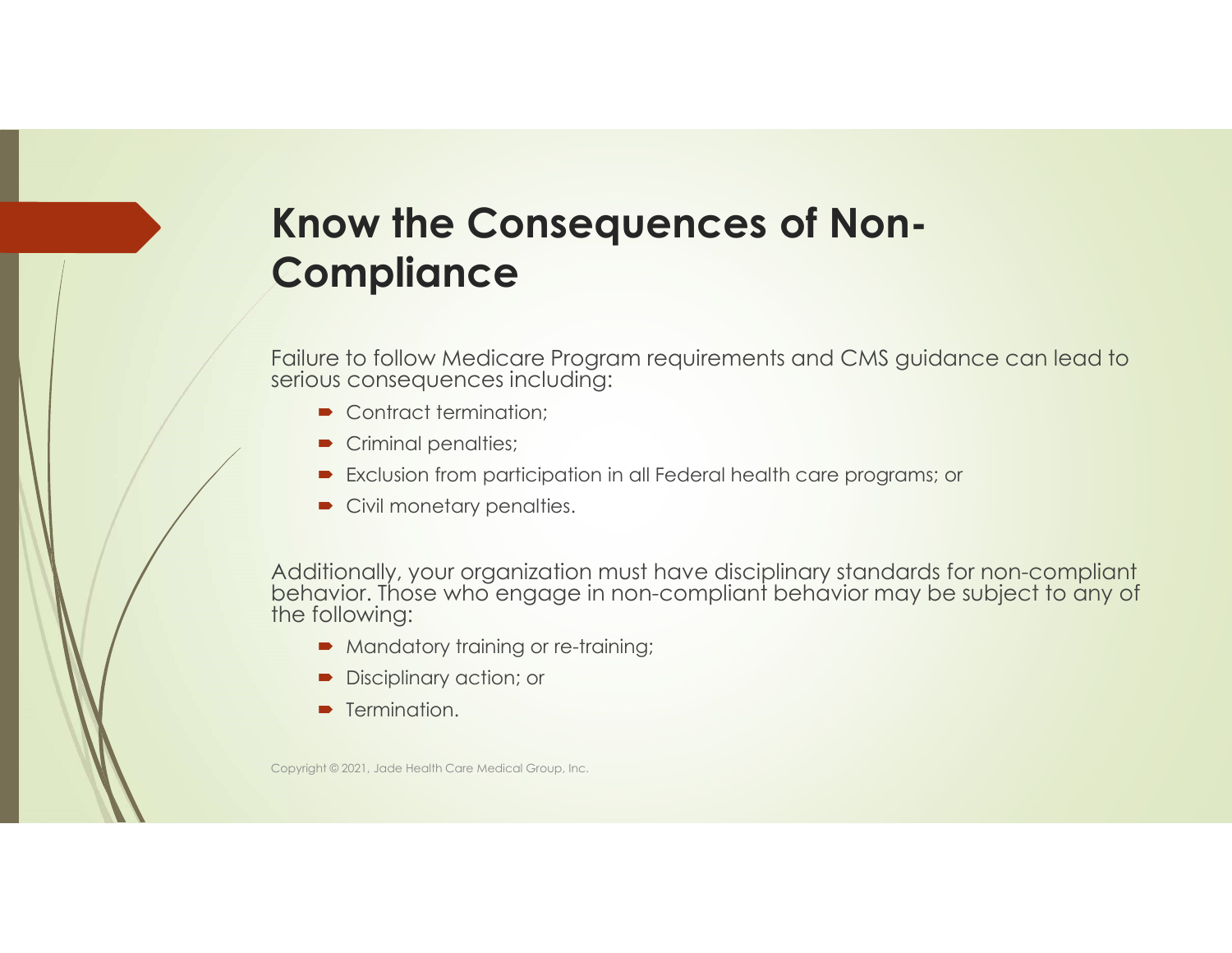## Non-Compliance Affects Everybody

Without programs to prevent, detect, and correct non-compliance, we all risk:

Harm to beneficiaries, such as:

- **Delayed services**
- Denial of benefits
- Difficulty in using providers of choice
- Other hurdles to care

Less money for everyone, due to:

- **High insurance copayments**
- **Higher premiums**
- **DED** Lower benefits for individuals and employers
- **D** Lower Star ratings
- **D** Lower profits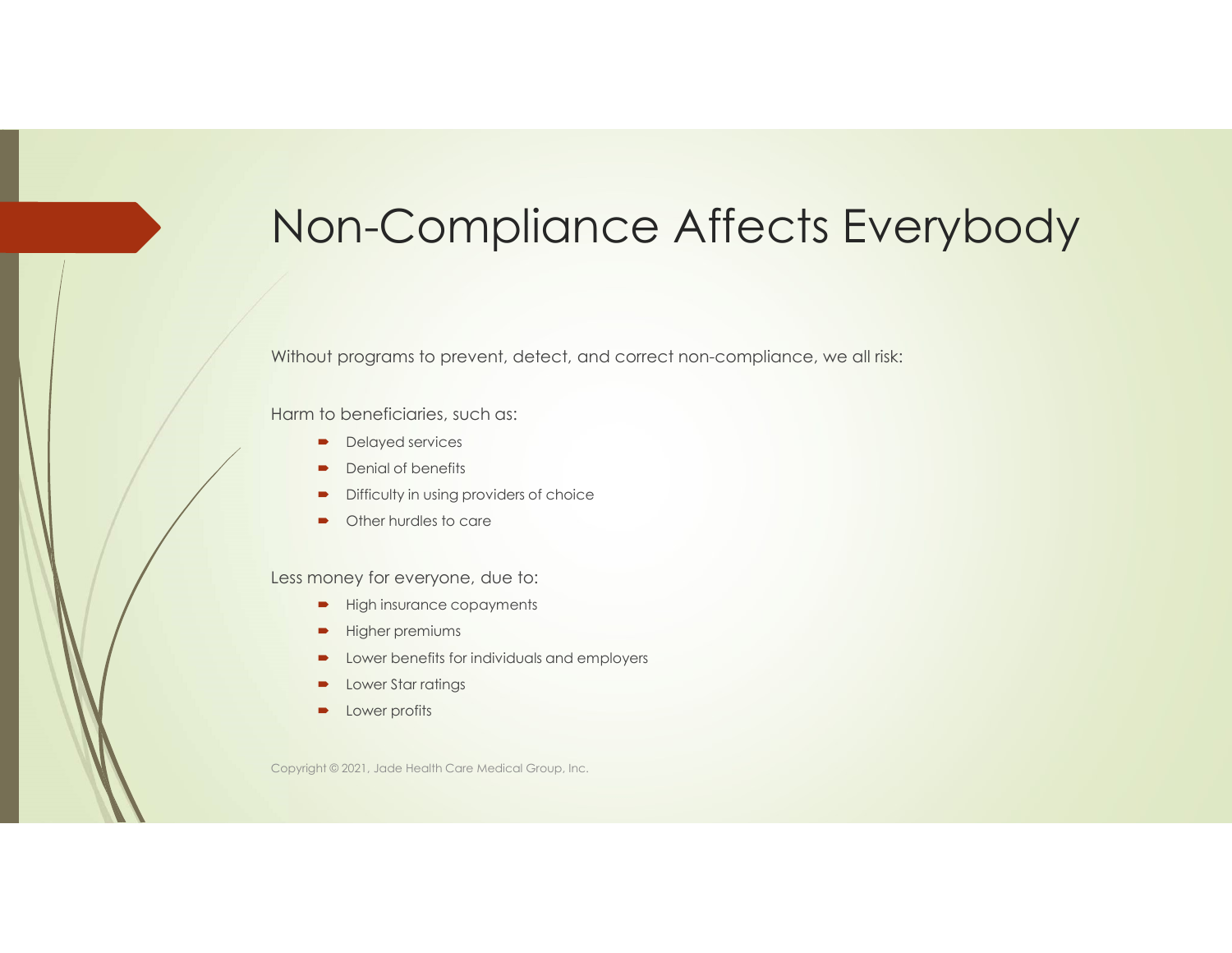## How to Report Potential Non-**Compliance**

### Employees of a Provider Office

- Call the Medicare Compliance Officer; or
- Call the Compliance Hotline 628-228-2720

### First-Tier, Downstream, or Related Entity (FDR) Employees

- Talk to a Manager or Supervisor; or
- Call the Compliance Help Line

### **Beneficiaries**

- Call Jade's Compliance Hotline or Customer Service; or
- Call 1-800-Medicare.

Copyright © 2021, Jade Health Care Medical Group, Inc.

### Don't Hesitate to Report Non-Compliance

There can be no retaliation against you for reporting suspected non-compliance in good faith.

Each Provider Office must offer reporting methods that are:

- Anonymous;
- Confidential; and
- Non-retaliatory.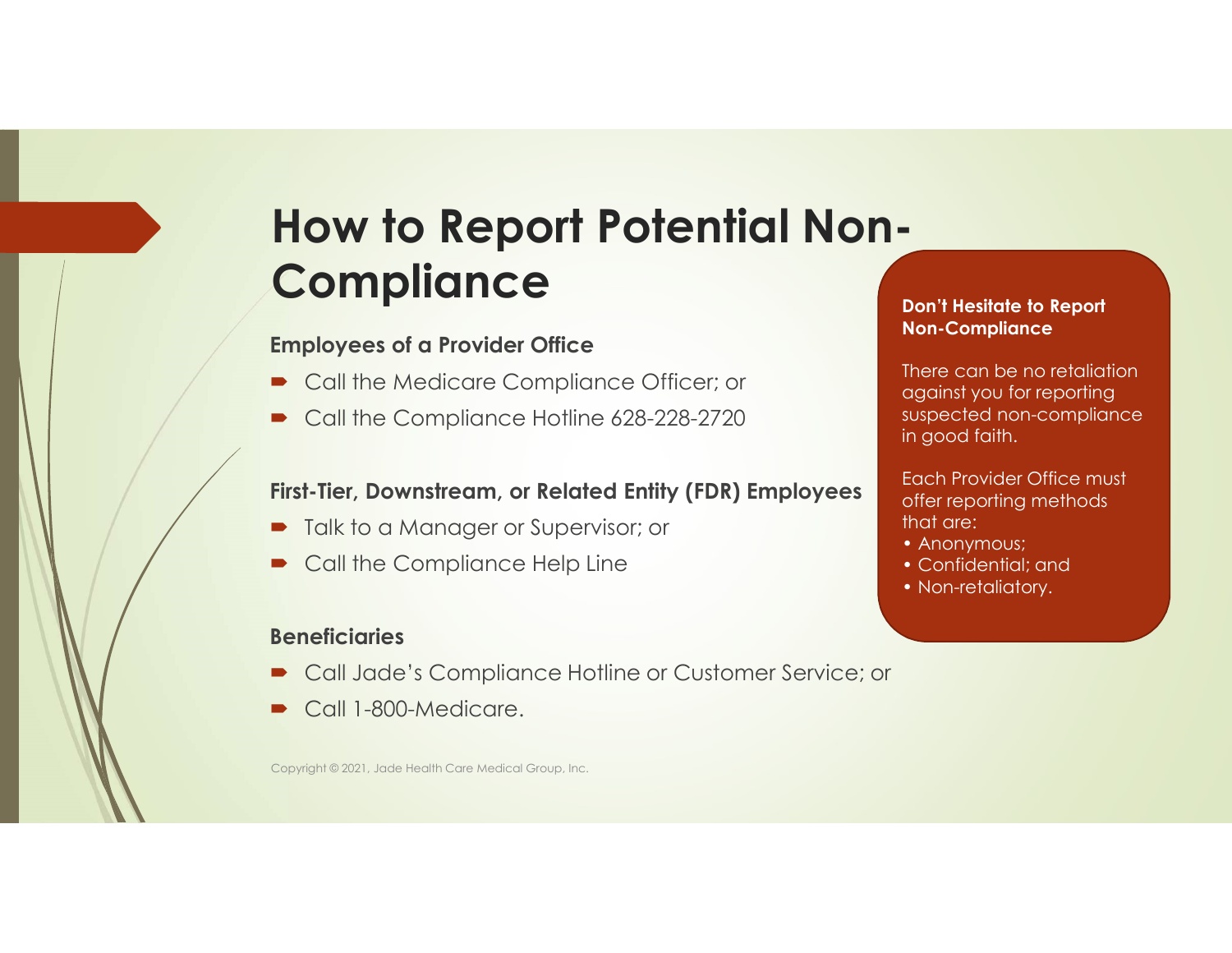## What Happens After Non-Compliance Is Detected?

After non-compliance is detected, it must be investigated immediately and promptly corrected. However, internal monitoring should continue to ensure:

There is no recurrence of the same non-compliance;

- Ongoing compliance with compliance program requirements;
- **Efficient and effective internal controls; and**
- **Enrollees are protected**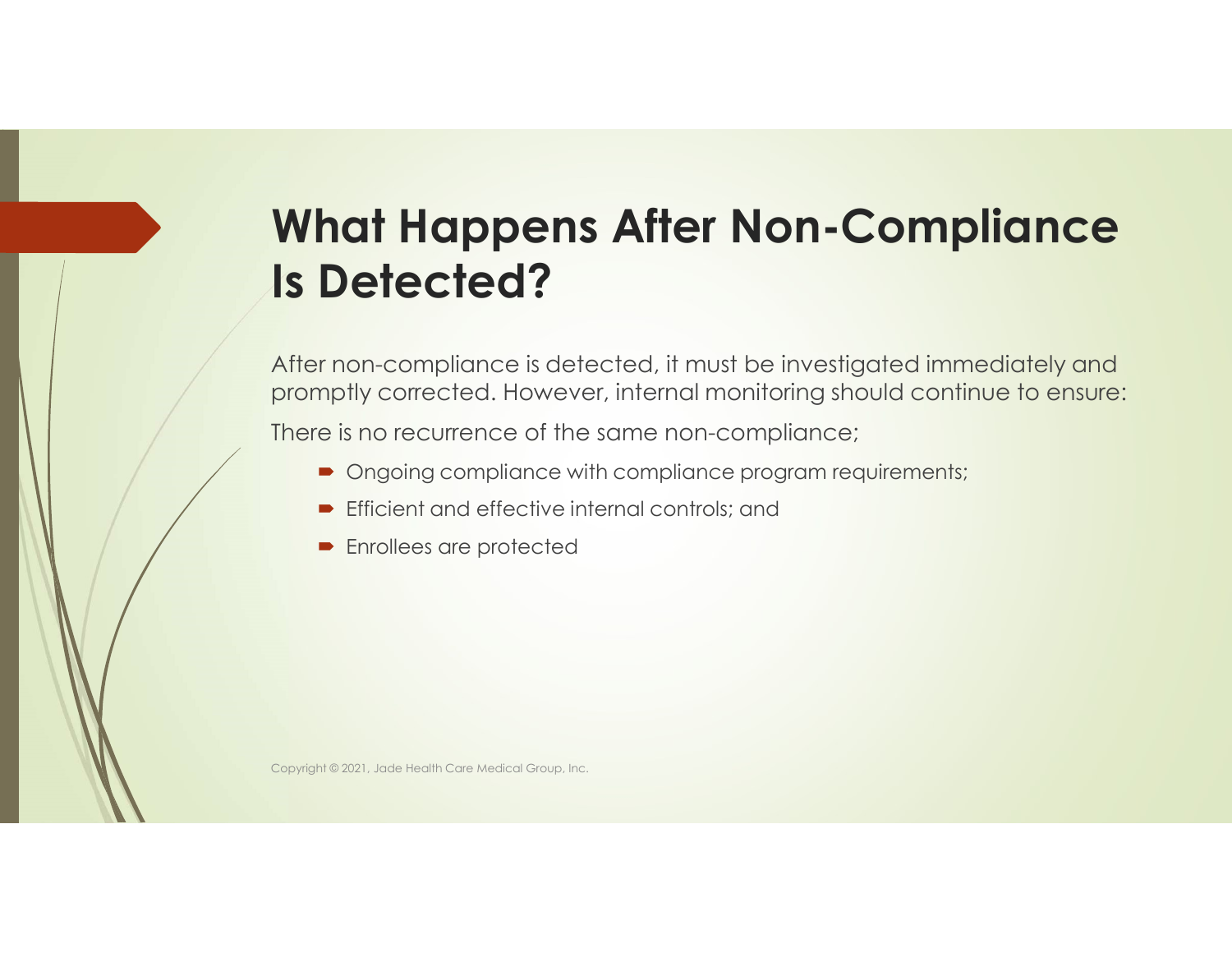## What Are Internal Monitoring and Audits?

- **Internal monitoring activities are regular reviews that confirm ongoing** compliance and ensure that corrective actions are undertaken and effective.
- Internal auditing is a formal review of compliance with a particular set of standards (for example, policies and procedures, laws, and regulations) used as base measures.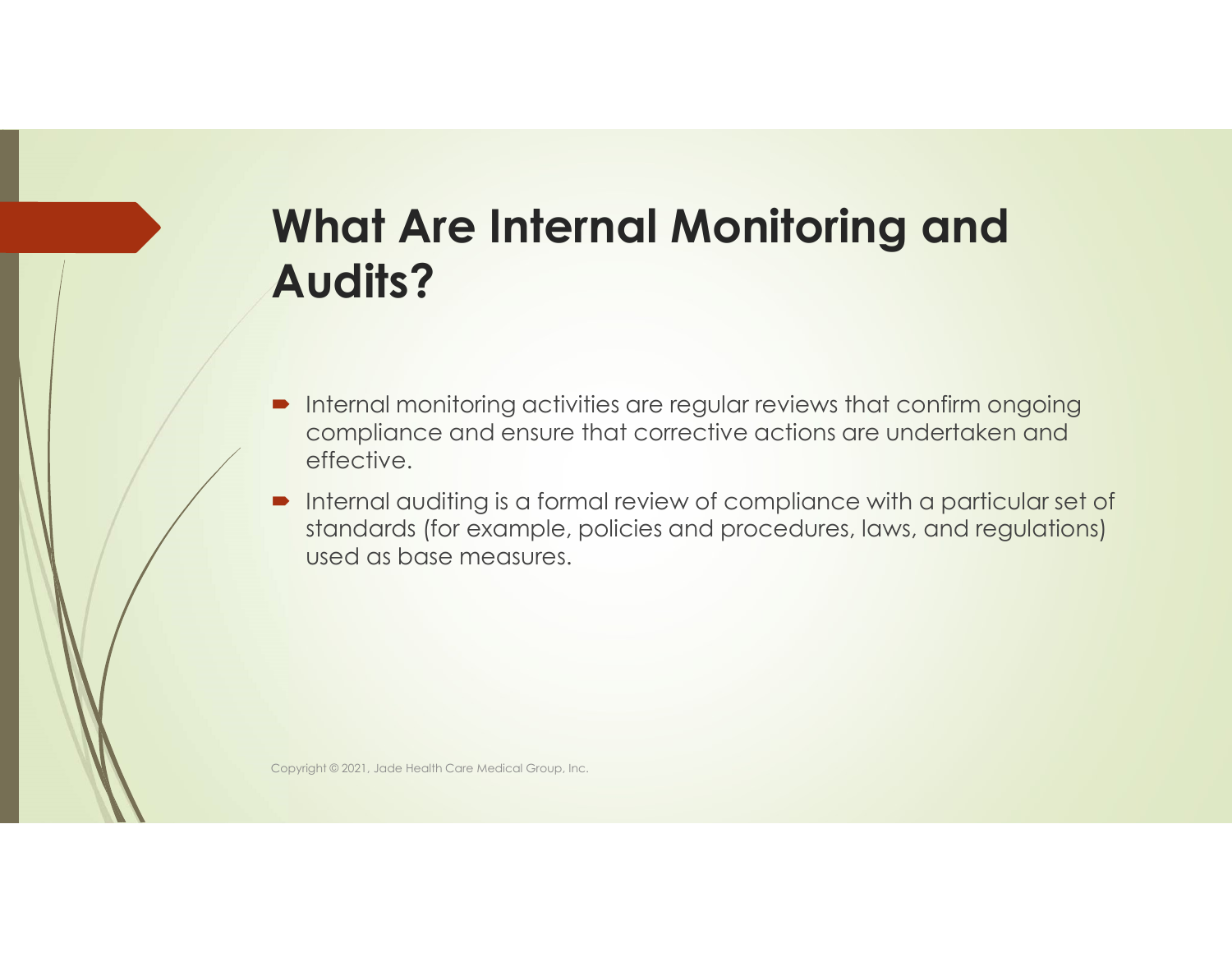## Lesson Summary

Organizations must create and maintain compliance programs that, at a minimum, meet the seven core requirements. An effective compliance program fosters a culture of compliance.

To help ensure compliance, behave ethically and follow your organization's Standards of Conduct. Watch for common instances of non-compliance, and report suspected non-compliance.

Know the consequences of non-compliance, and help correct any noncompliance with a corrective action plan that includes ongoing monitoring and auditing.

### Compliance Is Everyone's Responsibility!

- **Prevent:** Operate within your organization's ethical expectations to prevent noncompliance!
- **Detect & Report:** If you detect potential non-compliance, report it!
- Correct: Correct non-compliance to protect beneficiaries and save money!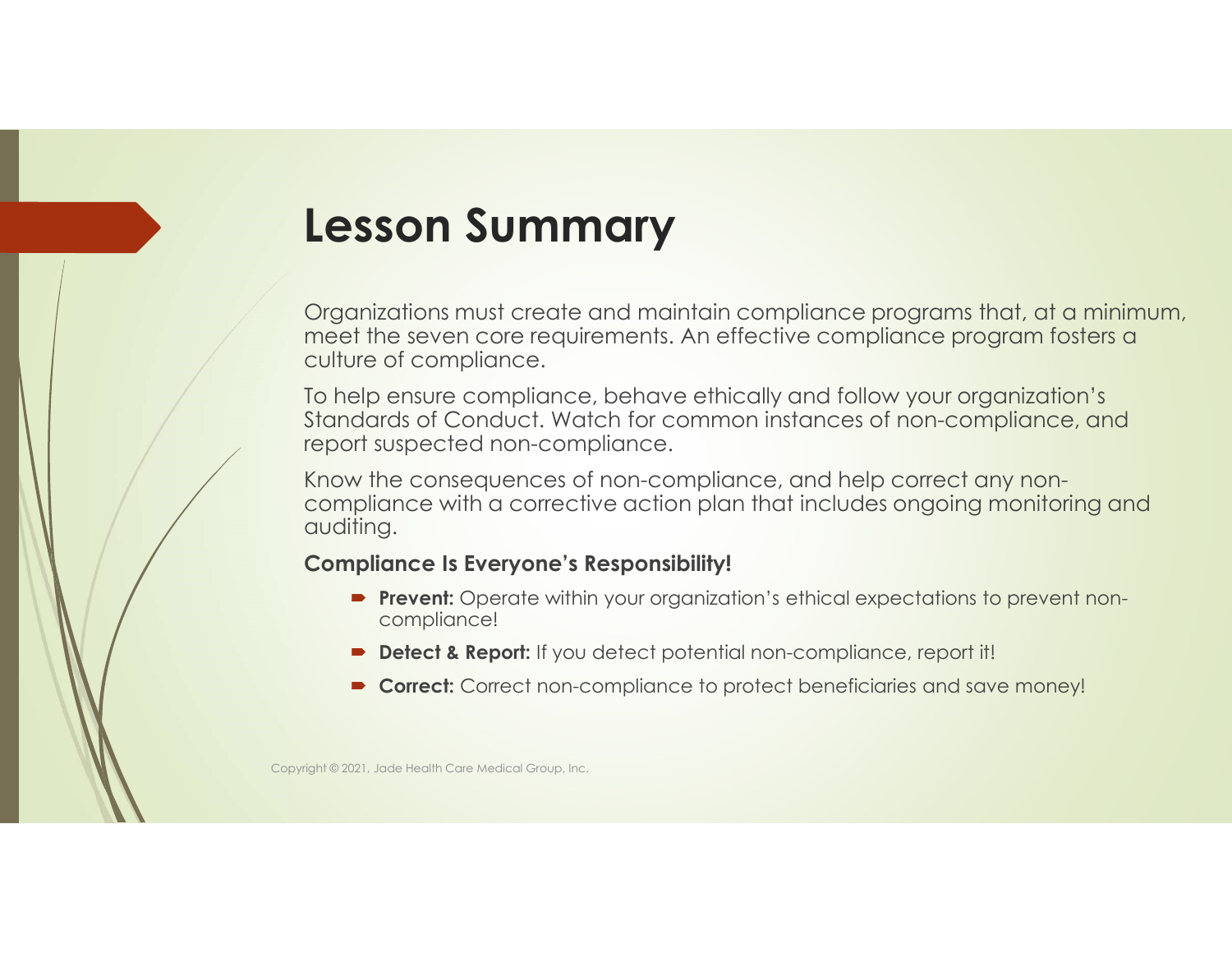

## Combating Fraud, Waste, and Abuse Training Course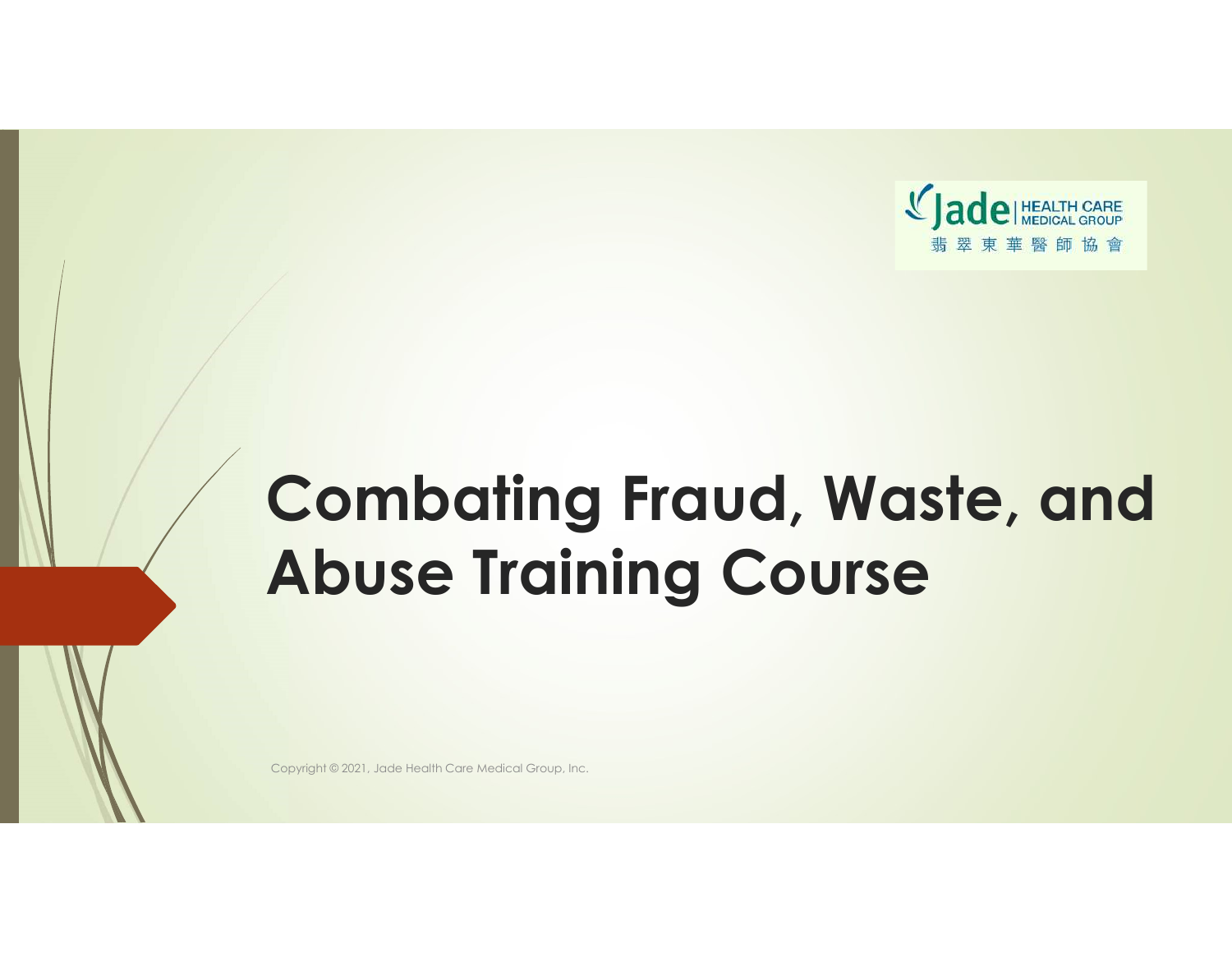## **Introduction**

- $\blacksquare$  This course consists of two lessons:
	- $\blacksquare$  Lesson 1: What is FWA?
	- **D** Lesson 2: Your Role in the Fight Against FWA
- When you complete this course, you should be able to correctly:
	- Recognize FWA in the Medicare Program;
	- $\blacktriangleright$  Identify the major laws and regulations pertaining to FWA;
	- Recognize potential consequences and penalties associated with violations;
	- $\blacksquare$  Identify methods of preventing FWA;
	- Identify how to report FWA; and
	- Recognize how to correct FWA.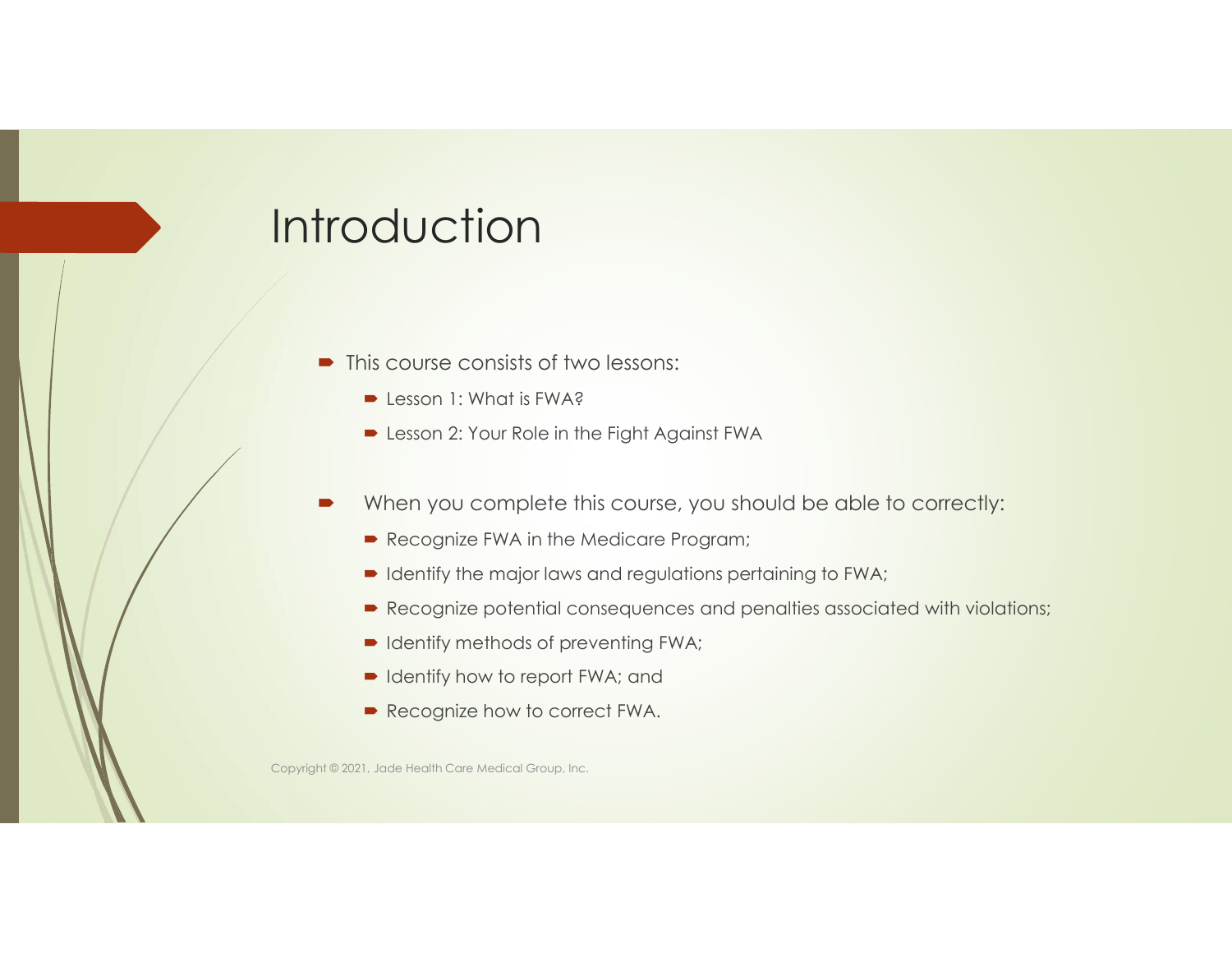## What is FWA?

Lesson 1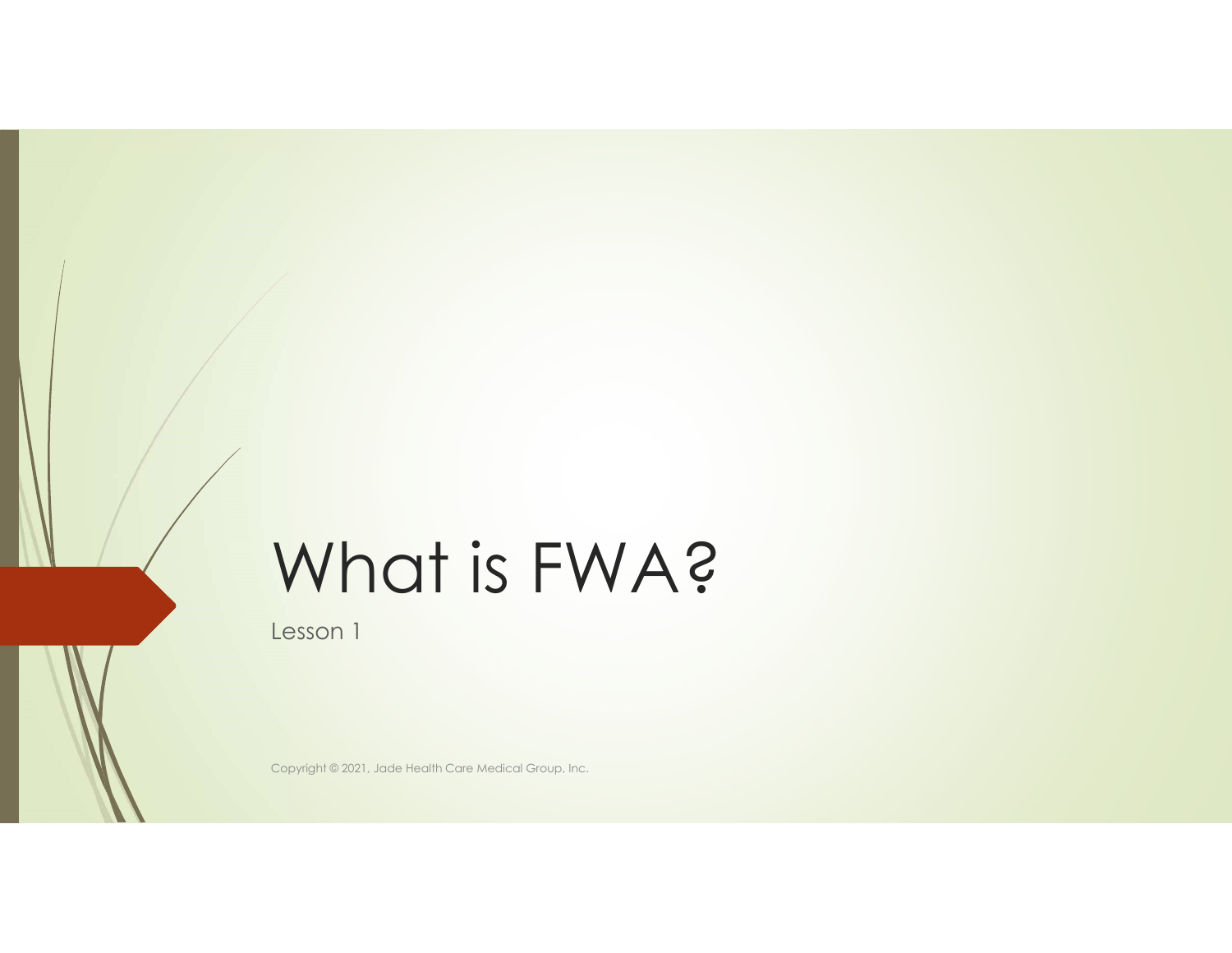## Fraud

Fraud is knowingly and willfully executing, or attempting to execute, a scheme or artifice to defraud any health care benefit program, or to obtain, by means of false or fraudulent pretenses, representations, or promises, any of the money or property owned by, or under the custody or control of, any health care benefit program.

The Health Care Fraud Statute makes it a criminal offense to knowingly and willfully execute a scheme to defraud a health care benefit program. Health care fraud is punishable by imprisonment for up to 10 years. It is also subject to criminal fines of up to \$250,000.

In other words, fraud is intentionally submitting false information to the Government or a Government contractor to get money or a benefit.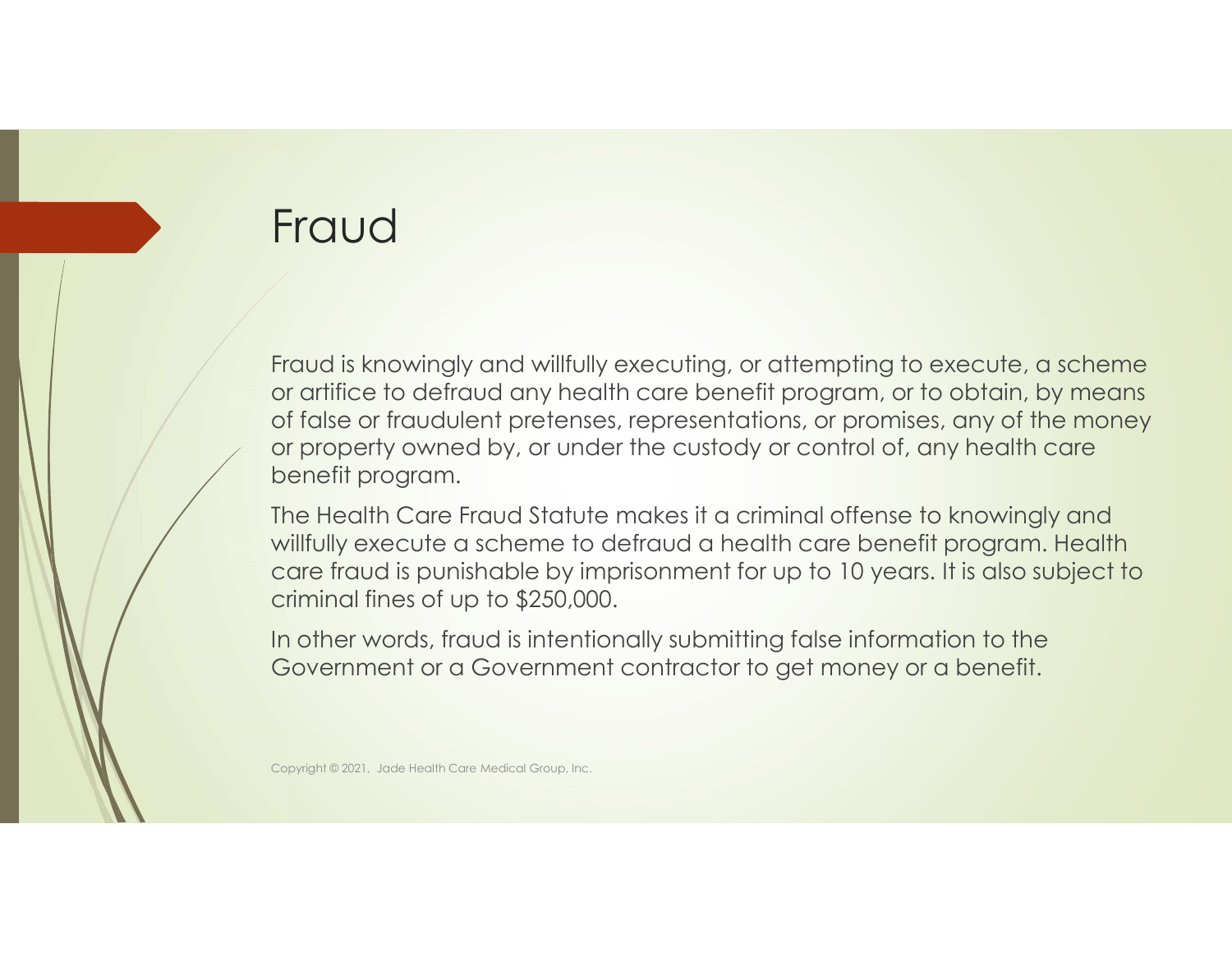## Waste and Abuse

- Waste includes overusing services, or other practices that, directly or indirectly, result in unnecessary medical expenses. Waste is generally not considered to be caused by criminally negligent actions but rather by the misuse of resources.
- Abuse includes actions that may, directly or indirectly, result in unnecessary medical expenses. Abuse involves payment for items or services when there is not legal entitlement to that payment and the provider has not knowingly and/or intentionally misrepresented facts to obtain payment.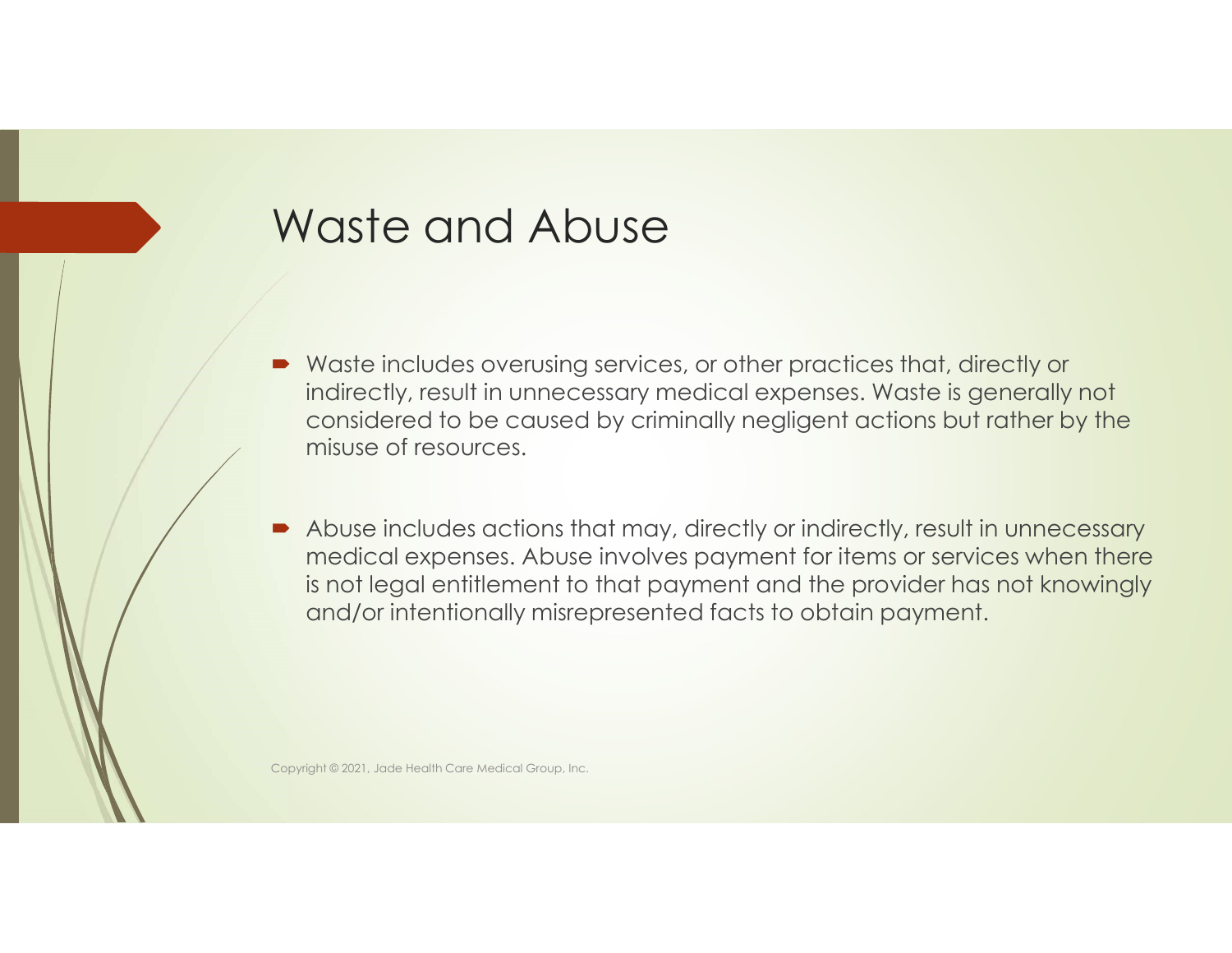## Examples of FWA

Examples of actions that may constitute fraud include:

- Knowingly billing for services not furnished or supplies not provided, including billing the payor for appointments that the patient failed to keep; The matter of the methods of the product and the product and the product and the proof or the methods of the methods of the methods of the methods of the product and the proposition of the methods of actions that may const
- Billing for non-existent prescriptions; and
- Knowingly altering claim forms, medical records, or receipts to receive a higher payment.

Examples of actions that may constitute waste include:

- Conducting excessive office visits or writing excessive prescriptions;
- **Prescribing more medications than necessary for the treatment of a specific condition; and**
- Ordering excessive laboratory tests.

Examples of actions that may constitute abuse include:

- Billing for unnecessary medical services;
- Billing for brand name drugs when generics are dispensed;
- Charging excessively for services or supplies; and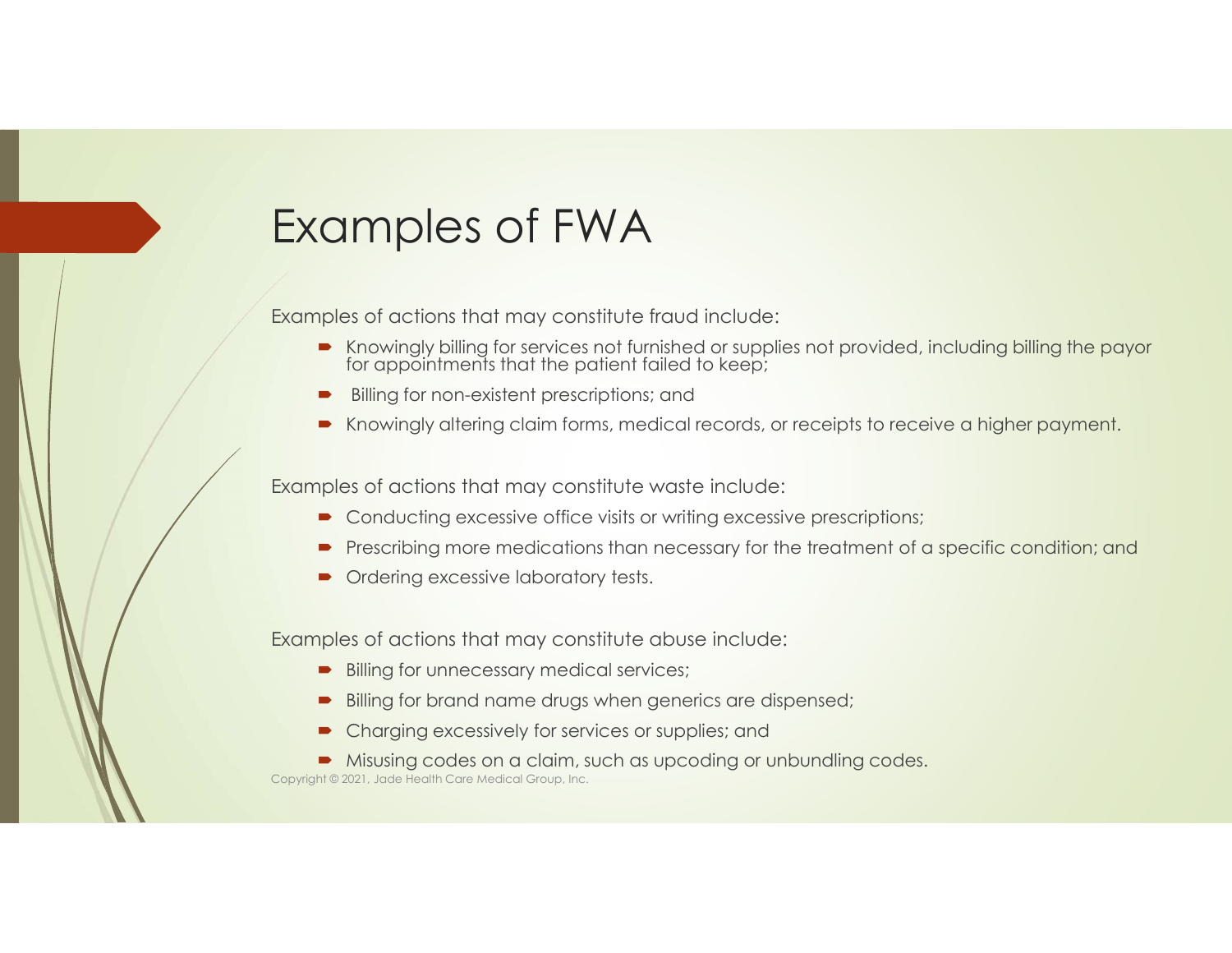### Differences Among Fraud, Waste, and Abuse

• There are differences among fraud, waste, and abuse. One of the primary differences is intent and knowledge. Fraud requires intent to obtain payment and the knowledge that the actions are wrong. Waste and abuse may involve obtaining an improper payment or creating an unnecessary medical expenses, but does not require the same intent and knowledge.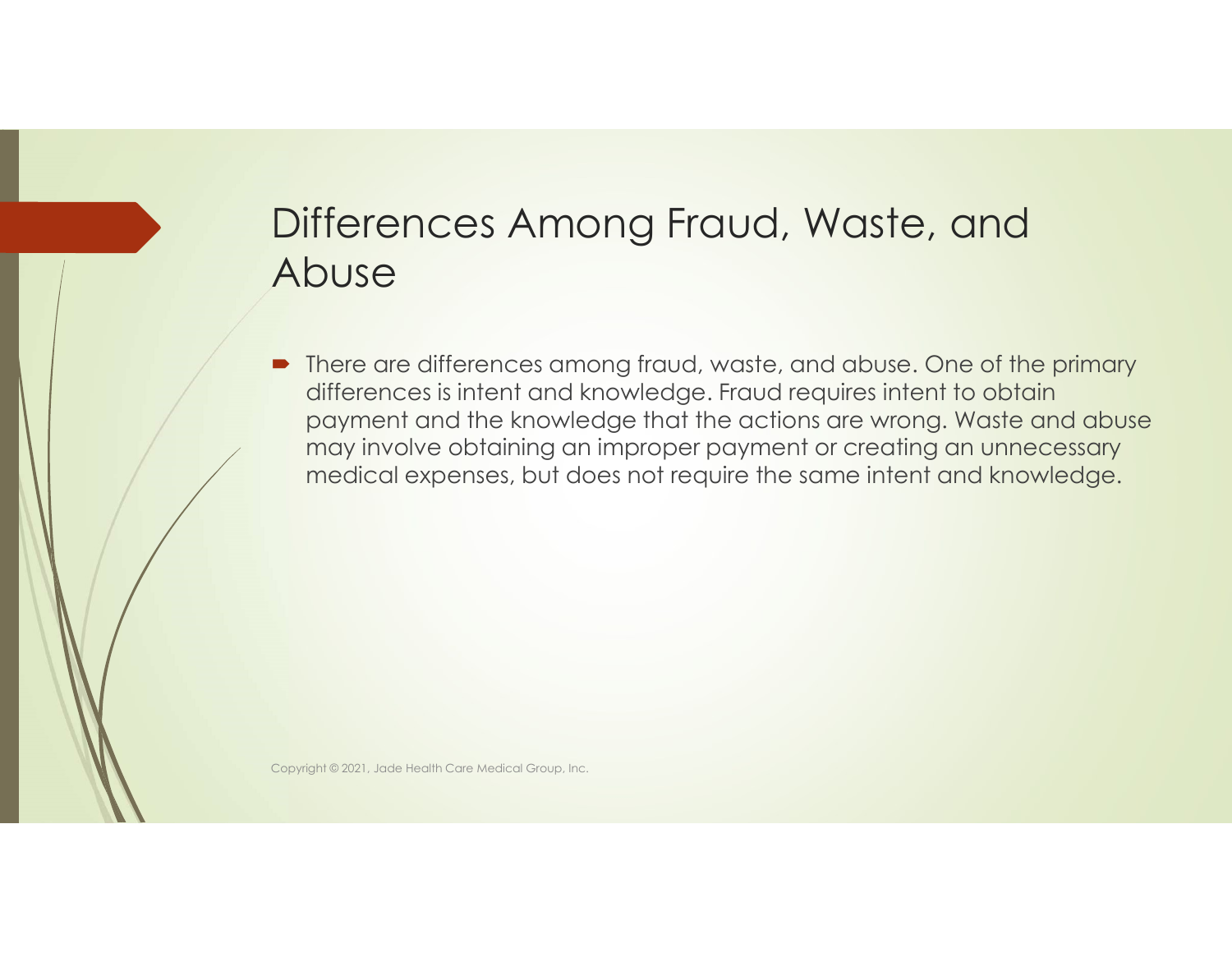## Understanding FWA

- To detect FWA, you need to know the law.
- The following screens provide high-level information about the following laws:
	- Civil False Claims Act, Health Care Fraud Statute, and Criminal Fraud;
	- Anti-Kickback Statute;
	- Stark Statute (Physician Self-Referral Law);
	- **Exclusion; and**
	- Health Insurance Portability and Accountability Act (HIPAA).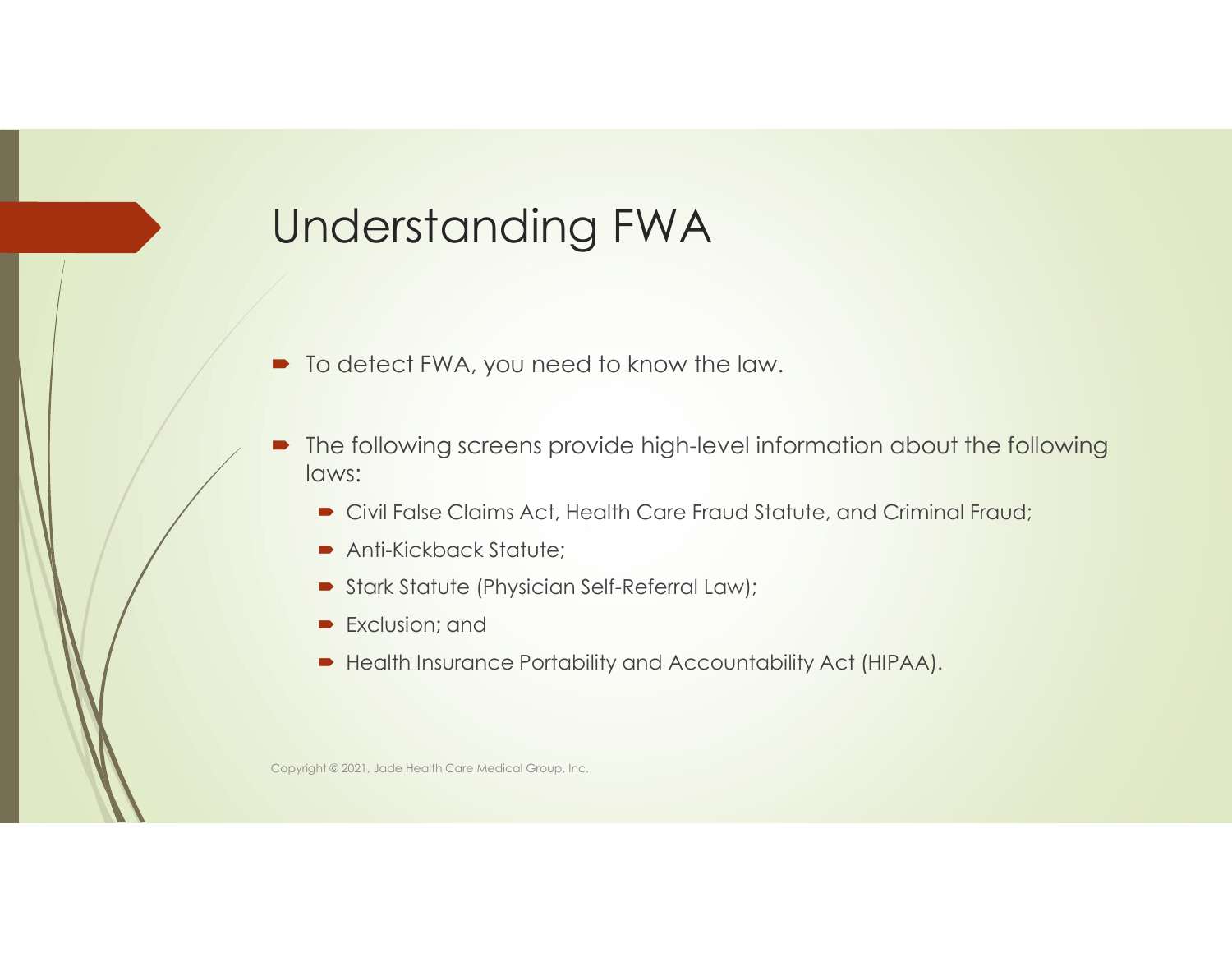## Civil False Claims Act (FCA)

The civil provisions of the FCA make a **Damages and Penalties** person liable to pay damages to the Government if he or she knowingly:

- Conspires to violate the FCA;
- Carries out other acts to obtain property<br>• Hired an outside company to review medical from the Government by misrepresentation;
- Knowingly conceals or knowingly and<br>international and the concealing of the concealing of the concealing of the concealing of the concealing of that improperly avoids or decreases an obligation to pay the Government;
- $\blacksquare$  Makes or uses a false record or statement supporting a false claim; or example a state of the discussion of the settle FCA
- **Presents a false claim for payment or** approval.

Copyright © 2021, Jade Health Care Medical Group, Inc.

**Damages and Penalties<br>
Any person who knowingly submits false claims<br>
to the Government is liable for three times the** Any person who knowingly submits false claims to the Government is liable for three times the Government's damages caused by the violator plus a penalty.

#### EXAMPLE

- A Medicare Part C plan in Florida:
- **Fall of the company of the company of the company of the Covernment is liable for three times the Government's damages caused by the violator<br>plus a penalty.<br><b>EXAMPLE**<br>A Medicare Part C plan in Florida:<br>A Medical experim records to find additional diagnosis codes that could be submitted to increase risk capitation payments from the Centers for Medicare & Medicaid Services (CMS); **Formal School School School School School School School School School School School School School School School School School School School School School School School School School School School School School School Scho Damages and Penalties**<br>Any person who knowingly submits false claims<br>to the Government is liable for three times the<br>Government's damages caused by the violator<br>plus a penalty.<br>**EXAMPLE**<br>A Medicare Part C plan in Florida: **Damages and Penalties**<br>Any person who knowingly submits false claims<br>to the Government is liable for three times the<br>Government's damages caused by the violator<br>plus a penalty.<br>**EXAMPLE**<br>A Medicare Part C plan in Florida:
- certain diagnosis codes previously submitted to Medicare were undocumented or unsupported;
- codes to Medicare; and
- allegations.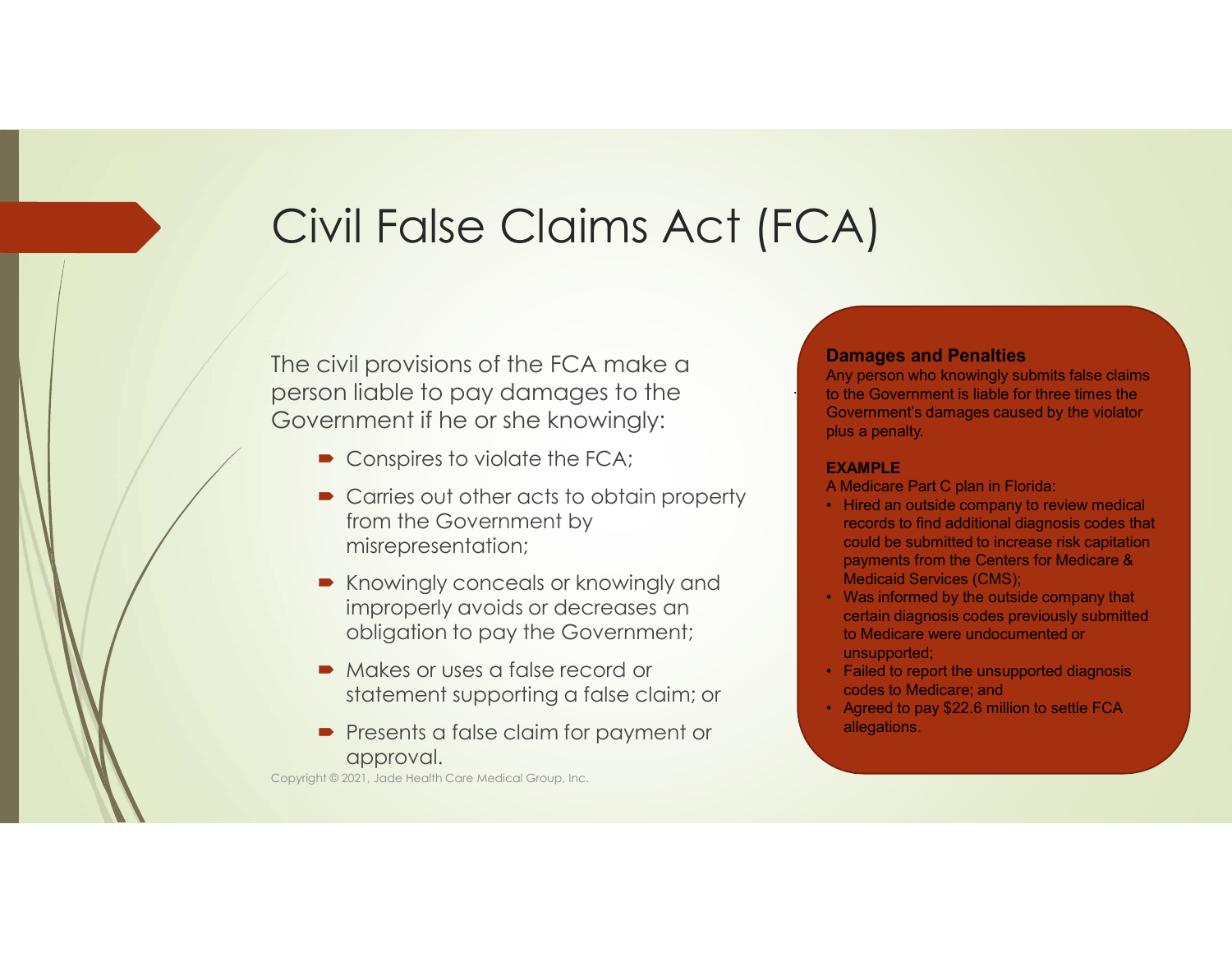## Civil FCA (continued)

Whistleblowers

- A whistleblower is a person who exposes information or activity that is deemed illegal, dishonest, or violates professional or clinical standards.
- **Protected: Persons who report false claims or bring legal actions to recover** money paid on false claims are protected from retaliation.
- Rewarded: Persons who bring a successful whistleblower lawsuit receive at least 15 percent but not more than 30 percent of the money collected.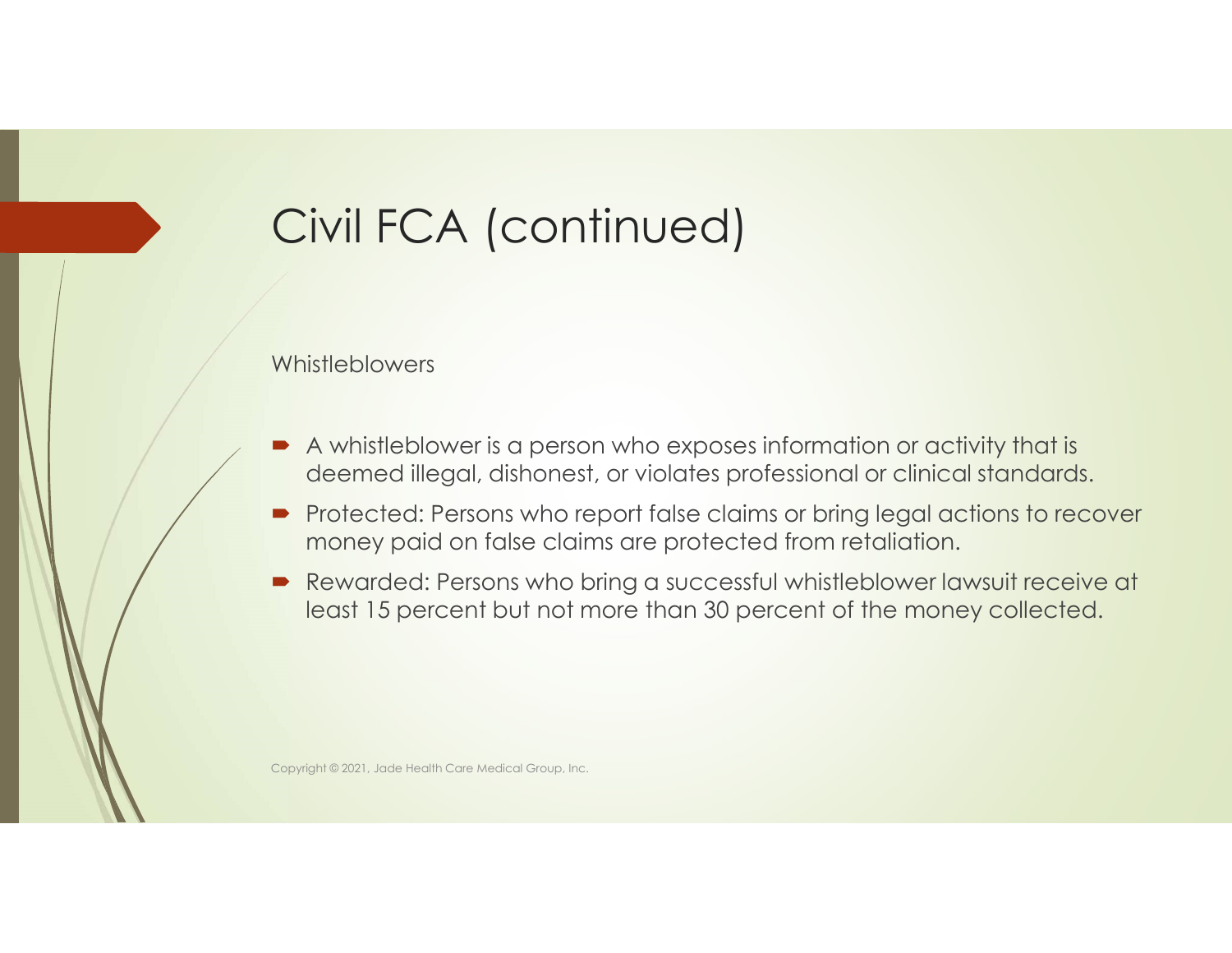## Health Care Fraud Statute

- The Health Care Fraud Statute states that "Whoever knowingly and willfully executes, or attempts to execute, a scheme to … defraud any health care benefit program … shall be fined … or imprisoned not more than 10 years, or both."
- **Conviction under the statute does not require proof that the violator had** knowledge of the law or specific intent to violate the law.
- EXAMPLES

A Pennsylvania pharmacist:

- Submitted claims to a Medicare Part D plan for non-existent prescriptions and for drugs not dispensed;
- Pleaded guilty to health care fraud; and
- Received a 15-month prison sentence and was ordered to pay more than \$166,000 in restitution to the plan.

Copyright © 2021, Jade Health Care Medical Group, Inc. **in restitution.** 

The owners of two Florida Durable Medical Equipment (DME) companies:

- Submitted false claims of approximately \$4 million to Medicare for products that were not authorized and not provided;
- Were convicted of making false claims, conspiracy, health care fraud, and wire fraud;
- Were sentenced to 54 months in prison; and
- Were ordered to pay more than \$1.9 million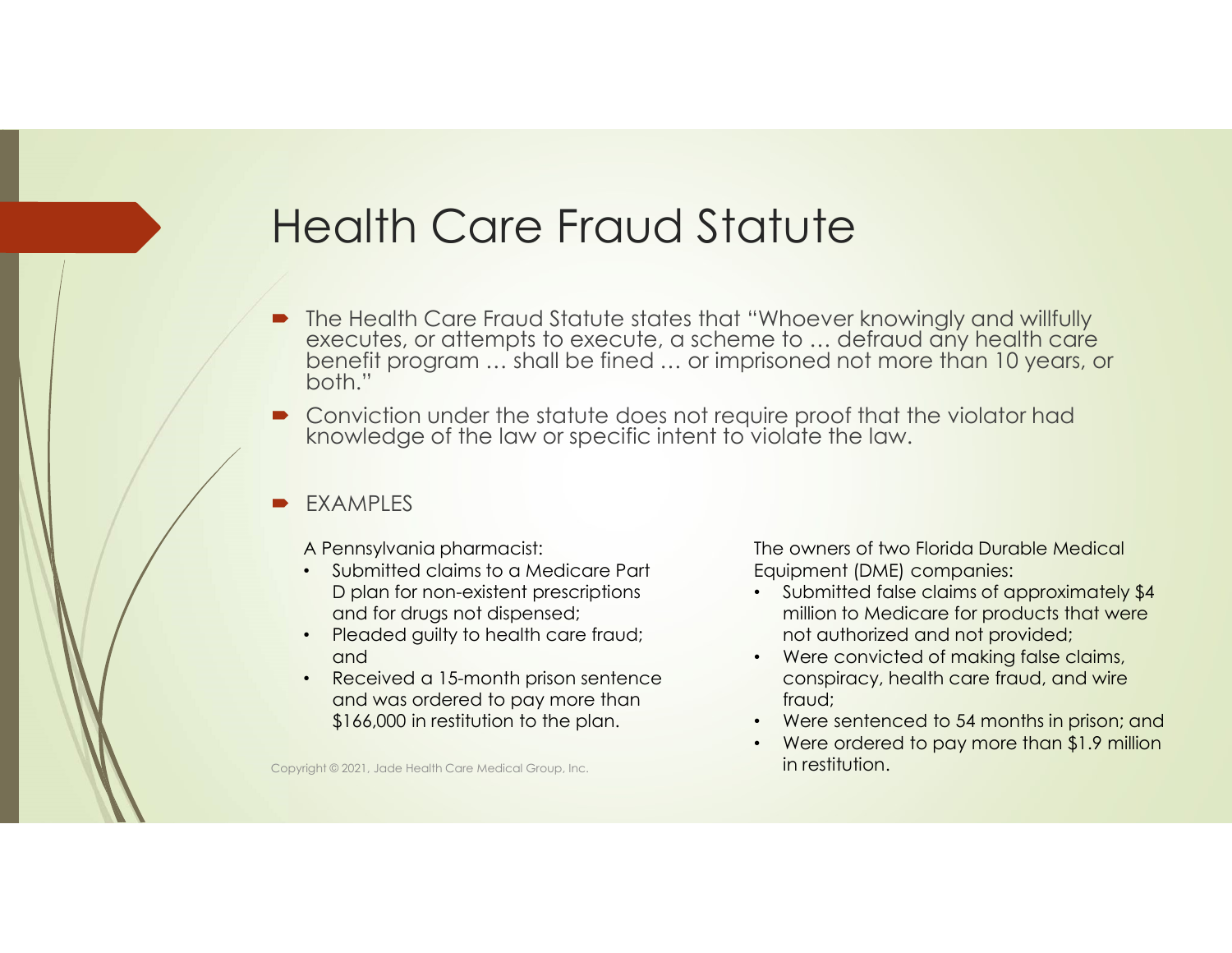## Criminal Health Care Fraud

Persons who knowingly make a false claim may be subject to:

- Criminal fines up to \$250,000;
- **Imprisonment for up to 20 years; or**
- Both.

If the violations resulted in death, the individual may be imprisoned for any term of years or for life.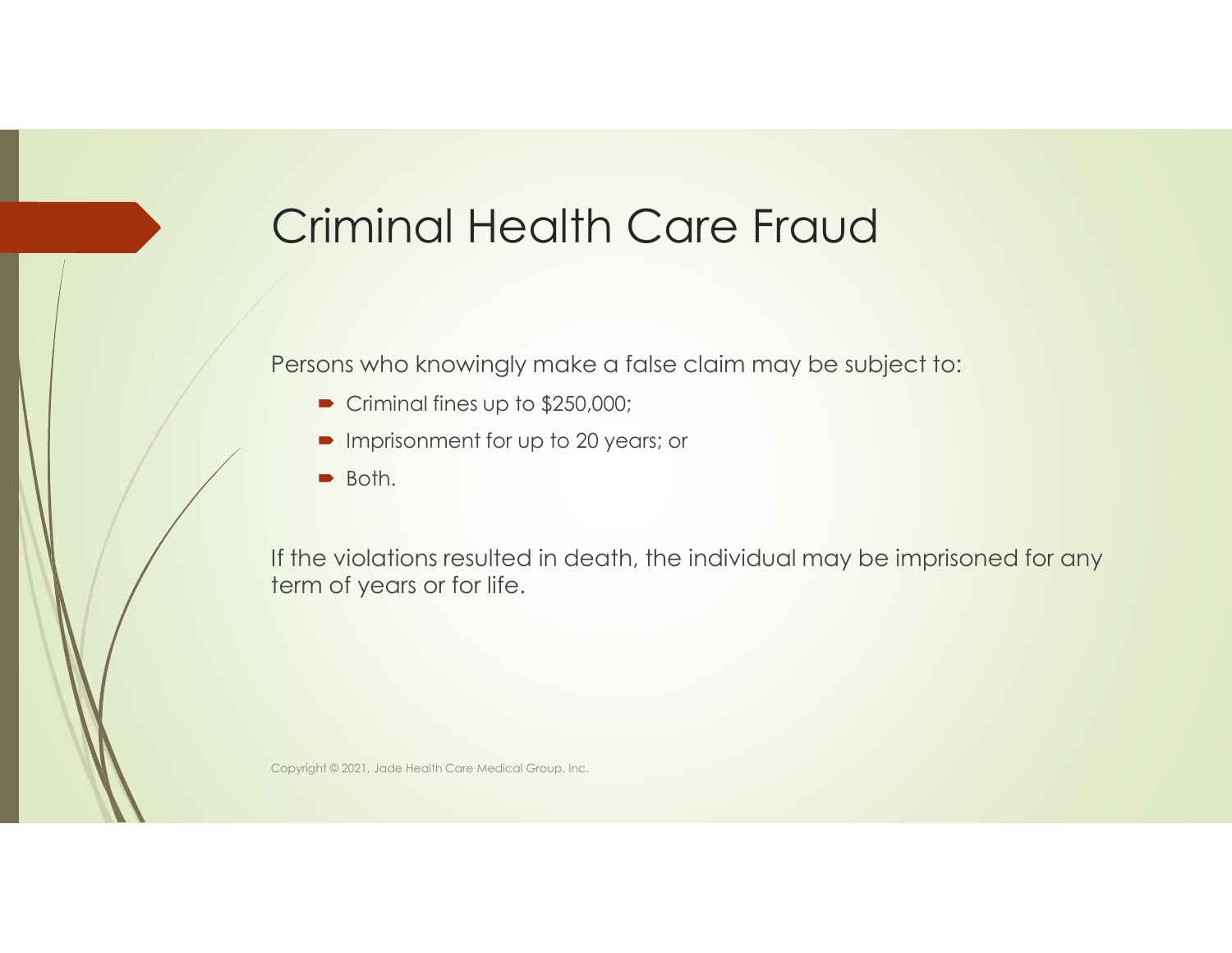## Anti-Kickback Statute

The Anti-Kickback Statute prohibits knowingly and willfully soliciting, receiving, offering, or paying remuneration (including any kickback, bribe, or rebate) for referrals for services that are paid, in whole or in part, under a health care program (including the Medicare Program).

### Damages and Penalties

- Violations are punishable by:
	- $\blacktriangleright$  A fine of up to \$25,000;
	- **Imprisonment for up to 5 years; or**
	- $\rightarrow$  Both.

### EXAMPLE

A radiologist who owned and served as medical director of a diagnostic testing center in New Jersey:

- Obtained nearly \$2 million in payments from Medicare and Medicaid for MRIs, CAT scans, ultrasounds, and other resulting tests;
- Paid doctors for referring patients;
- Pleaded guilty to violating the Anti-Kickback Statute; and
- Was sentenced to 46 months in prison.

The radiologist was among 17 people, including 15 physicians, who have been convicted in Copyright © 2021, Jade Health Care Medical Group, Inc.<br> **Connection with this scheme.**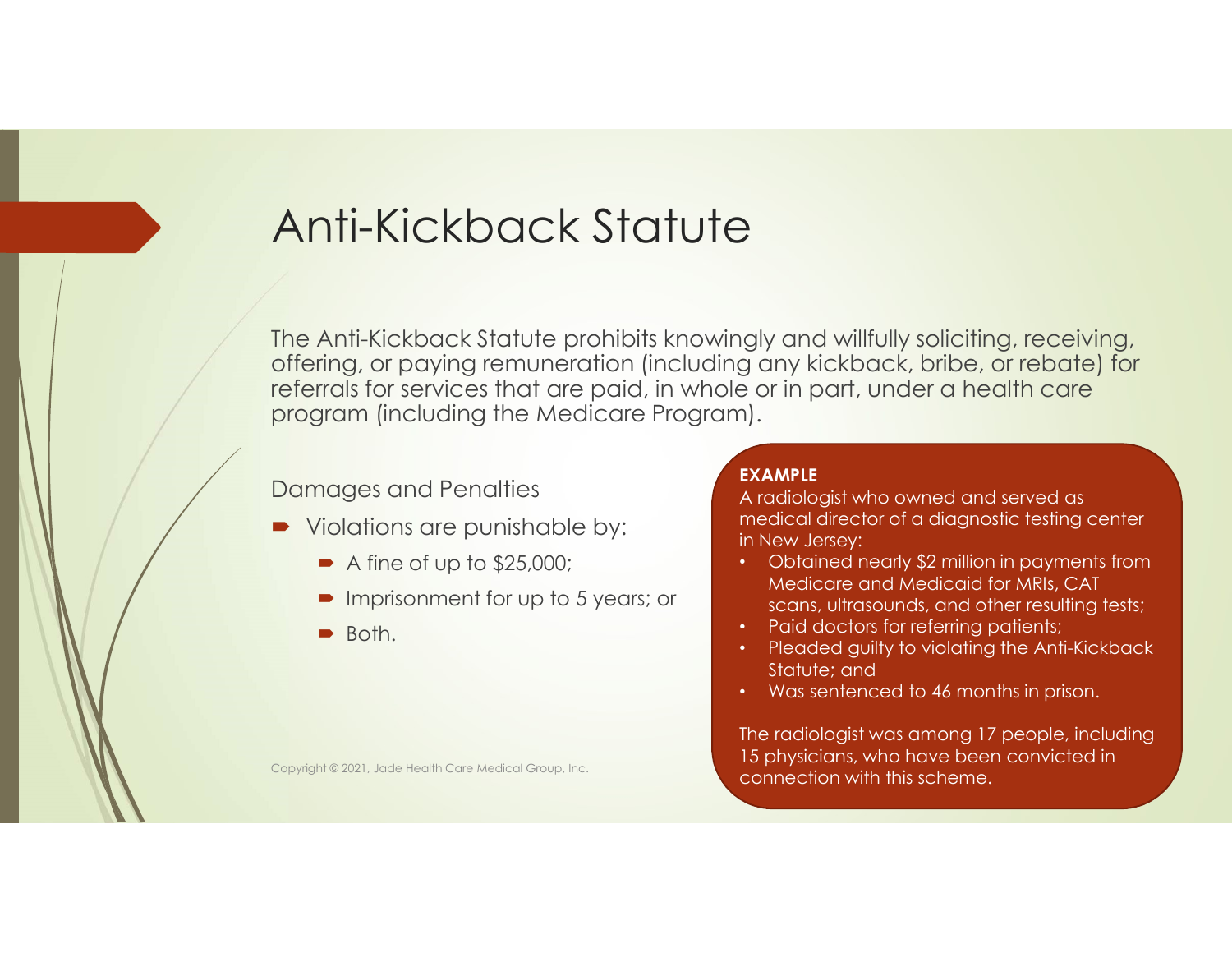## Stark Statute (Physician Self-Referral Law)

The Stark Statute prohibits a physician from making referrals for certain designated health services to an entity when the physician (or a member of his or her family) has:

- An ownership/investment interest; or
- A compensation arrangement (exceptions apply).

Damages and Penalties

Federal law claims tainted by an arrangement company he owned. that does not comply with the Stark Statute are not payable. A penalty of around \$23,800 may be imposed for each service provided. There may also be around a \$159,000 fine for entering ■ Federal law claims tainted by an arrangement<br>
that does not comply with the Stark Statute are<br>
not payable. A penalty of around \$23,800 may<br>
be imposed for each service provided. There<br>
may also be around a \$159,000 fin

#### EXAMPLE

A physician paid the Government \$203,000 to settle allegations that he violated the physician selfreferral prohibition in the Stark Statute for routinely referring Medicare patients to an oxygen supply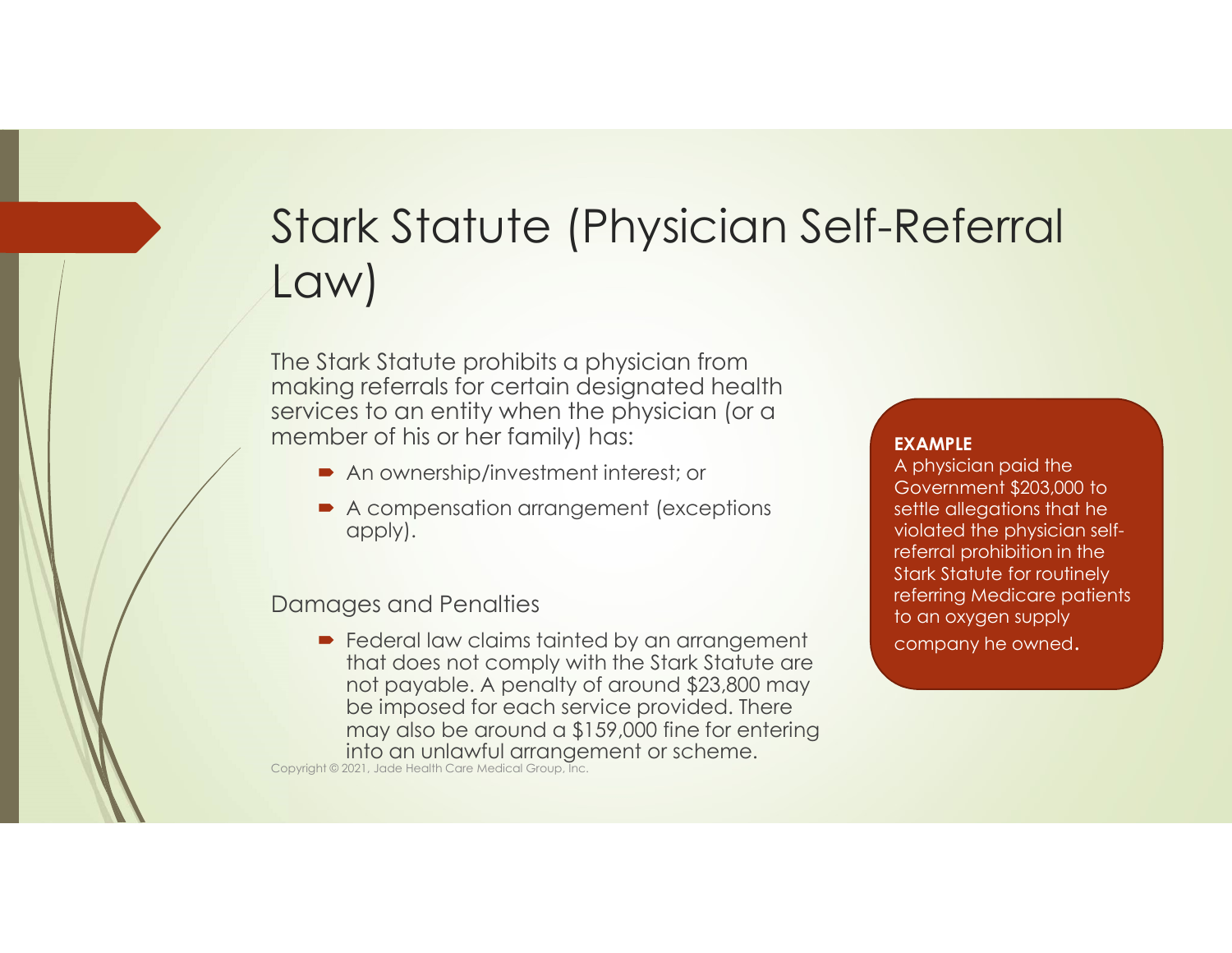## Civil Monetary Penalties (CMP) Law

The Office of Inspector General (OIG) may impose civil penalties for a number of reasons, including:

- **•** Arranging for services or items from an excluded individual or entity;
- Providing services or items while excluded;
- Failing to grant OIG timely access to records;
- Knowing of an overpayment and failing to report and return it;
- Making false claims; or
- Paying to influence referrals.

#### Damages and Penalties

- The penalties can be around \$15,000 to \$70,000 depending on the specific violation. Violators are also subject to three times the amount:
	- Claimed for each service or item; or
	- Of remuneration offered, paid, solicited, or received.

### EXAMPLE

A California pharmacy and its owner agreed to pay over \$1.3 million to settle allegations they submitted claims to Medicare Part D for brand name prescription drugs that the pharmacy could not have dispensed based on inventory records.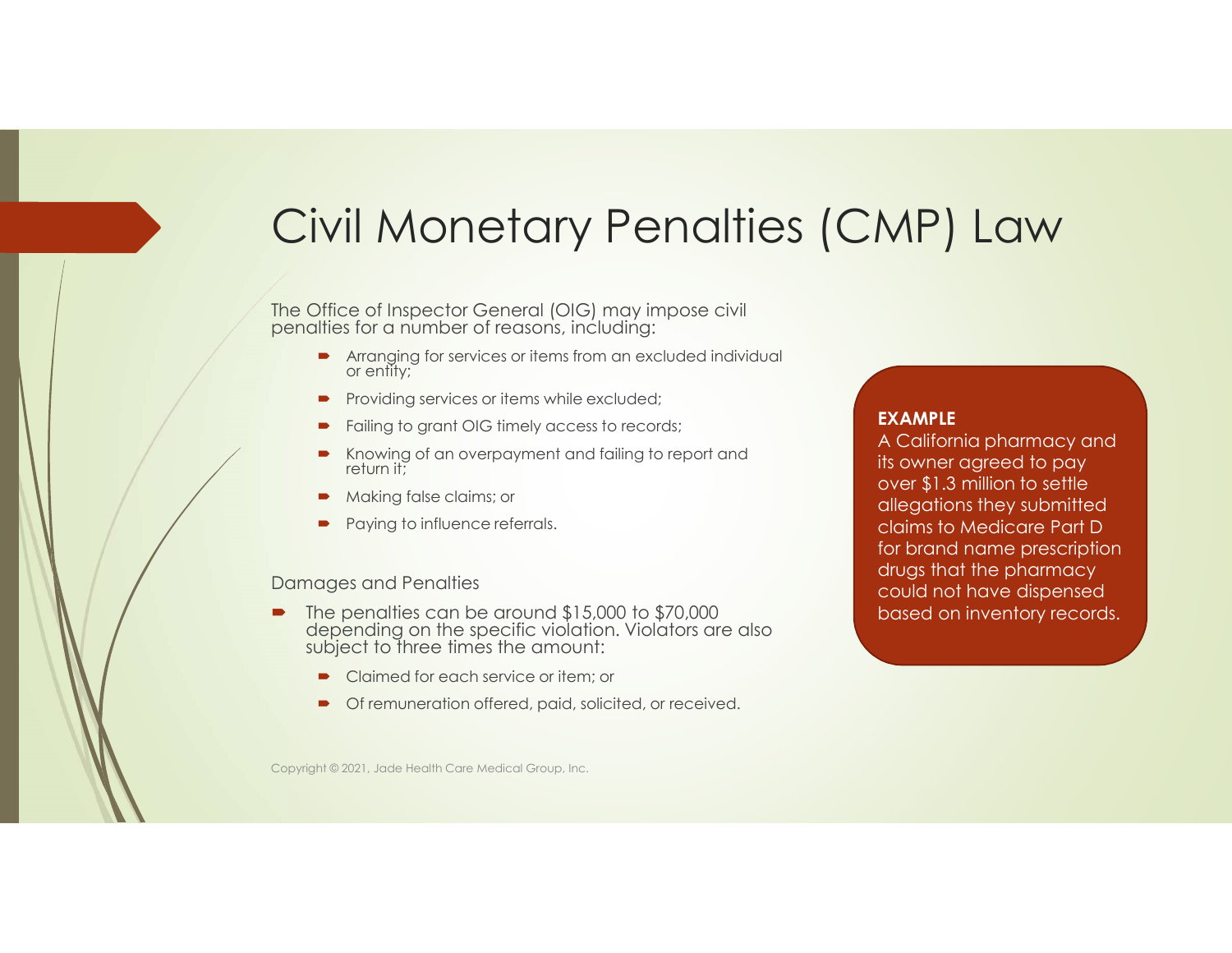## Exclusion

- No health care program payment may be made for any item or service furnished, ordered, or prescribed by an individual or entity excluded by the OIG. The OIG has and maintains the List of Excluded Individuals and Entities (LEIE). You can access the LEIE on the Internet.
- The United States General Services Administration (GSA) administers the Excluded Parties List System (EPLS), which contains debarment actions taken by various Federal agencies, including the OIG. You may access the EPLS on the System for Award Management website.
- If looking for excluded individuals or entities, make sure to check both the LEIE and the EPLS since the lists are not the same.
- EXAMPLE
	- A pharmaceutical company pleaded guilty to two felony counts of criminal fraud related to failure to file required reports with the Food and Drug Administration concerning oversized morphine sulfate tablets. The executive of the pharmaceutical firm was excluded based on the company's guilty plea. At the time the executive was excluded, he had not been convicted himself, but there was evidence he was involved in misconduct leading to the company's conviction.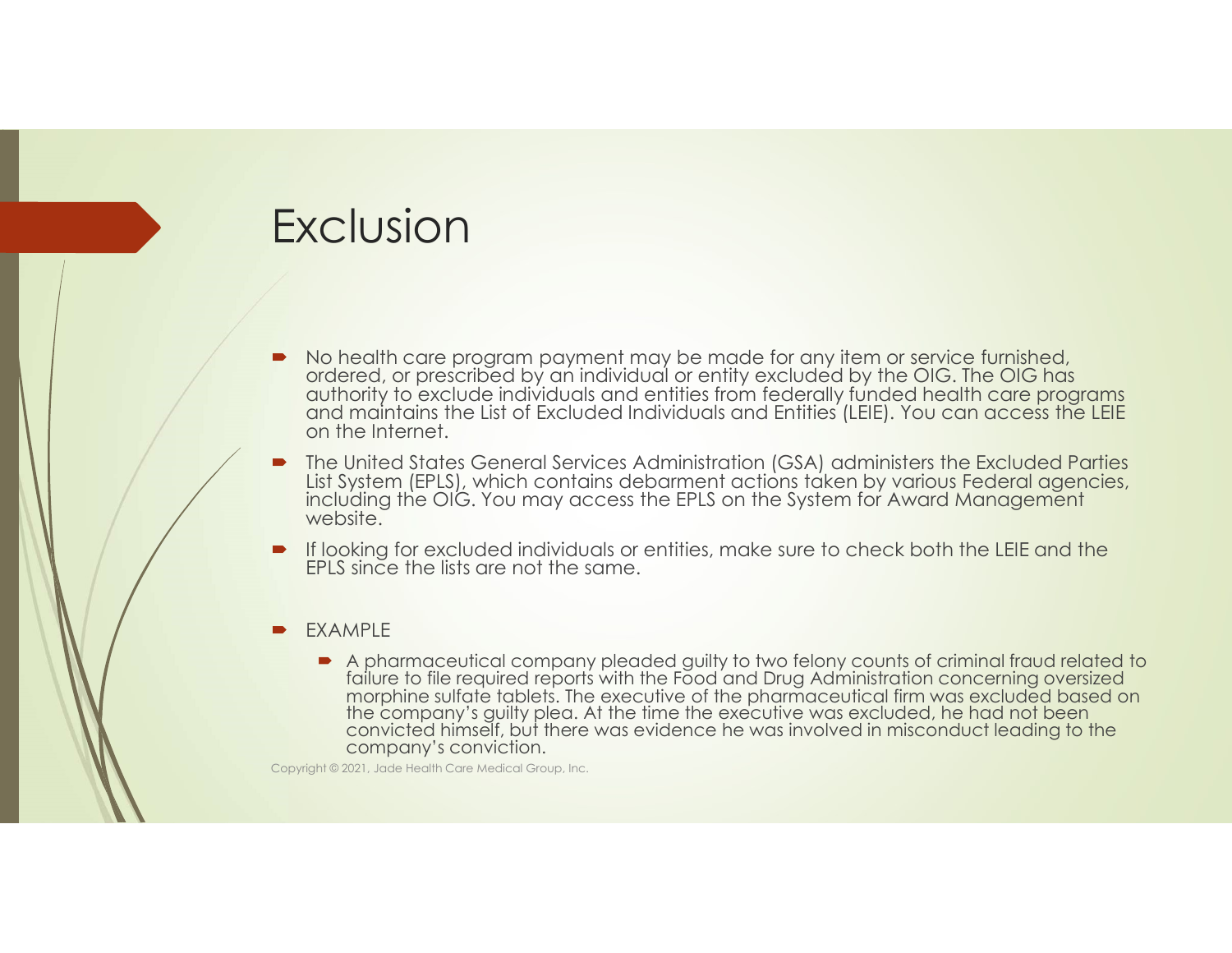## Health Insurance Portability and Accountability Act (HIPAA)

HIPAA created greater access to health care insurance, protection of privacy of health care data, and promoted standardization and efficiency in the health care industry.

HIPAA safeguards help prevent unauthorized access to protected health care information. As an individual with access to protected health care information, you must comply with HIPAA.

Damages and Penalties

• Violations may result in Civil Monetary Penalties. In some cases, criminal penalties may apply.

### EXAMPLE

A former hospital employee pleaded guilty to criminal HIPAA charges after obtaining protected health information with the intent to use it for personal gain. He was sentenced to 12 months and 1 day in prison.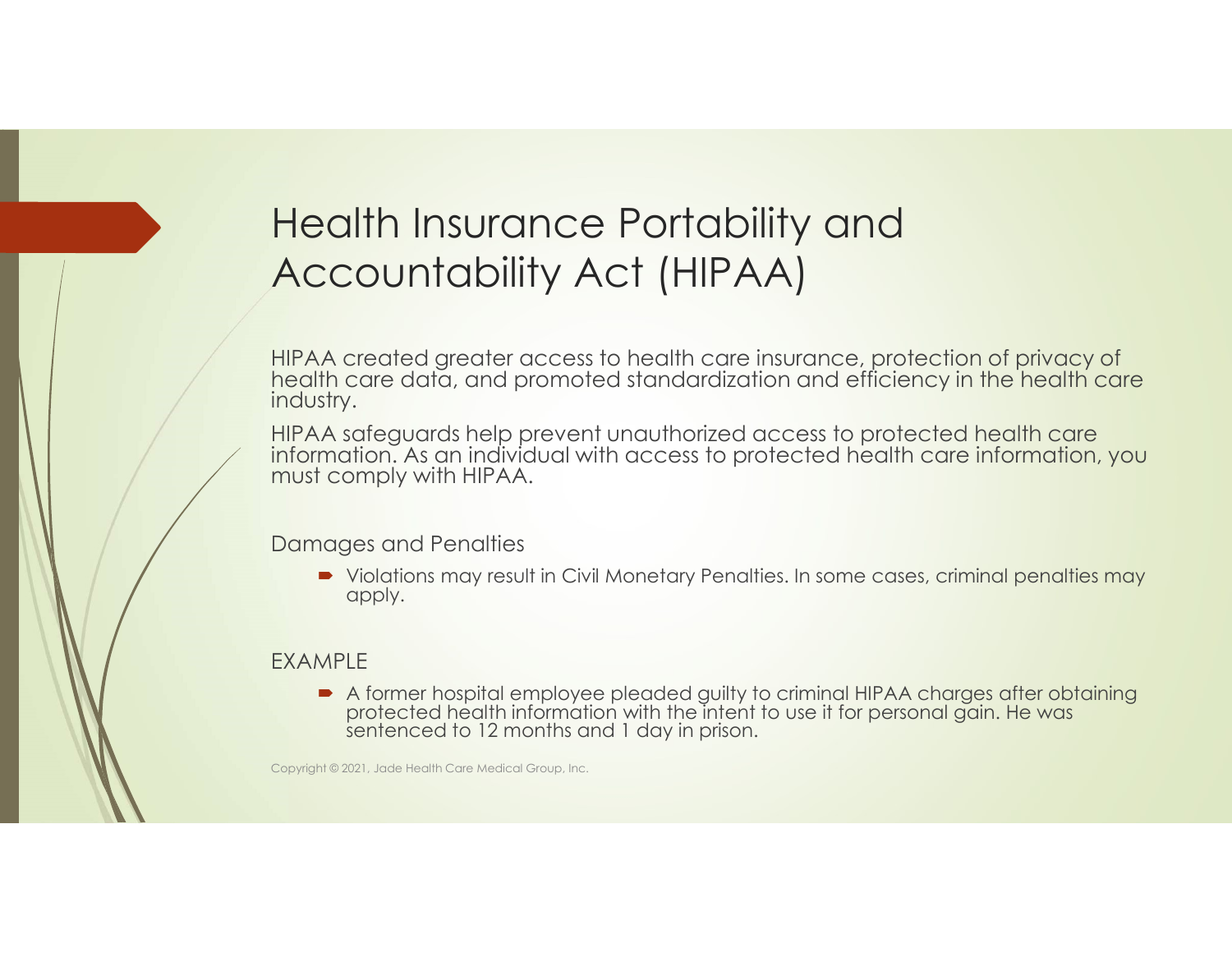## Summary Lesson 1: What is FWA?

There are differences among FWA. One of the primary differences is intent and knowledge. Fraud requires that the person have intent to obtain payment and the knowledge that their actions are wrong. Waste and abuse may invo

Laws and regulations exist that prohibit FWA. Penalties for violating these laws may include:

- Civil Monetary Penalties;
- Civil prosecution;
- Criminal conviction/fines:
- Exclusion from participation in all Federal health care programs;
- **Imprisonment; or**
- **Dec** Loss of provider license.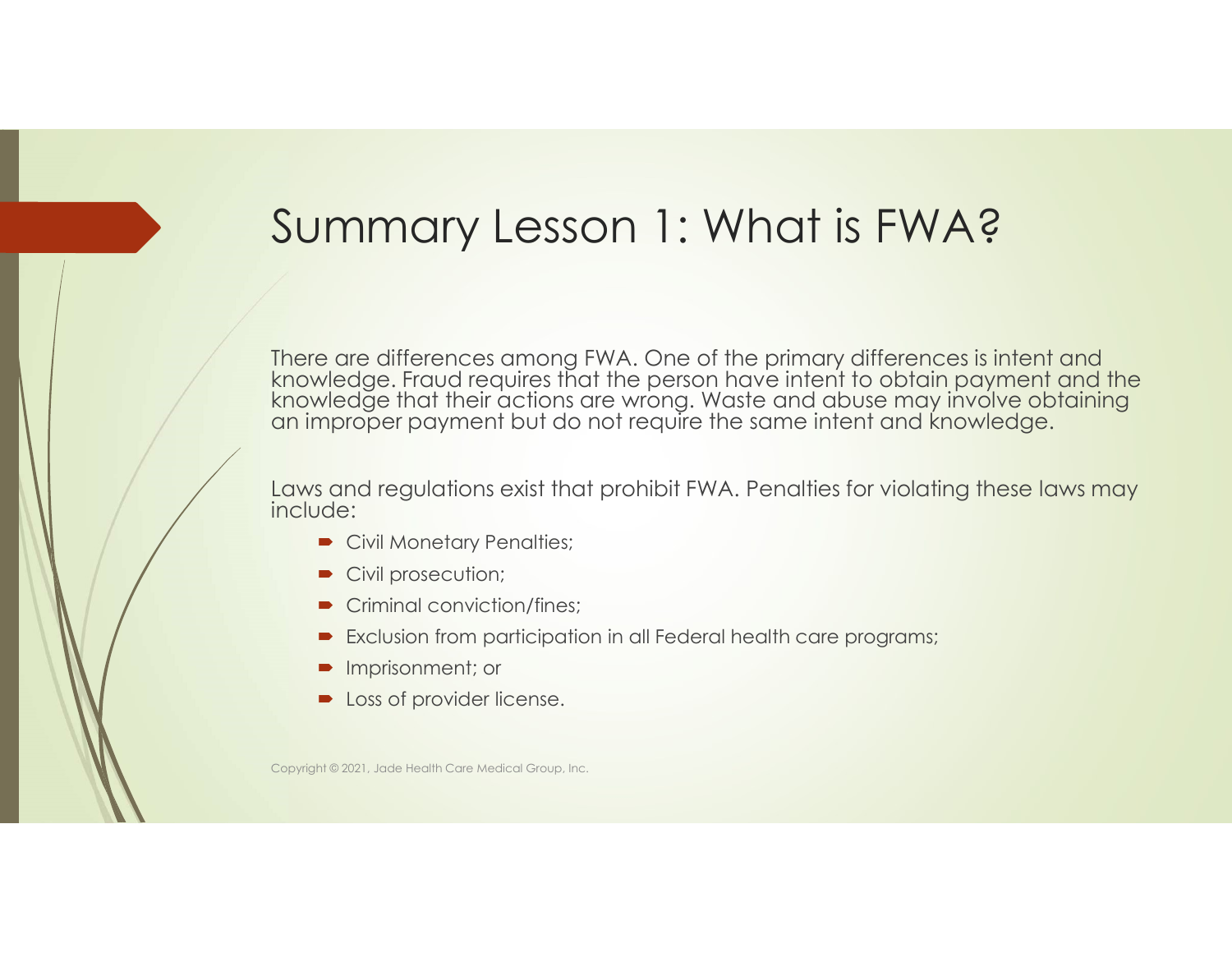# Your Role in the Fight Against FWA

Lesson 2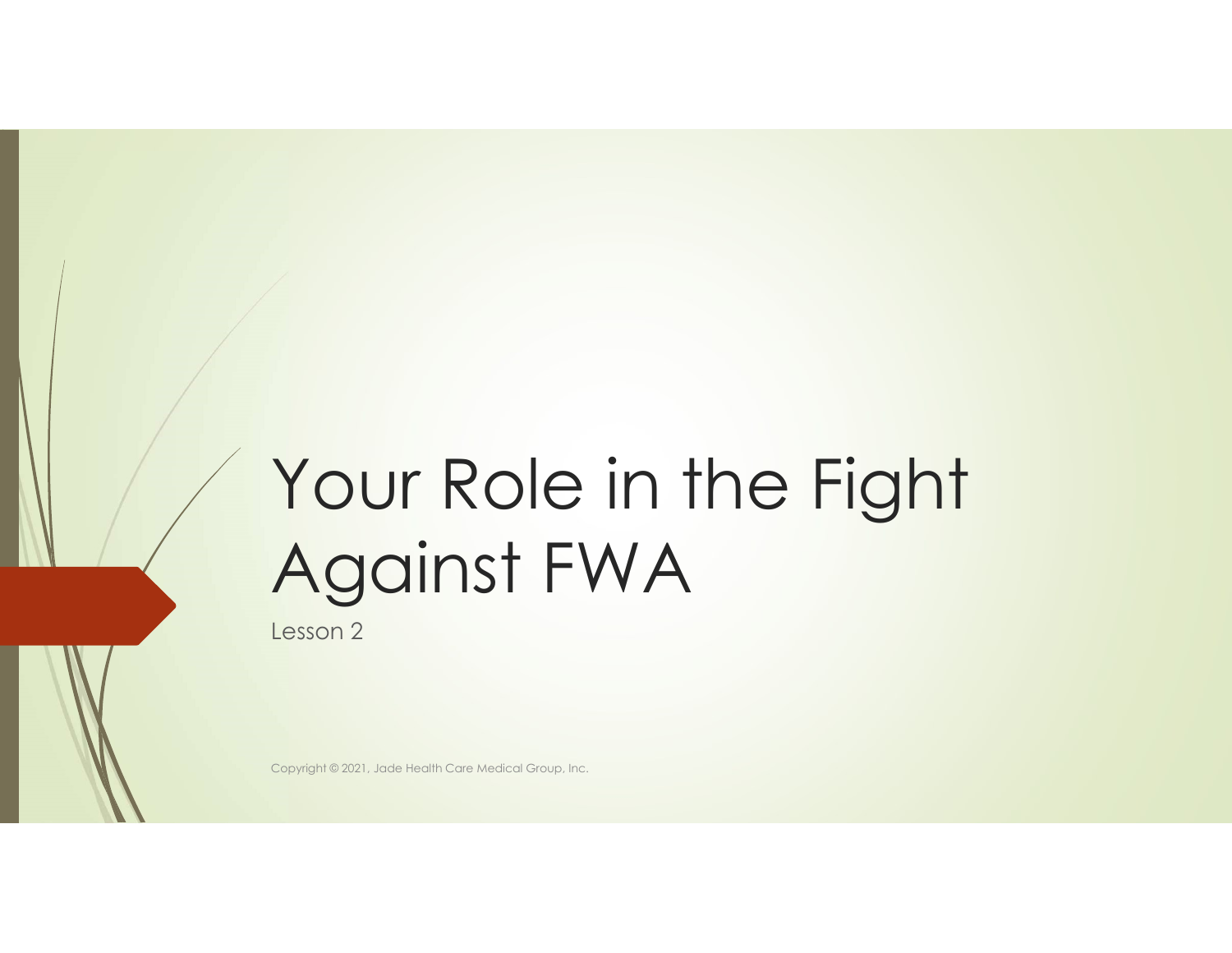### Introduction and Learning Objectives

This lesson explains the role you can play in fighting against Fraud, Waste, and Abuse (FWA), including your responsibilities for preventing, reporting, and correcting FWA. Upon completing the lesson, you should be able to correctly:

- Identify methods of preventing FWA;
- Identify how to report FWA; and
- Recognize how to correct FWA.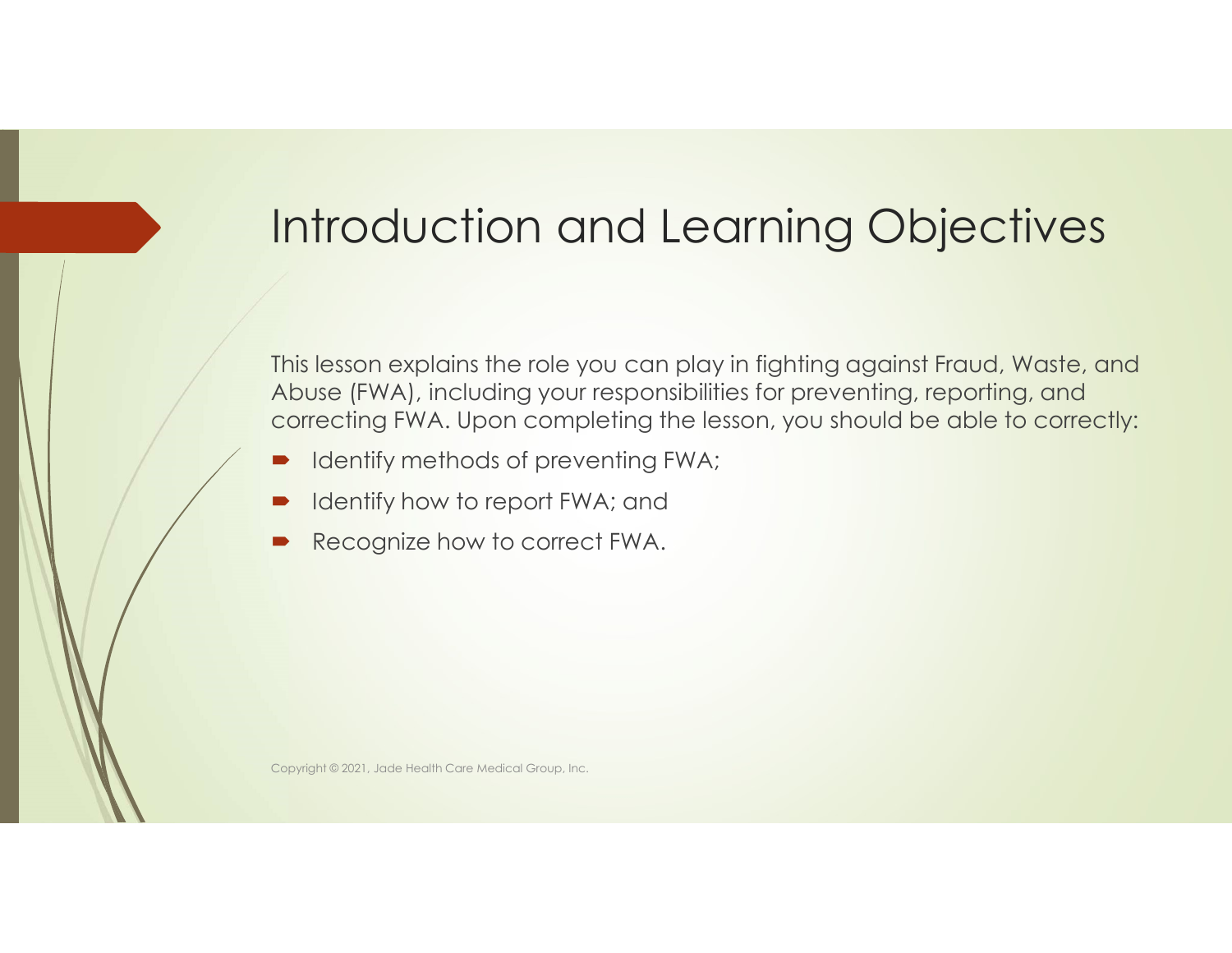#### Where Do I Fit In?

As a person who provides health or administrative services to a patient/member, you are either an employee of a:

- Provider Office (Medicare Advantage Organizations [MAOs] and Prescription Drug Plans [PDPs]);
- **First-tier entity (Examples: Pharmacy Benefit Management (PBM), hospital or** health care facility, provider group, doctor office, clinical laboratory, customer service provider, claims processing and adjudication company, a company that handles enrollment, disenrollment, and membership functions, and contracted sales agent);
- Downstream entity (Examples: pharmacies, doctor office, firms providing agent/broker services, marketing firms, and call centers); or
- Related entity (Examples: Entity with common ownership or control of a Provider Office, health promotion provider, or SilverSneakers®).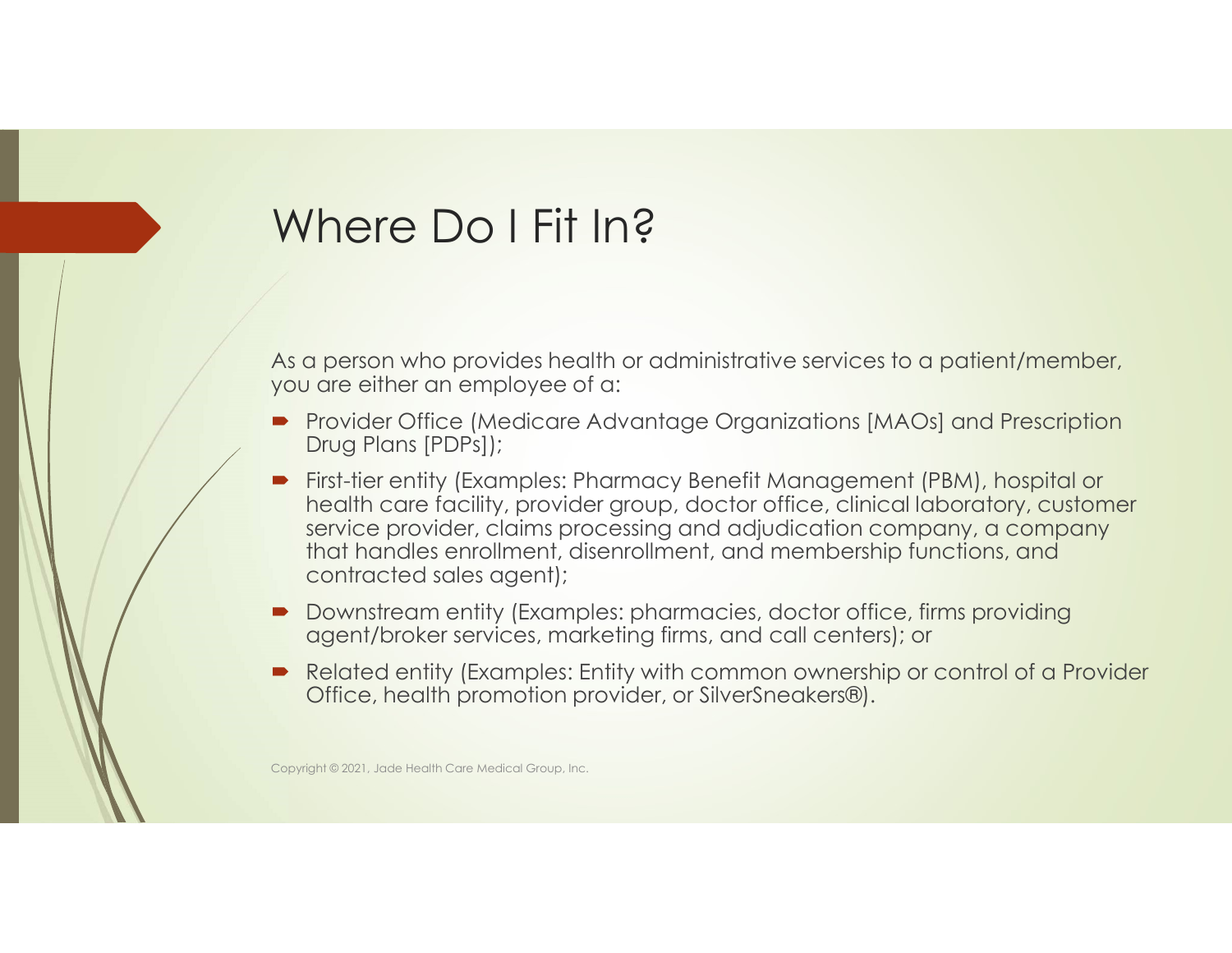#### What Are Your Responsibilities?

- You play a vital part in preventing, detecting, and reporting potential FWA, as well as non-compliance.
	- **FIRST, you must comply with all applicable statutory, regulatory, and other** requirements, including adopting and using an effective compliance program.
	- SECOND, you have a duty to the medical group to report any compliance concerns, and suspected or actual violations that you may be aware of.
	- THIRD, you have a duty to follow Jade's Code of Conduct that articulates your and Jade's commitment to standards of conduct and ethical rules of behavior.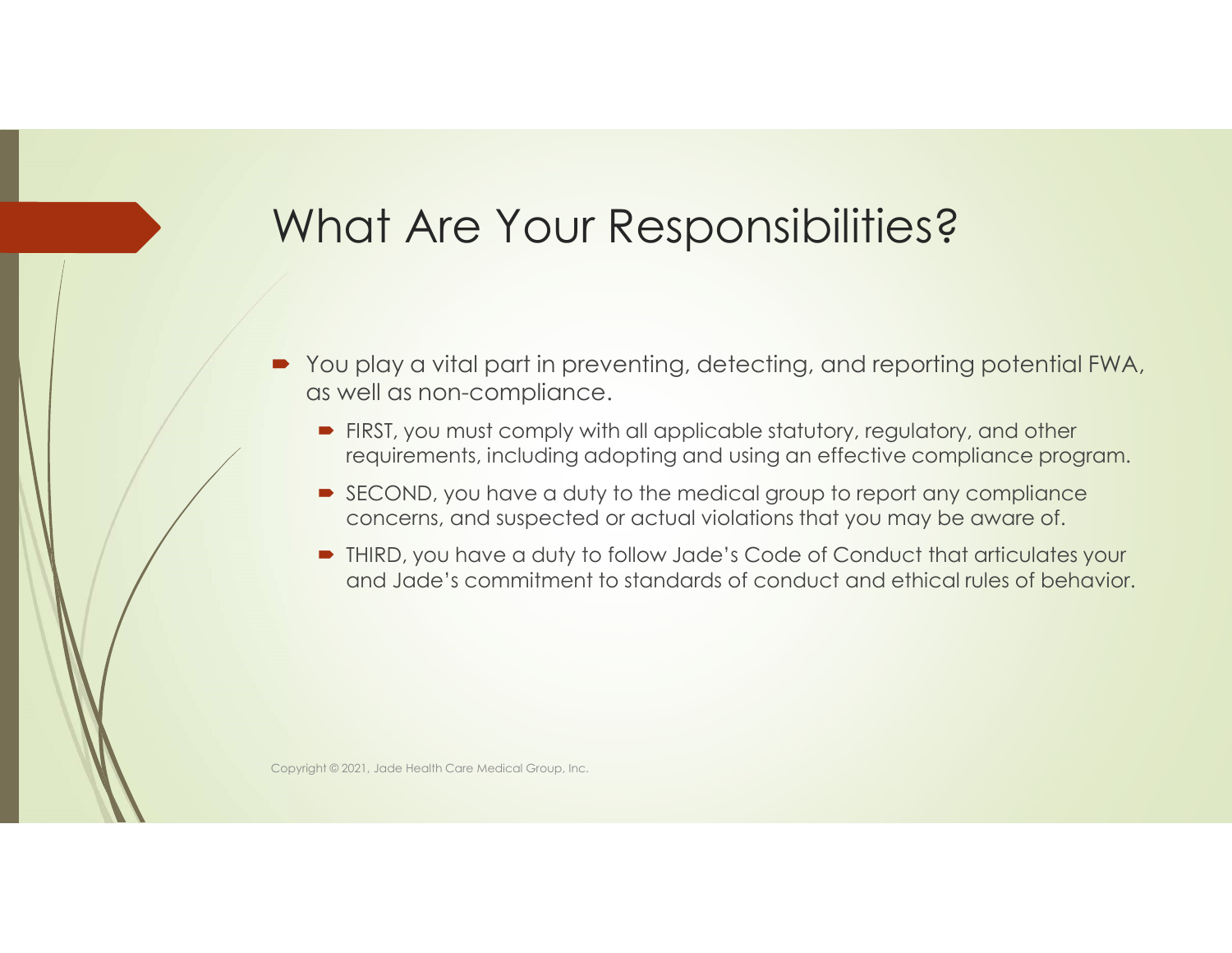#### How Do You Prevent FWA?

- **D** Look for suspicious activity;
- **Conduct yourself in an ethical manner;**
- Ensure accurate and timely data/billing;
- **Ensure you coordinate with other payers;**
- Keep up to date with FWA policies and procedures, standards of conduct, laws, regulations, and the CMS and DMHC guidance; and
- Verify all information provided to you.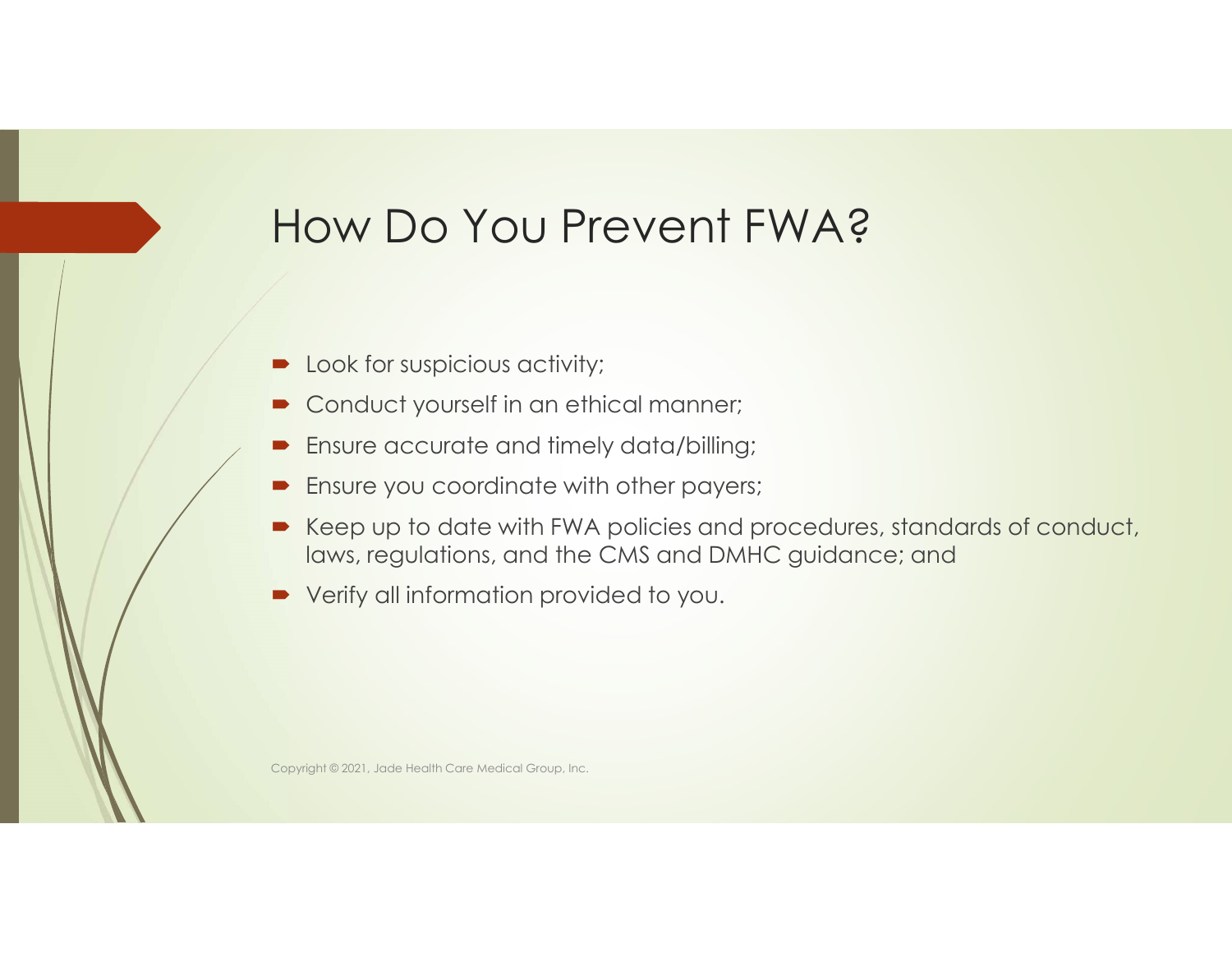#### Stay Informed About Policies and Procedures

- Familiarize yourself with Jade's policies and procedures.
- **D** Jade has policies and procedures that address FWA. These procedures should help you detect, prevent, report, and correct FWA.
- Standards of Conduct describe Jade's expectations that:
	- All employees conduct themselves in an ethical manner;
	- Appropriate mechanisms are in place for anyone to report non-compliance and potential FWA; and
	- Reported issues will be addressed and corrected.
- Standards of Conduct communicate to employees and FDRs that compliance is everyone's responsibility, from the top of the organization to the bottom.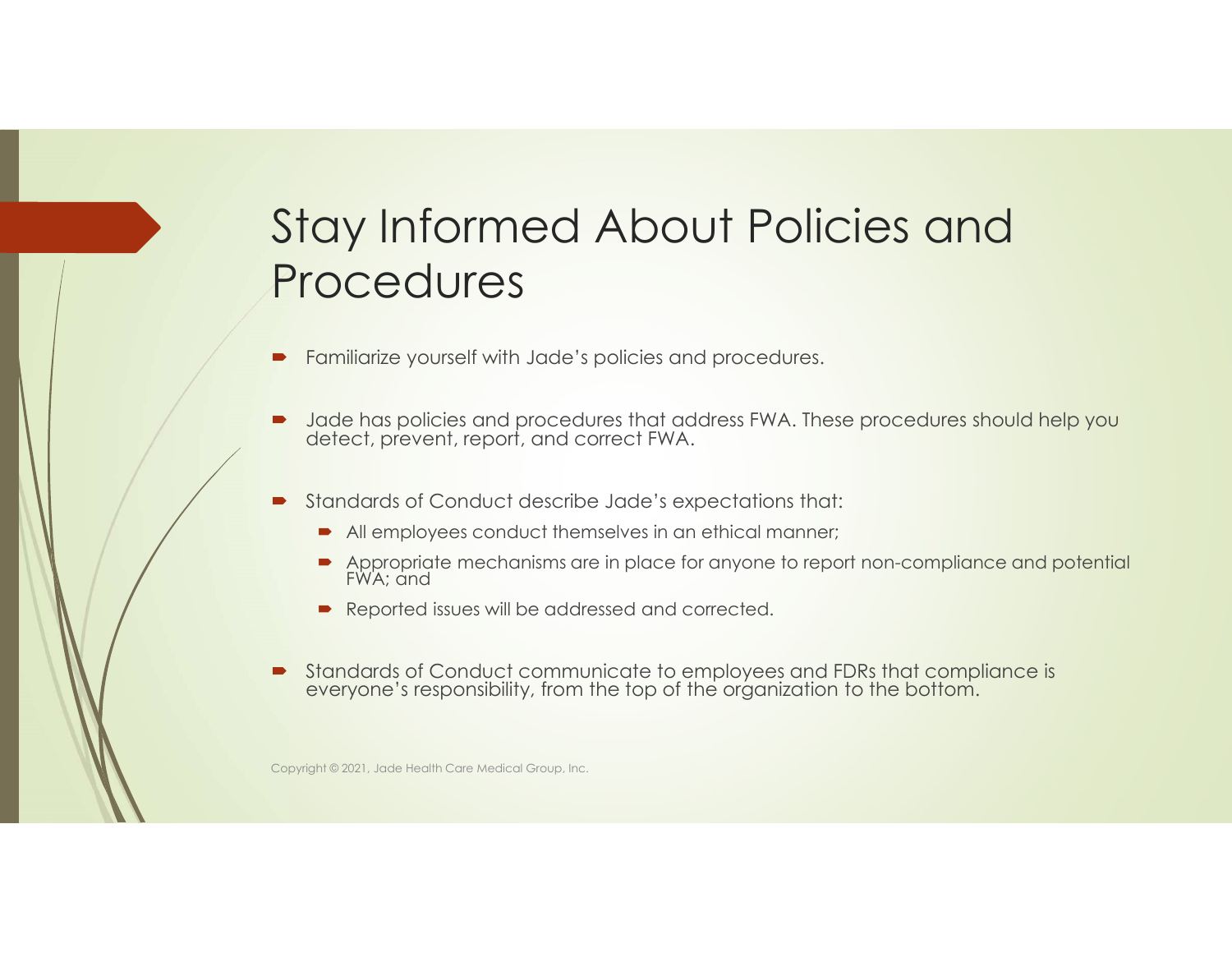#### Report FWA to Compliance

- Everyone must report suspected instances of FWA. Jade's Code of Conduct clearly state this obligation. Jade may not retaliate against you for making a good faith effort in reporting.
- Do not be concerned about whether it is fraud, waste, or abuse. Just report any concerns to Jade's compliance department. The compliance department will investigate and make the proper determination.





**Call Jade's CONFIDENTIAL and ANONYMOUS Compliance Hotline** 

1-628-228-2720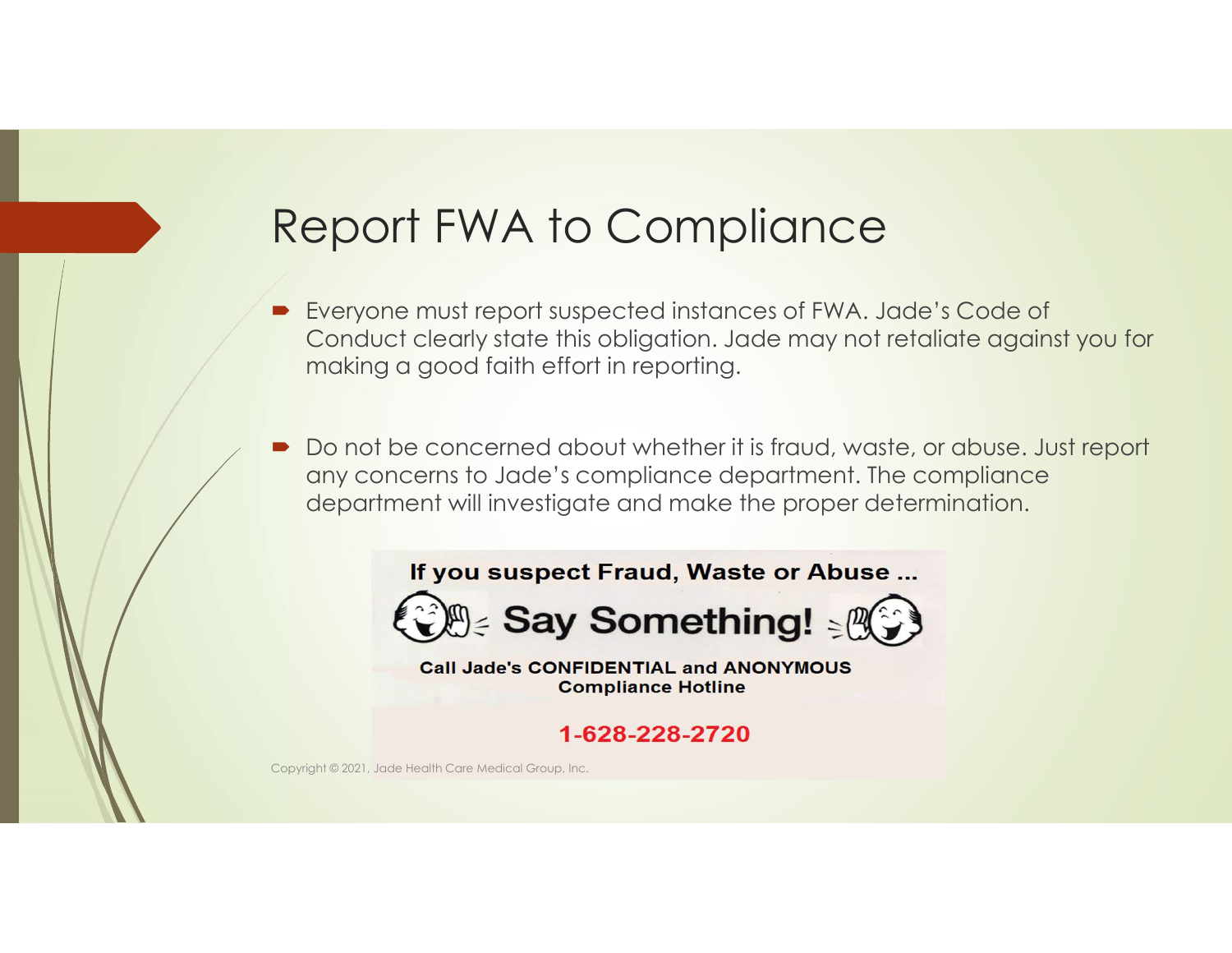#### Reporting FWA Outside Your Organization

- If warranted, Jade Compliance Department will report potentially fraudulent conduct to Government authorities, such as the Office of Inspector General (OIG), the Department of Justice (DOJ), or CMS.
- Individuals or entities who wish to voluntarily disclose self-discovered potential gives providers the opportunity to avoid the costs and disruptions associated<br>with a Government-directed investigation and civil or administrative litigation.
- Details to Include When Reporting FWA
- When reporting suspected FWA, you should include:
	- Contact information for the source of the information, suspects, and witnesses;
	- Details of the alleged FWA;
	- Identification of the specific Medicare rules allegedly violated; and
	- The suspect's history of compliance, education, training, and communication with your organization or other entities.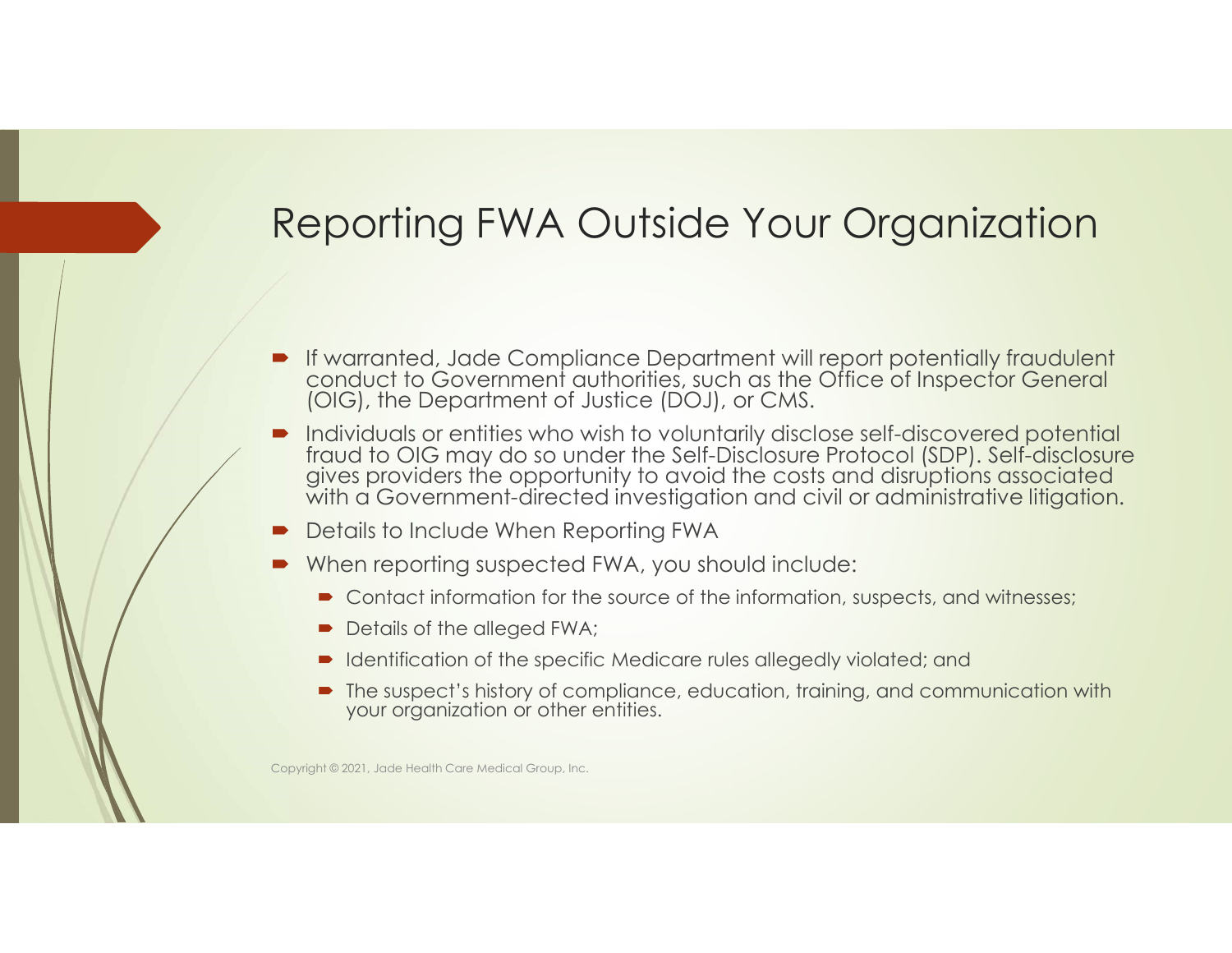#### **Correction**

- Once fraud, waste, or abuse has been detected, it must be promptly corrected. Correcting the problem saves the Government money and ensures you are in compliance with federal requirements.
- **Develop a plan to correct the issue. Consult Jade's compliance officer to find out the** process for the corrective action plan development. The actual plan is going to vary, depending on the specific circumstances. In general:
- Design the corrective action to correct the underlying problem that results in FWA program violations and to prevent future non-compliance;
- Tailor the corrective action to address the particular FWA, problem, or deficiency identified. Include timeframes for specific actions;
- Document corrective actions addressing non-compliance or FWA committed by a Provider Office's employee or FDR's employee and include consequences for failure to satisfactorily complete the corrective action; and
- Once started, continuously monitor corrective actions to ensure they are effective.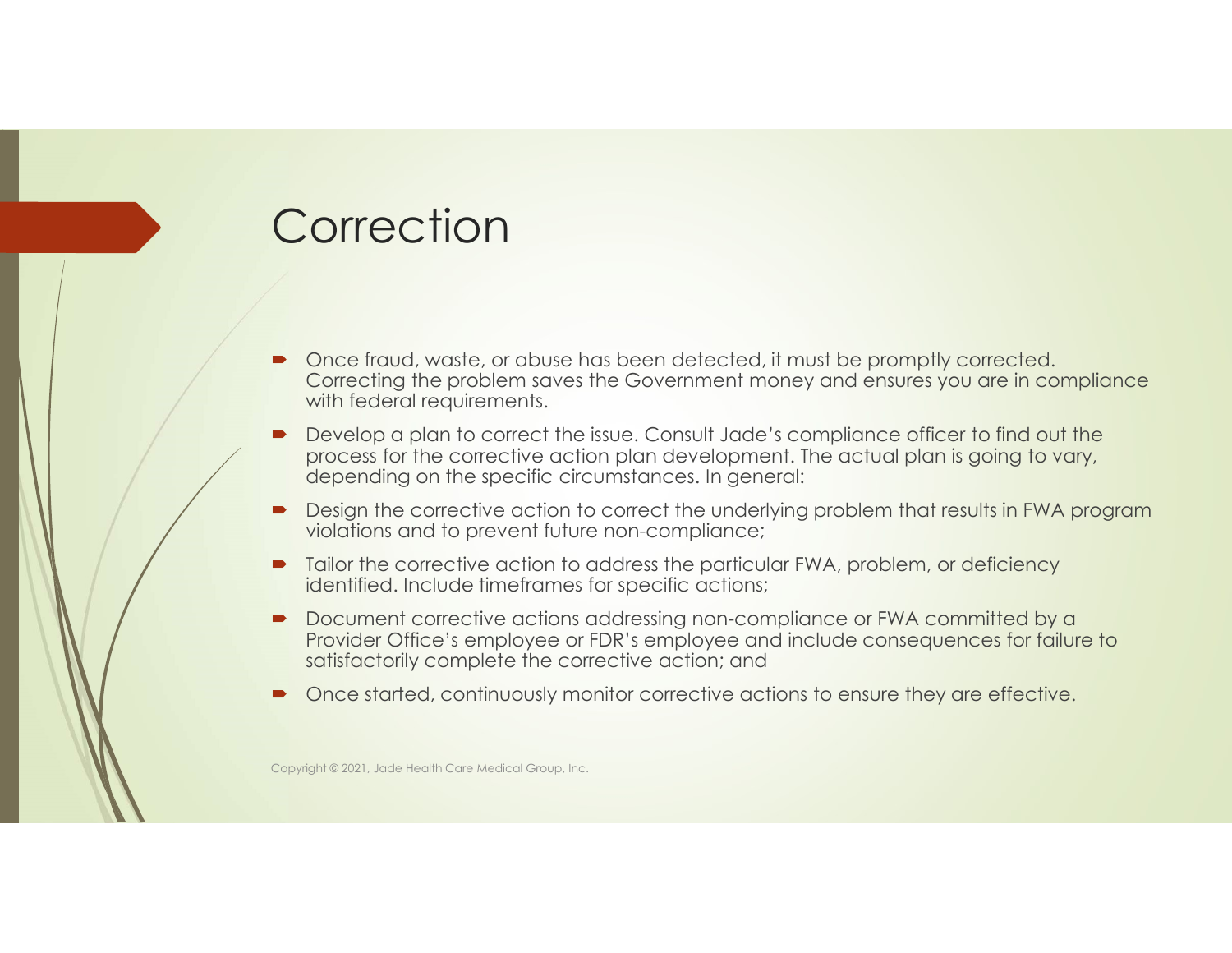#### Corrective Action Examples

- Corrective actions may include:
	- Adopting new prepayment edits or document review requirements;
	- Conducting mandated training;
	- Providing educational materials;
	- Revising policies or procedures;
	- Sending warning letters;
	- Taking disciplinary action, such as suspension of marketing, enrollment, or payment; or
	- **•** Terminating an employee or provider.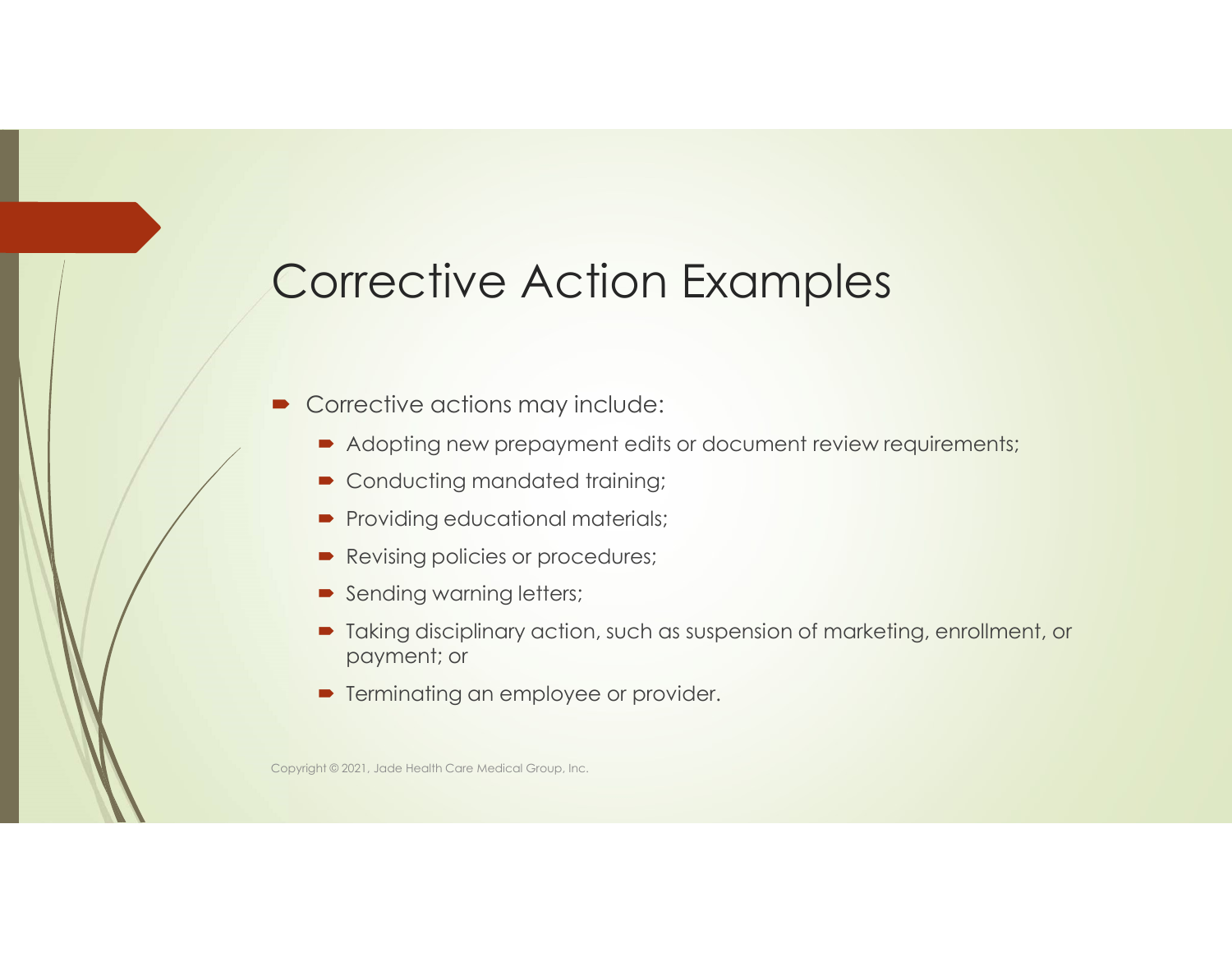#### Indicators of Potential FWA

- Now that you know about your role in preventing, reporting, and correcting FWA, let's review some key indicators to help you recognize the signs of someone committing FWA.
- The following pages present issues that may be potential FWA. Each page provides questions to ask yourself about different areas, depending on your role as an employee of a Provider Office, pharmacy, or other entity involved in the delivery of health plan benefits to enrollees.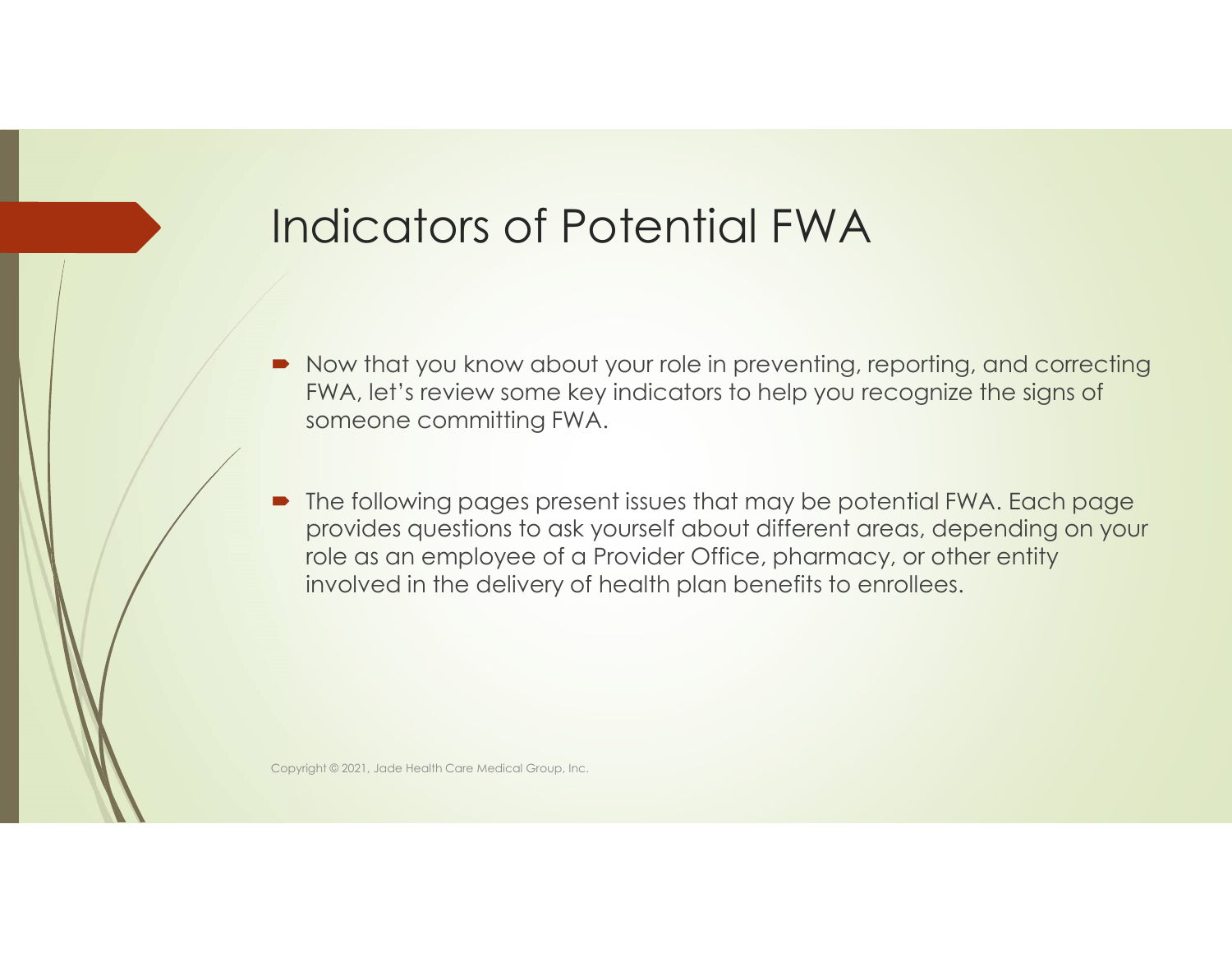#### Key Indicators: Potential Beneficiary Issues

- Does the prescription, medical record, or laboratory test look altered or possibly forged?
- Does the beneficiary's medical history support the services requested?
- Have you filled numerous identical prescriptions for this beneficiary, possibly from different doctors?
- Is the person receiving the medical service the actual beneficiary (identity theft)?
- Is the prescription appropriate based on the beneficiary's other prescriptions?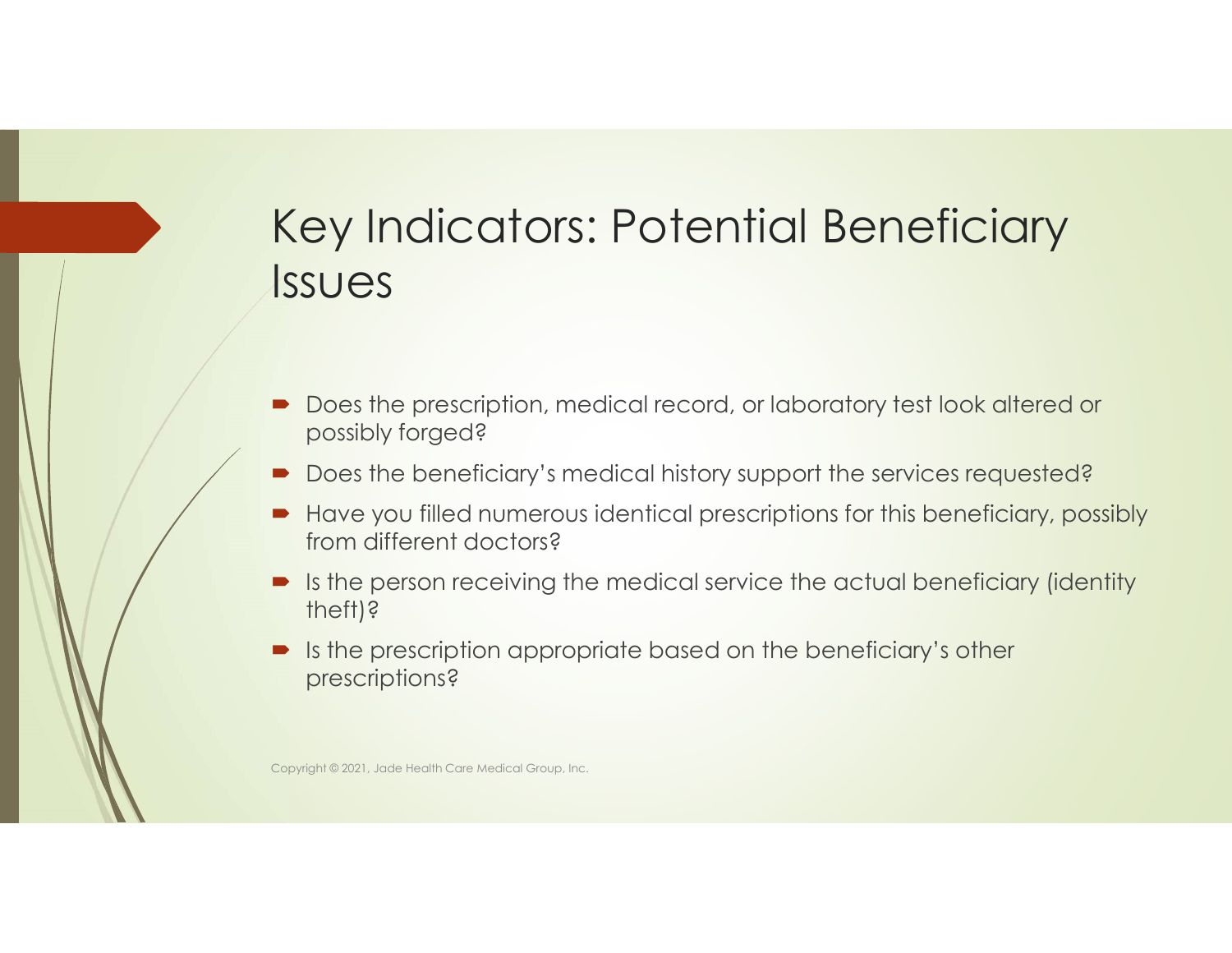#### Key Indicators: Potential Provider Issues

- Are the provider's prescriptions appropriate for the member's health condition (medically necessary)?
- Does the provider bill the Provider Office for services not provided?
- Does the provider write prescriptions for diverse drugs or primarily for controlled substances?
- Is the provider performing medically unnecessary services for the member?
- Is the provider prescribing a higher quantity than medically necessary for the condition?
- $\blacksquare$  Is the provider's diagnosis for the member supported in the medical record?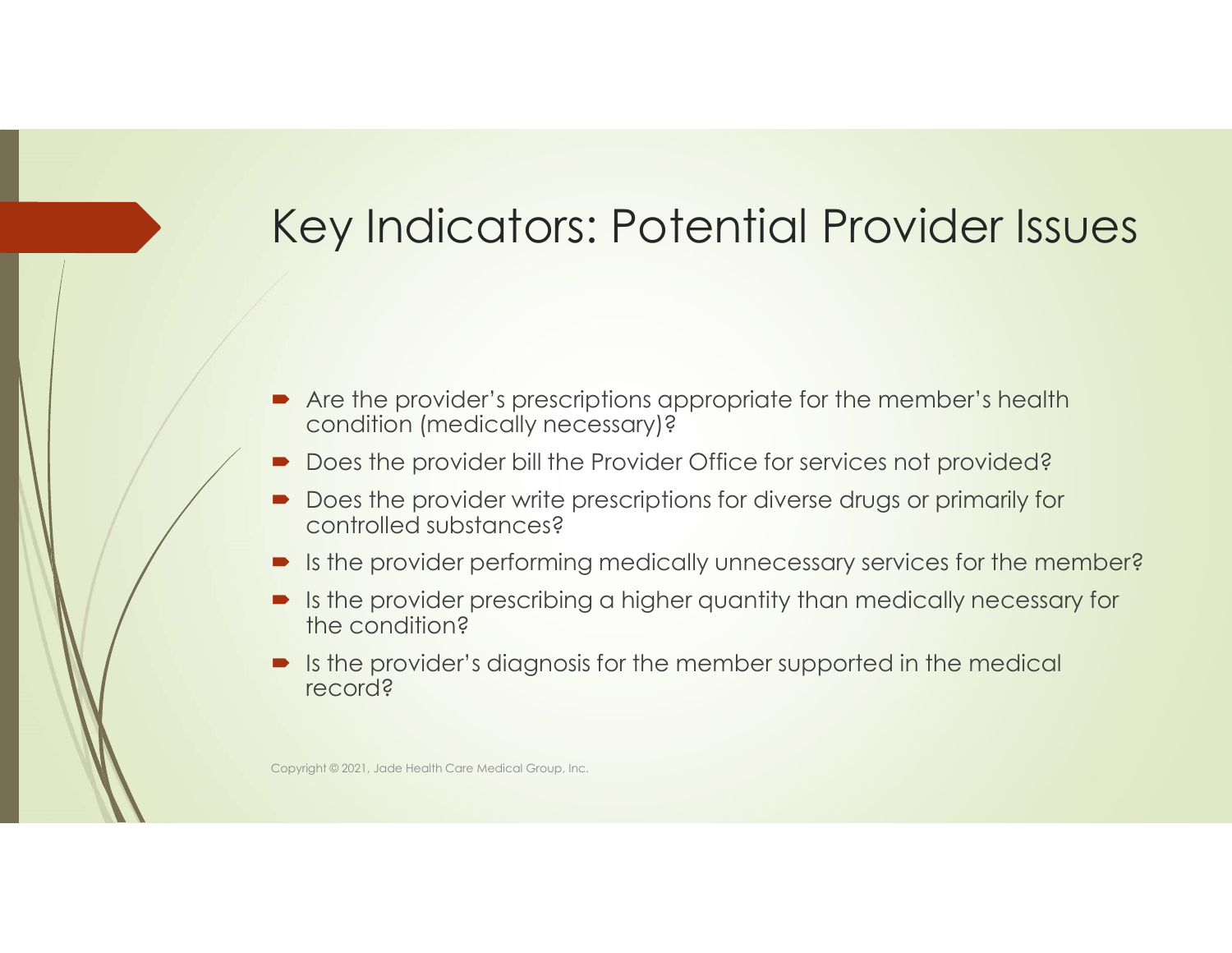#### Key Indicators: Potential Pharmacy Issues

- Are drugs being diverted (drugs meant for nursing homes, hospice, and other entities being sent elsewhere)?
- Are the dispensed drugs expired, fake, diluted, or illegal?
- Are generic drugs provided when the prescription requires that brand drugs be dispensed?
- Are PBMs being billed for prescriptions that are not filled or picked up?
- Are proper provisions made if the entire prescription cannot be filled (no additional dispensing fees for split prescriptions)?
- Do you see prescriptions being altered (changing quantities or Dispense As Written)?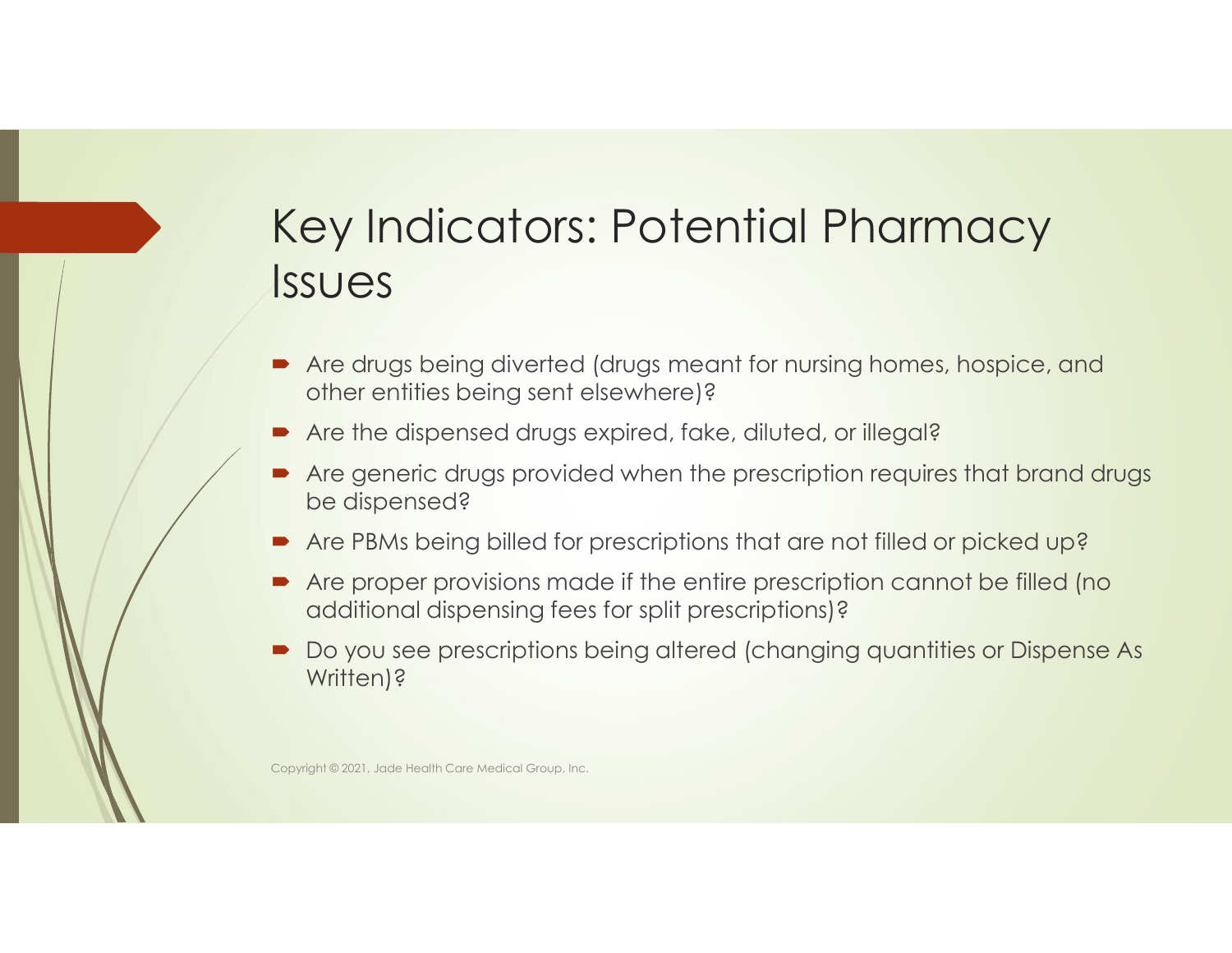#### Summary Lesson 2: Your Role in the Fight Against FWA

- As a person who provides health or administrative services to a patient/member, you play a vital role in preventing FWA. Conduct yourself ethically, stay informed of your organization's policies and procedures, and keep an eye out for key indicators of potential FWA.
- Report potential FWA. Jade has a mechanism for reporting potential FWA. You are able to make anonymous reports. Jade cannot retaliate against you for reporting.
- Promptly correct identified FWA with an effective corrective action plan.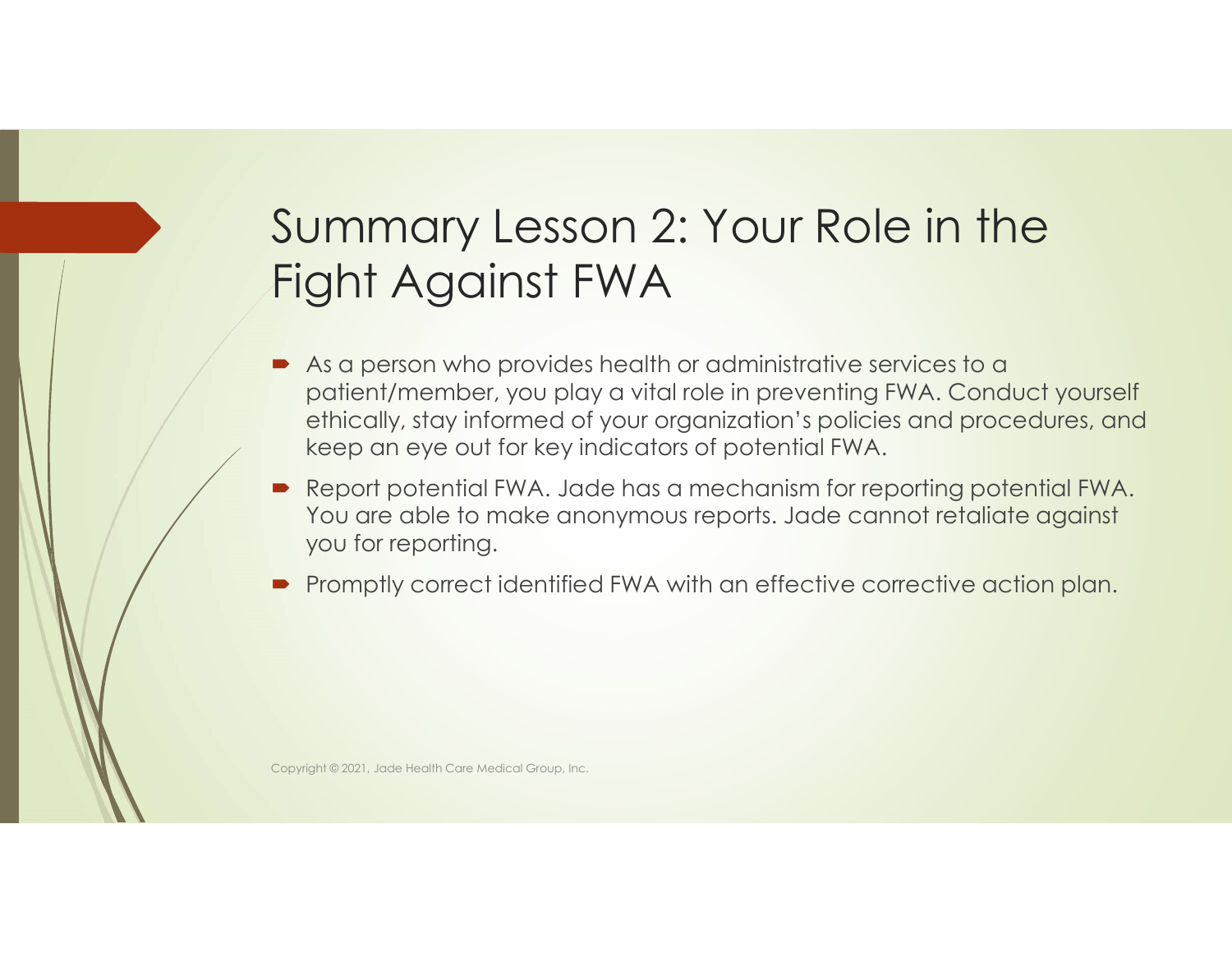

## HIPAA

Health Insurance Portability and Accountability Act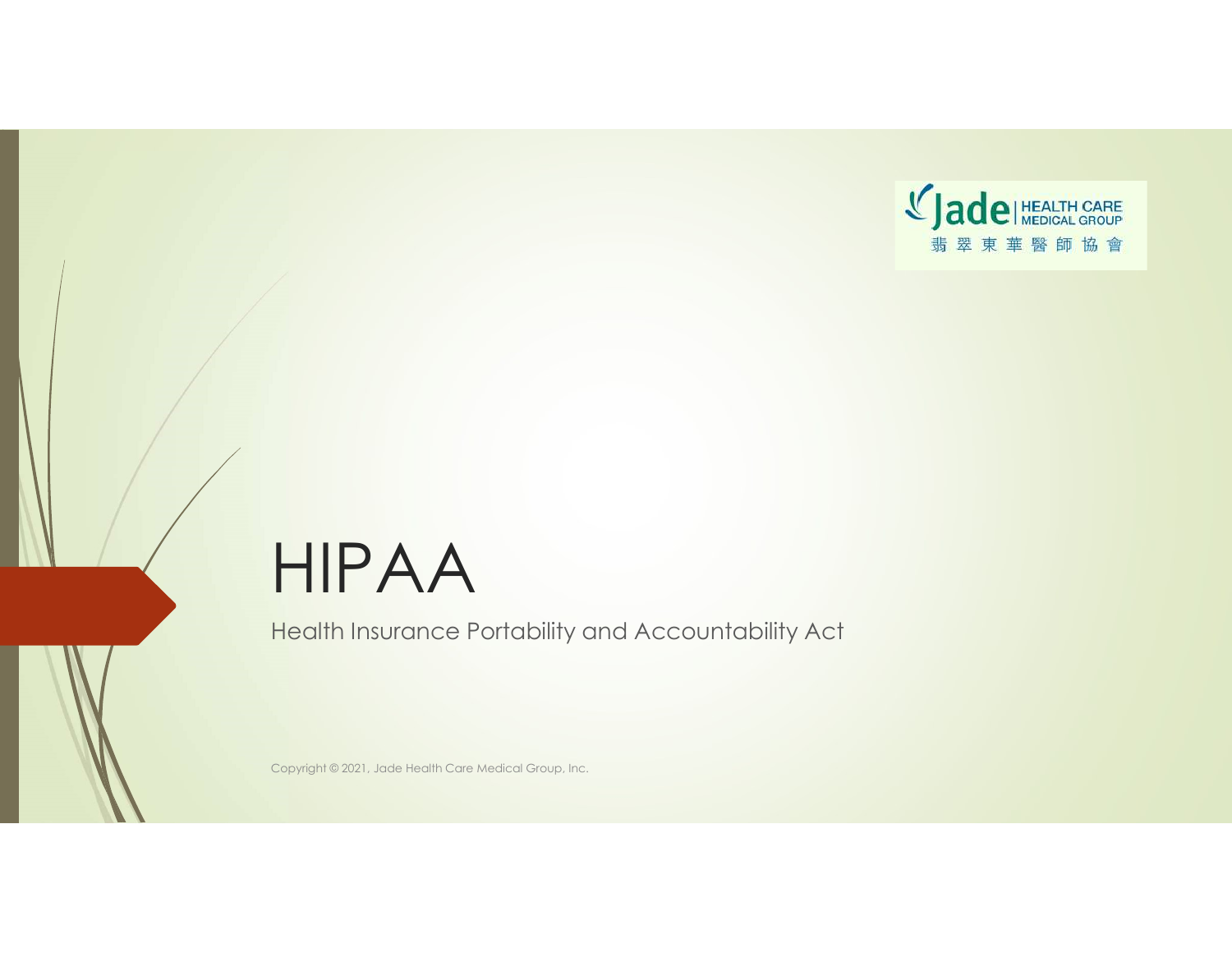#### Who Needs Training and Why

- All individuals who has access to "Protected Health Information" are Federally required to be trained
- This presentation is designed to
	- **Familiarize you with** 
		- **HIPAA regulations; and**
		- **Policies and Procedures regarding protected health information (PHI)**
	- **Ensure Federal compliance**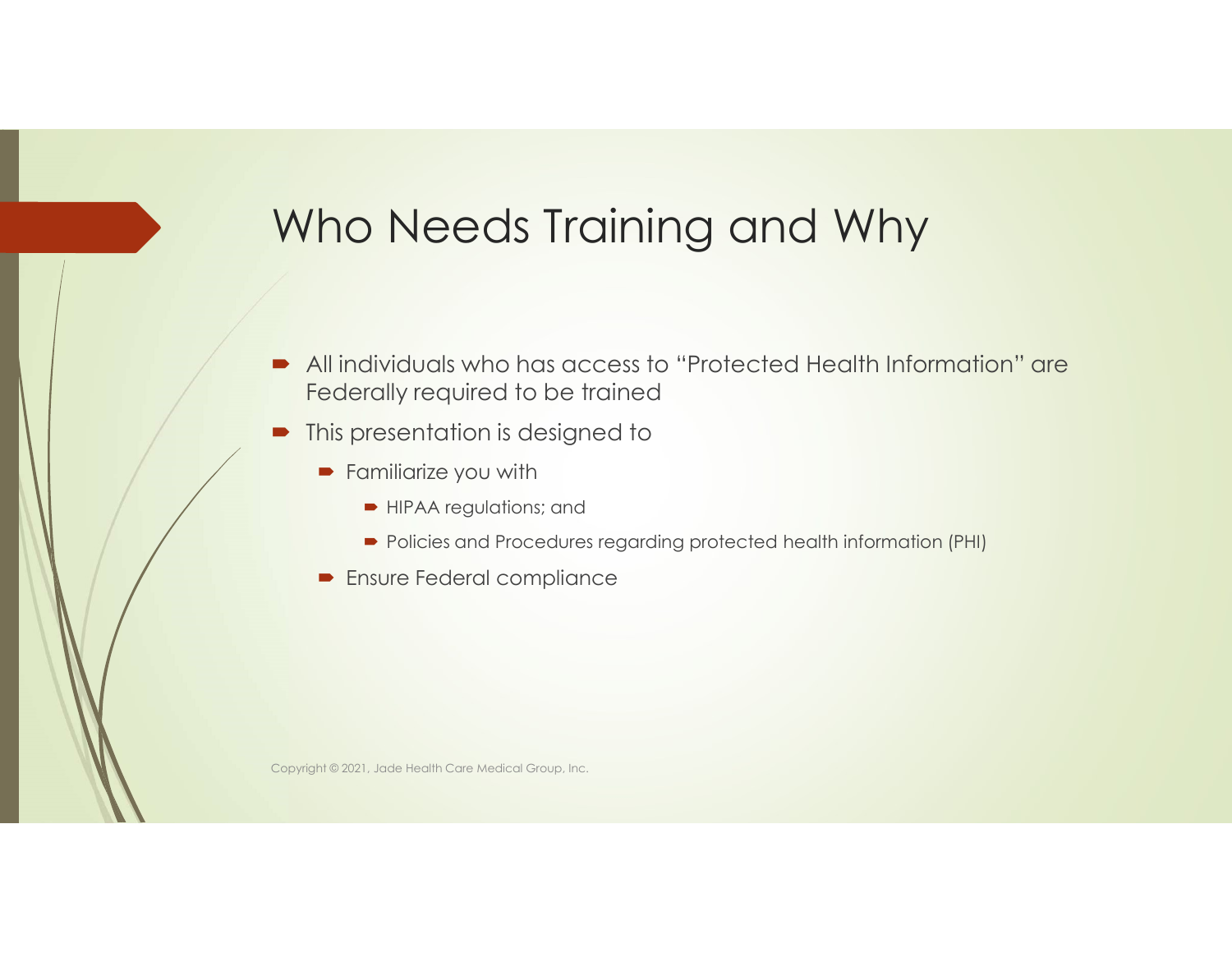#### What exactly is HIPAA?

- Overseen by: Department of Health & Human Services (HHS) and enforced by Office for Civil Rights (OCR)
- HIPAA contains Regulations on:
	- **Privacy of health information**
	- Security of health information
	- Notification of breaches of confidentiality
	- **Penalties for violating HIPAA**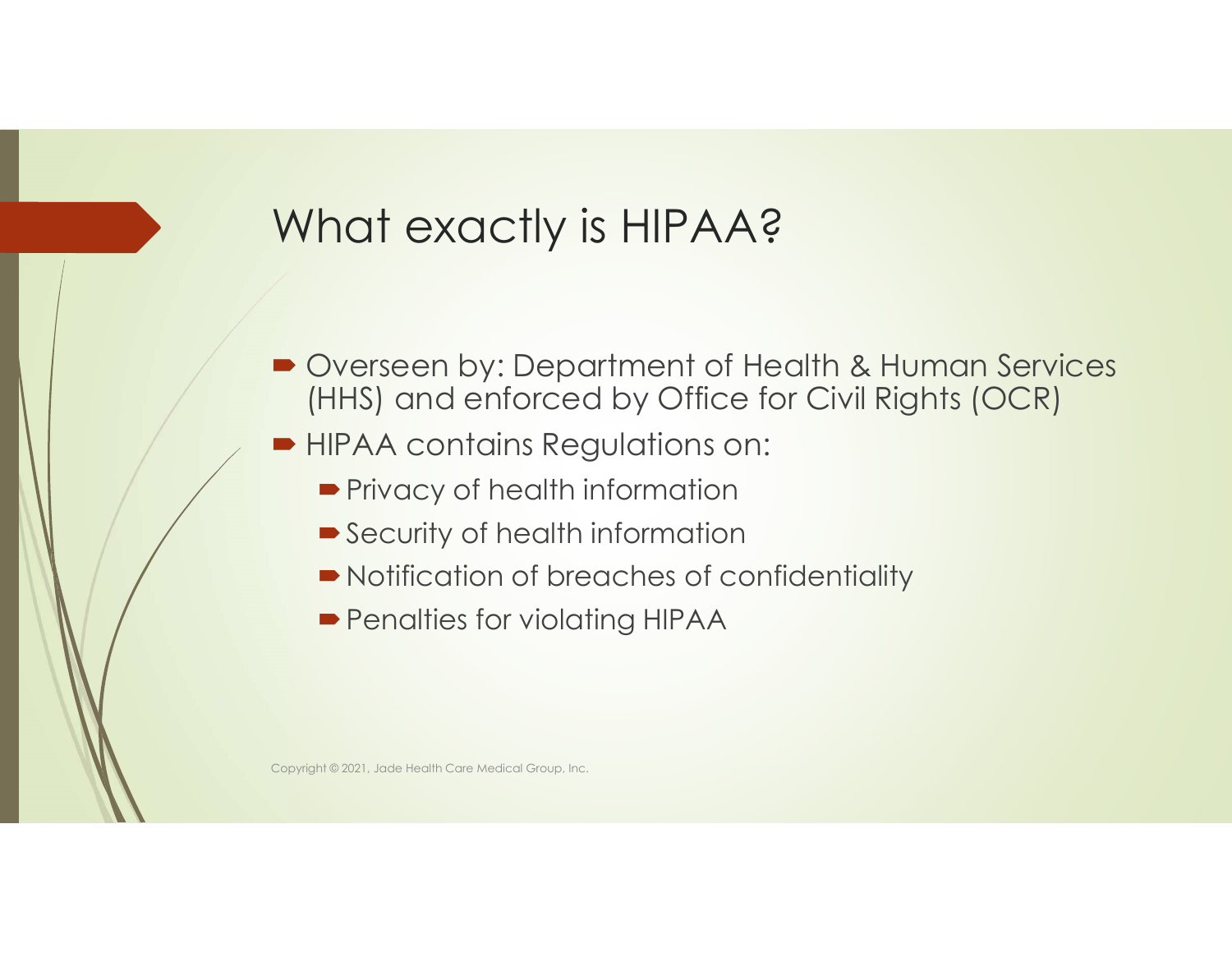#### What is Protected by HIPAA?

- **Protected Health Information (PHI)** 
	- **Any Individually Identifiable Health** Information (IIHI)
		- Created or received by a health care provider, health plan, or health care clearinghouse
		- Relating to the past, present of future physical or mental health or condition of an individual (including information related to payment for health care)
		- Transmitted in any form or mediumpaper, electronic and verbal communications

#### EXAMPLES

- Medical charts
- Problem logs
- Photographs and videotapes
- Communications between health care professionals
- **Billing records**
- Health plan claims records
- Health insurance policy number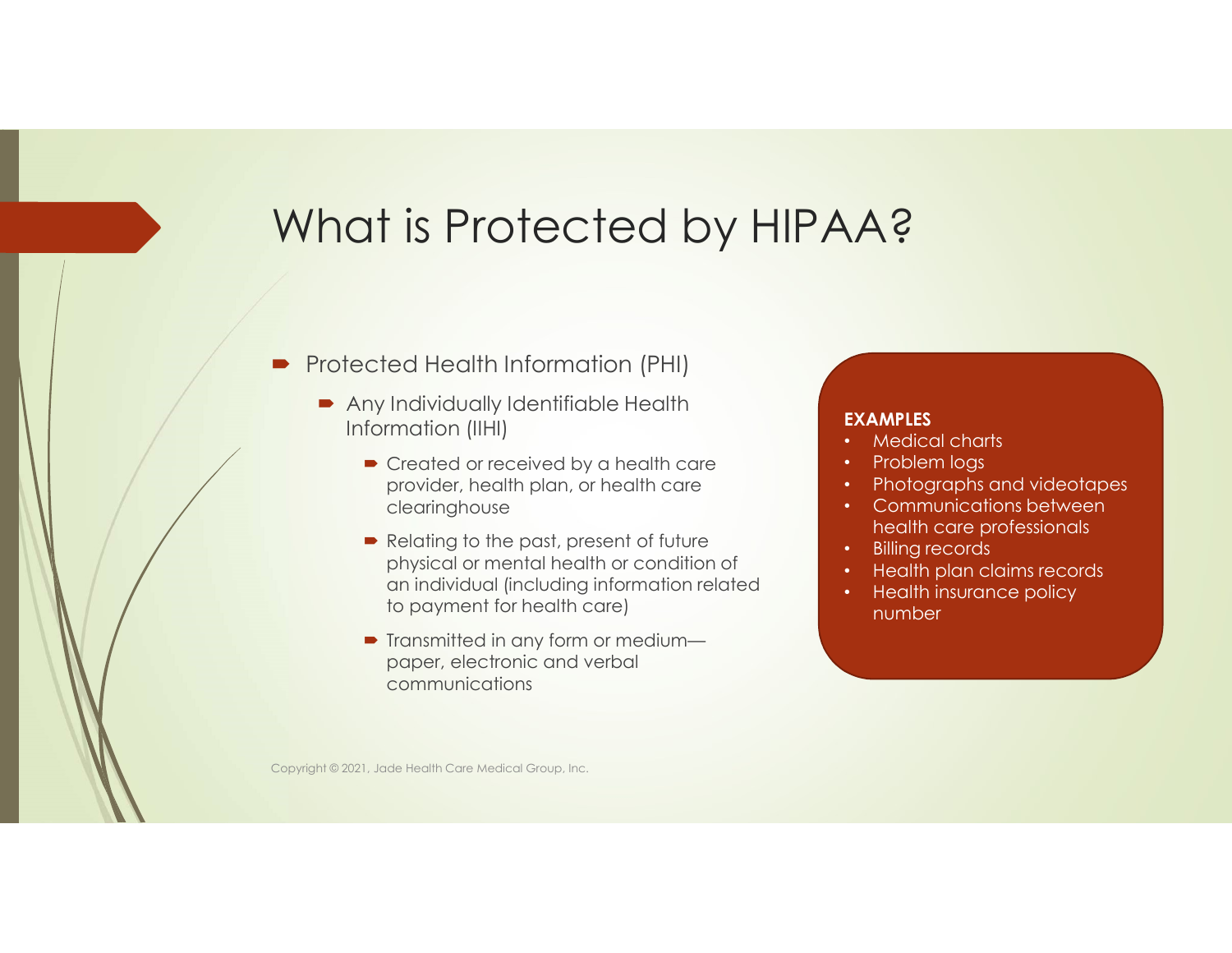#### What is PHI?

- Health information that directly or indirectly identifies someone.
	- Direct identifiers: individual's name, SSN, driver's license numbers
	- **•** Indirect identifiers: information about an individual that can be matched with other available information to identify the individual.
	- **Examples of identifiers include:** 
		- Name
		- Address
		- Dates (Birth, Admission, Discharge, Death)
		- Contact Information
		- Social Security Numbers
		- Medical Record Number

**Member ID**<br>Copyright © 2021, Jade Health Care Medical Group, Inc.

- **Account Numbers**
- License Numbers
- Photographs
- Any other unique identifying number, characteristic, or code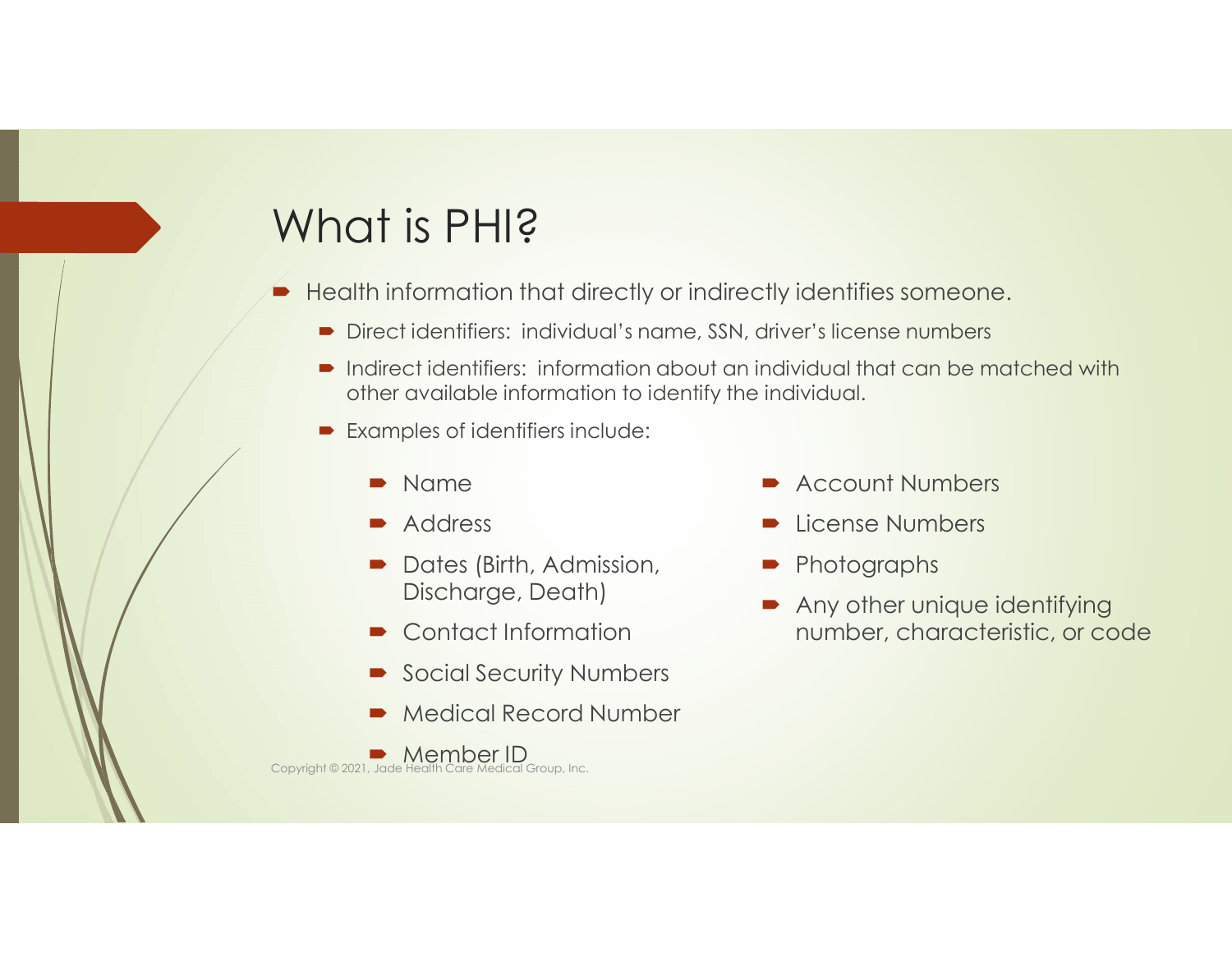#### The Use and Disclosure of PHI

- Employees may use or disclose PHI without an individual's written authorization only for:
	- The treatment;
	- The payment; or
	- **For Health Care Operations, of the individual.**
- The use or disclosure of PHI is limited to the minimum amount necessary to perform your assigned task.
- Individuals and members expect their health information to be kept private and confidential
	- Do not access PHI that you do not need
	- Do not discuss PHI with others that do not need to know
	- Do not provide PHI to anyone not authorized to receive it
- The misuse of PHI can result in disciplinary actions, including termination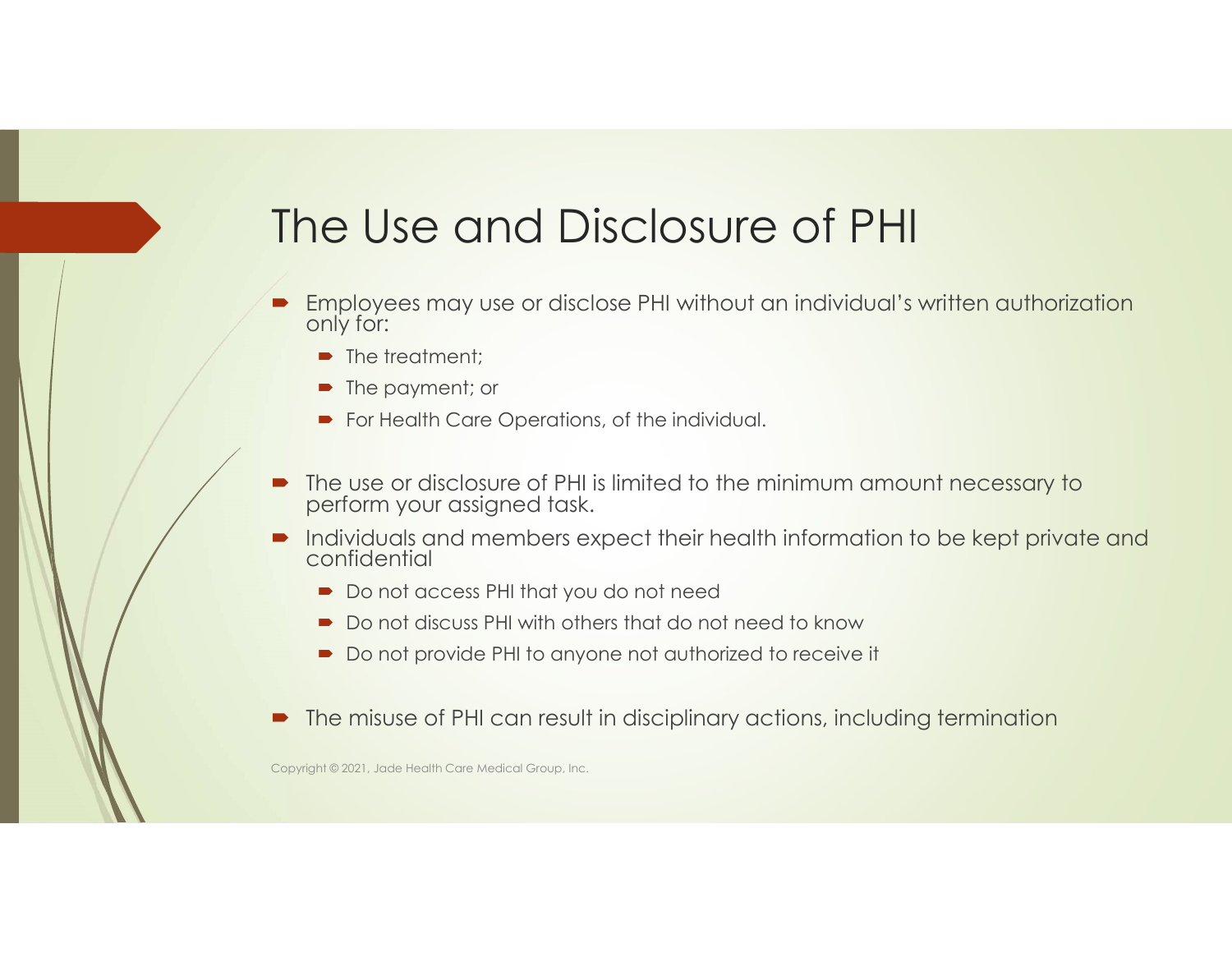#### Safeguarding PHI

- Do not leave computer station unattended without locking your screen
- Do not use work computers for personal use (surfing the interview, checking personal emails, etc. )
- Dispose of PHI in shredder bins, NEVER place PHI in the trash
- When using PHI, think about:
	- Where you are
	- Who might overhear
	- Who might see
- Avoid:
	- Discussing PHI around others who do not need to know
	- **Exercise** Leaving records accessible for other to see
	- **Leaving computers unattended and unlocked**
	- Sending PHI in email, if you must, remember to secure your email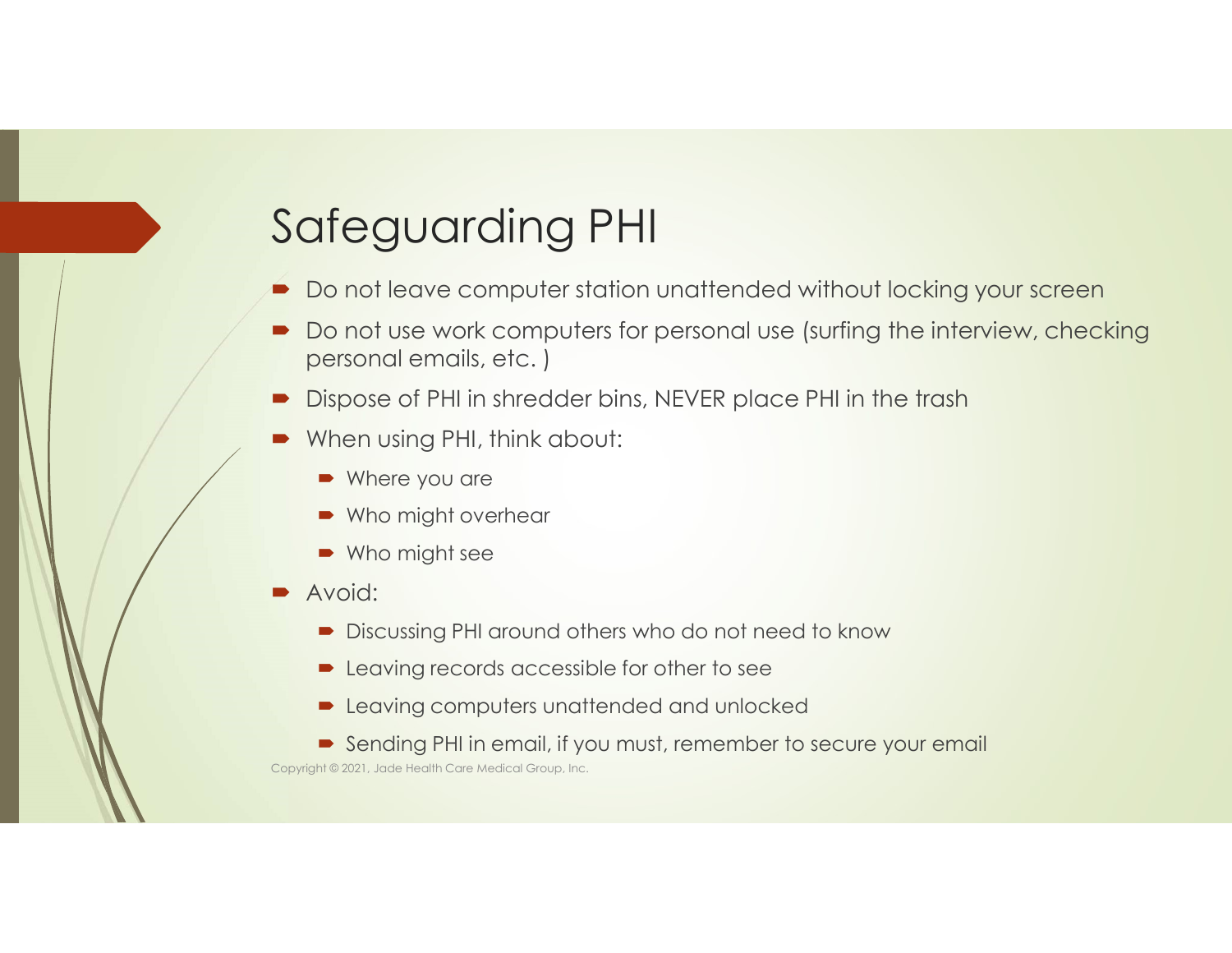#### What to do when a HIPAA violation **OCCUrs**

- Take prompt and appropriate action to correct the situation and/or minimize harmful effects
- Notify your supervisor immediately of any suspected or actual breach of security, intrusion, or unauthorized use or disclosure of PHI and/or company data
- Notify Jade Compliance Officers of the occurrence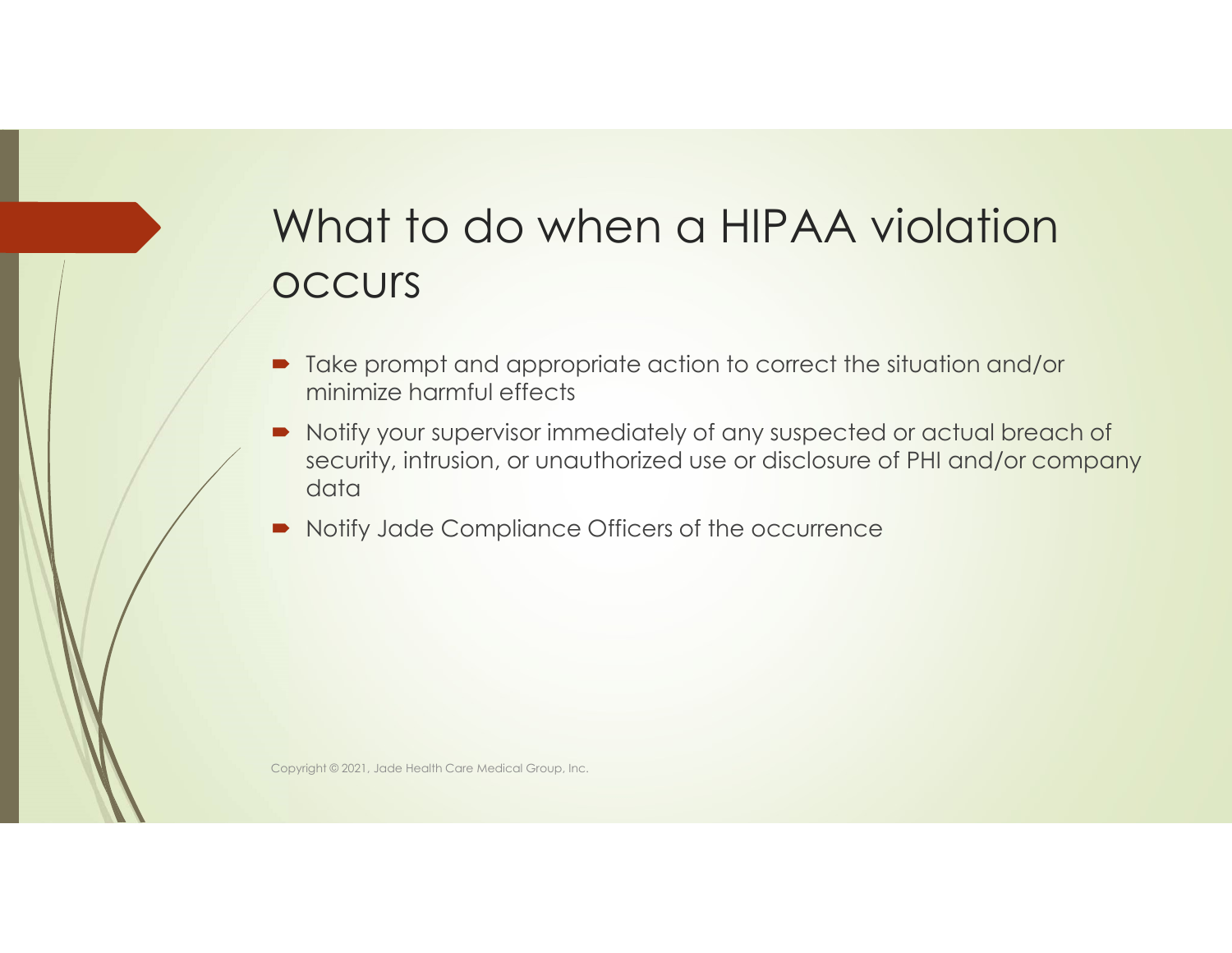#### Questions, Contacts, References

- **If you have any questions regarding this annual training, contact:** 
	- **Department** 
		- $628 228 2720$
		- compliance@jadehcmg.com
- Jade Compliance Hotline: 628-228-2720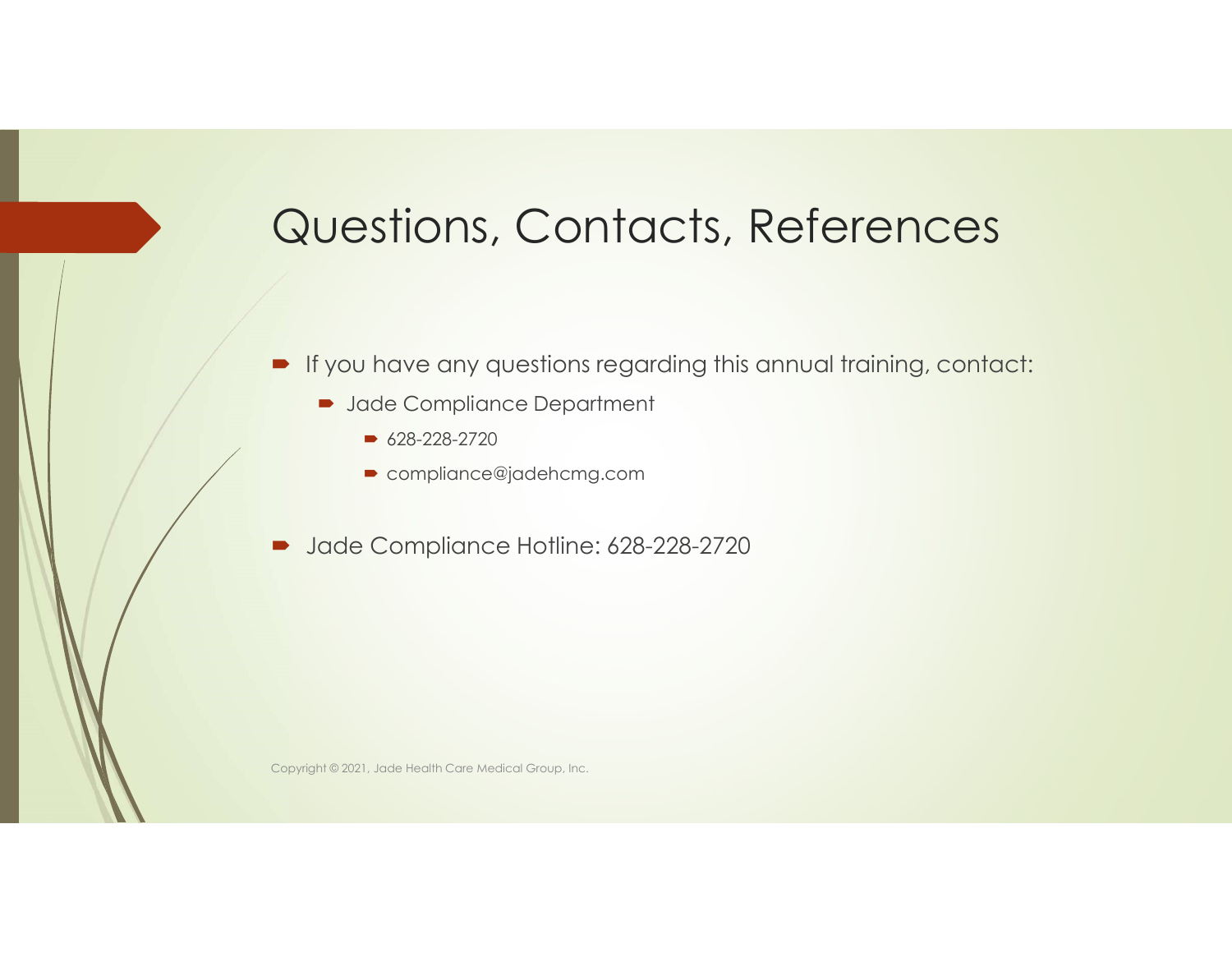

# CMS Models of Care **Training**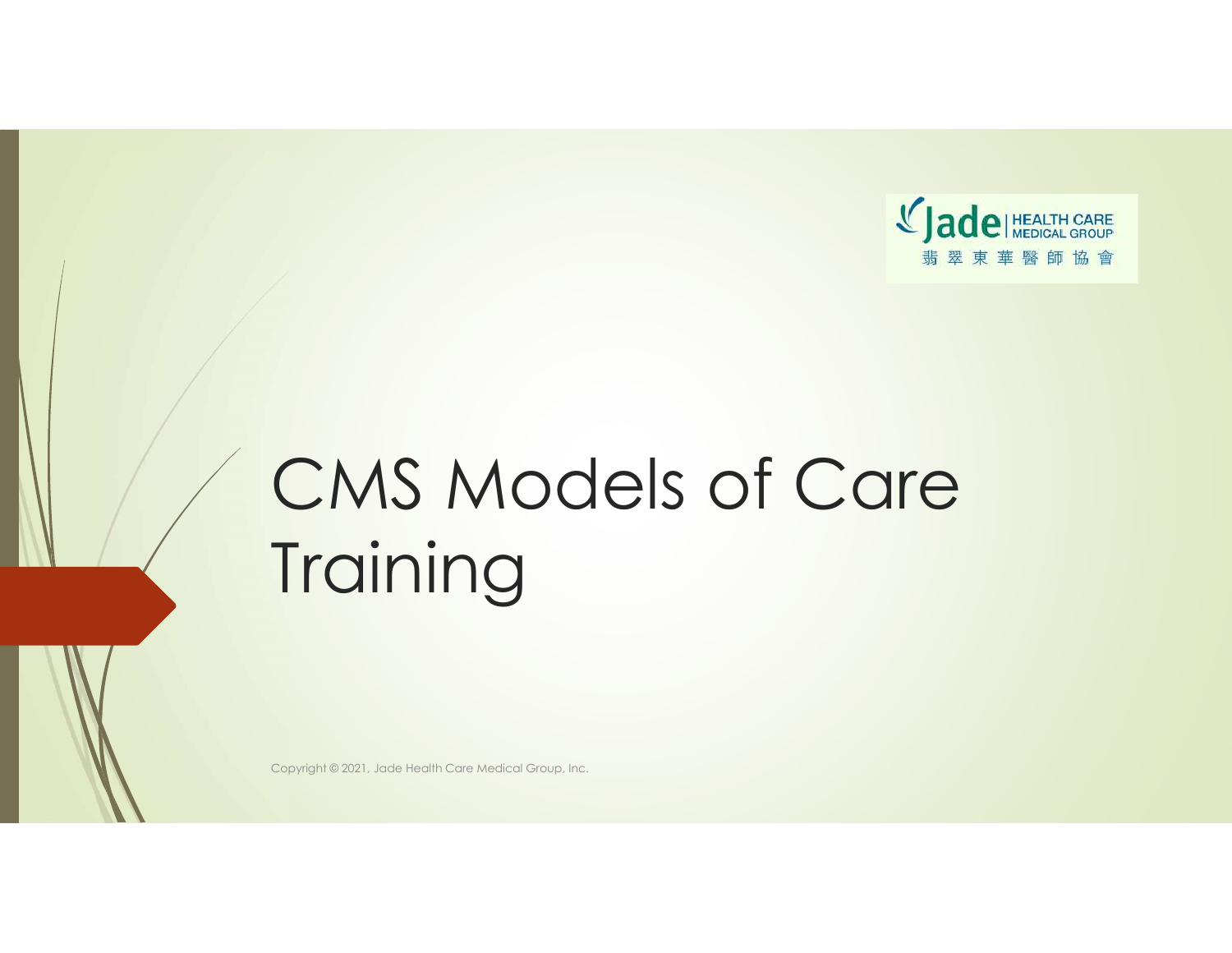#### What is Models of Care?

- **•** Models of Care (MOCs) are considered a vital quality improvement tool and integral component for ensuring that the unique needs of each beneficiary enrolled in a Special Needs Plan (SNP) are identified and addressed.
- **In 2003, SNPs (Special Needs Plans) were created under the Medicare** Modernization Act to provide direct care to individuals with special needs.
- In 2011, the Patient Protection and Affordable Care Act (ACA) requires all SNPs to submit MOCs that follow an approval process based on CMS standards. The National Committee for Quality Assurance (NCQA) must review and approve these MOCs

http://snpmoc.ncqa.org/what-is-a-model-of-care/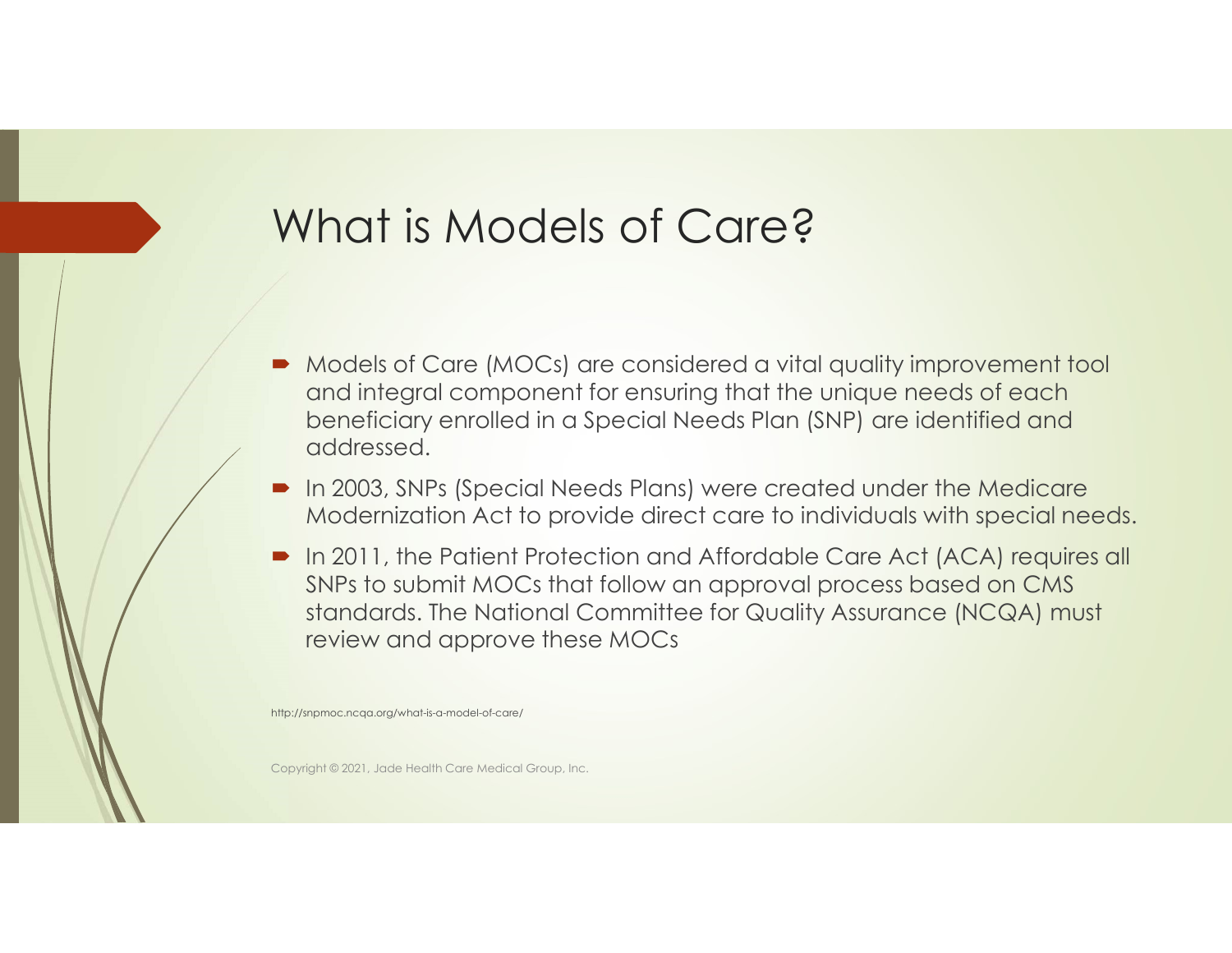#### What is a Special Needs Plan (SNP)?

- A special needs plan (SNP) is a Medicare Advantage (MA) coordinated care plan (CCP) specifically designed to provide targeted care and limit enrollment to special needs individuals. A special needs individual could be anyone of the following:
	- **An institutionalized individual**
	- A dual eligible
	- An individual with a severe or disabling chronic condition as specified by CMS.
- A SNP may be any type of MA CCP, including either a local or regional preferred provider organization plan, a health maintenance organization plan, or an HMO Point of Service plan. There are three types of SNPs:
	- Chronic Condition SNP (C-SNP)
	- Dual Eligible SNP (D-SNP)
	- **Institutional SNP (I-SNP)**

https://www.cms.gov/Medicare/Health-Plans/SpecialNeedsPlans/index.html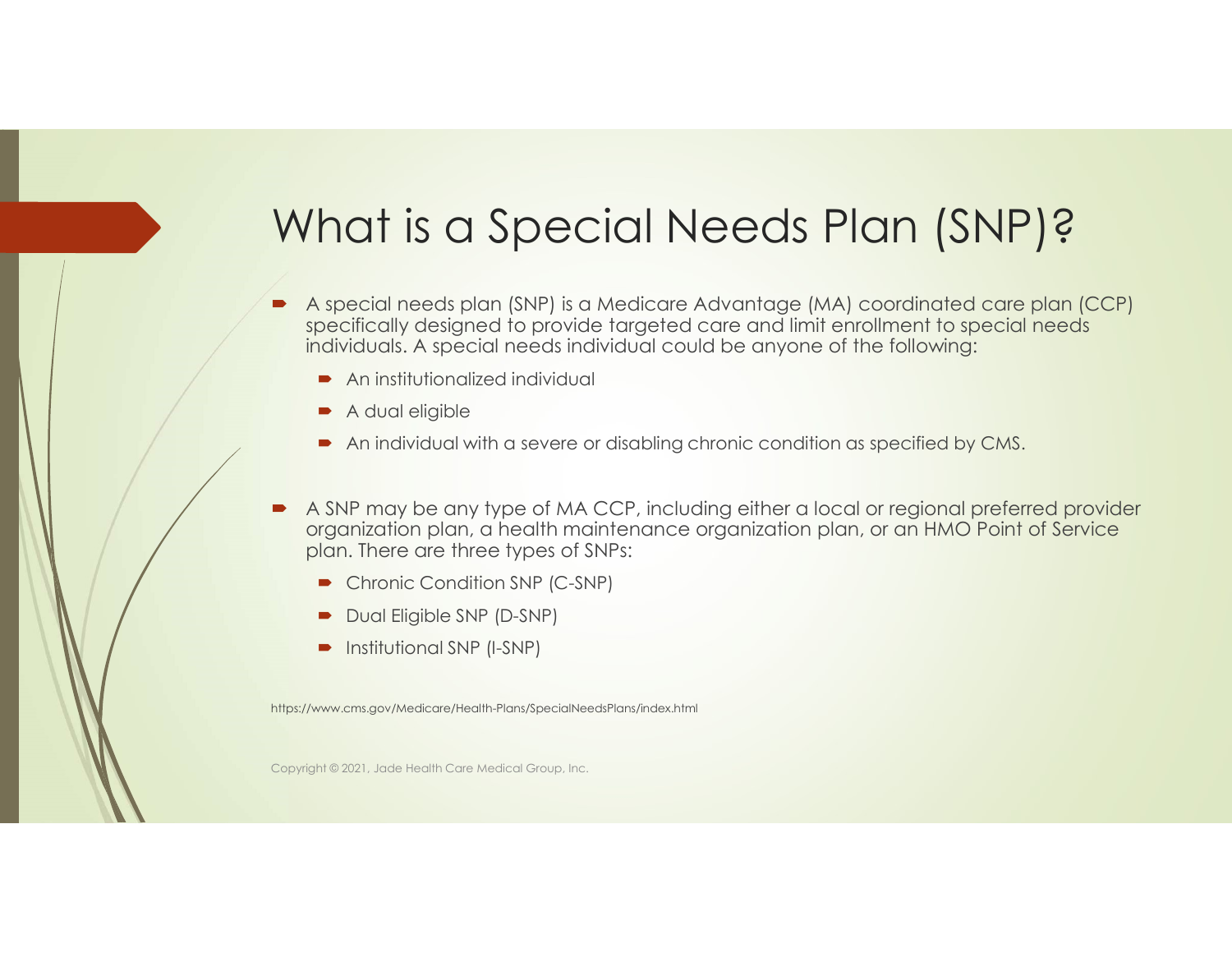### Elements of Models of Care (MOC)

- **SNP Population**
- Care Coordination/ Care Transitions Protocol
- **Provider Network**
- $\blacksquare$  MOC Quality Measurement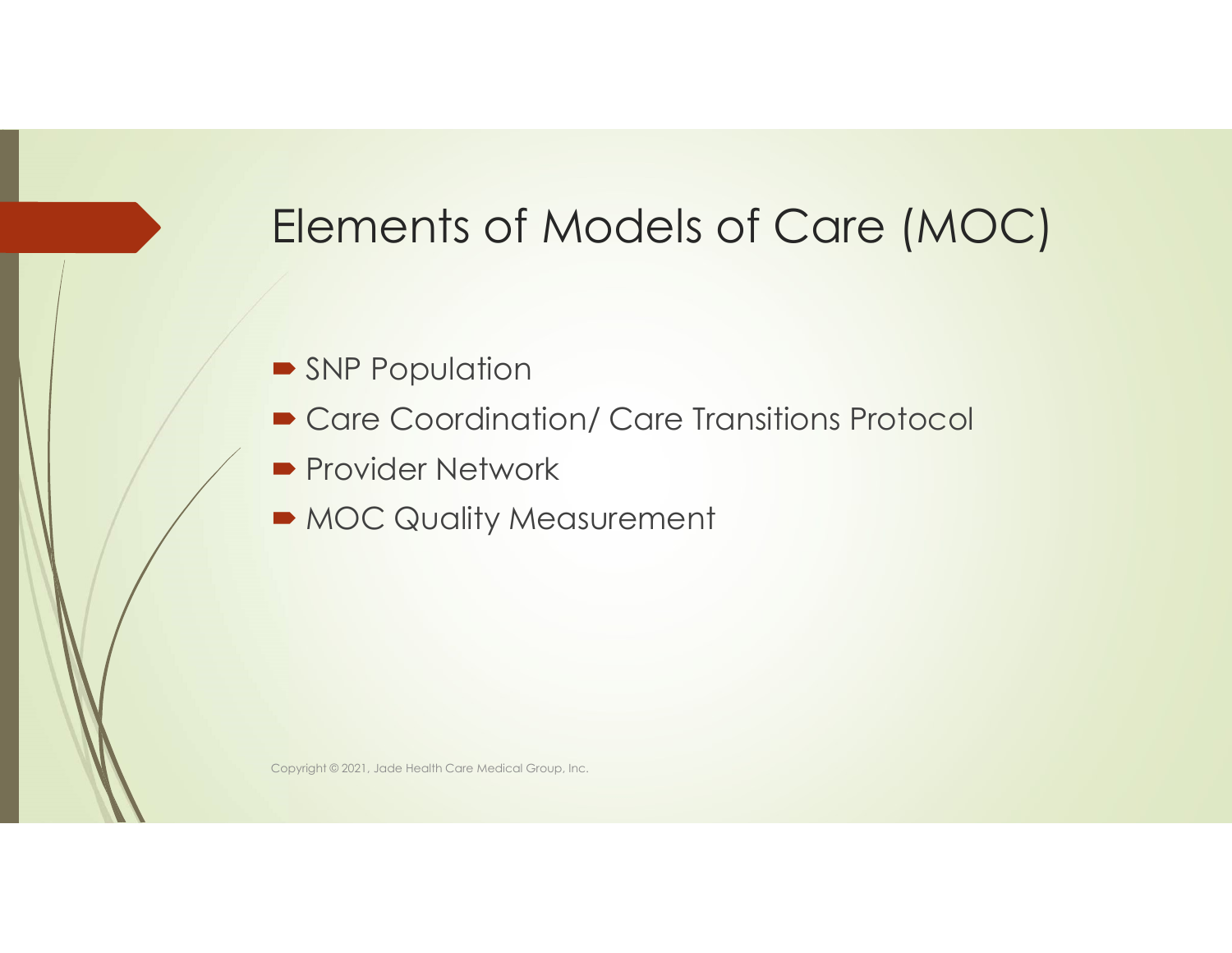#### Description of the Overall SNP Population

- Jade Health Care Medical Group provides services to Special Needs Plan members in San Francisco County and Northern San Mateo County.
- Some of the factors that Jade identify include, but not limited to are:
	- Age
	- **Ethnicity**
	- Gender
	- **D** Language Barriers and health literacy
	- Incidence and prevalence of major disease and chronic conditions
	- Significant barriers to health care services associated with cultural beliefs or socioeconomic status.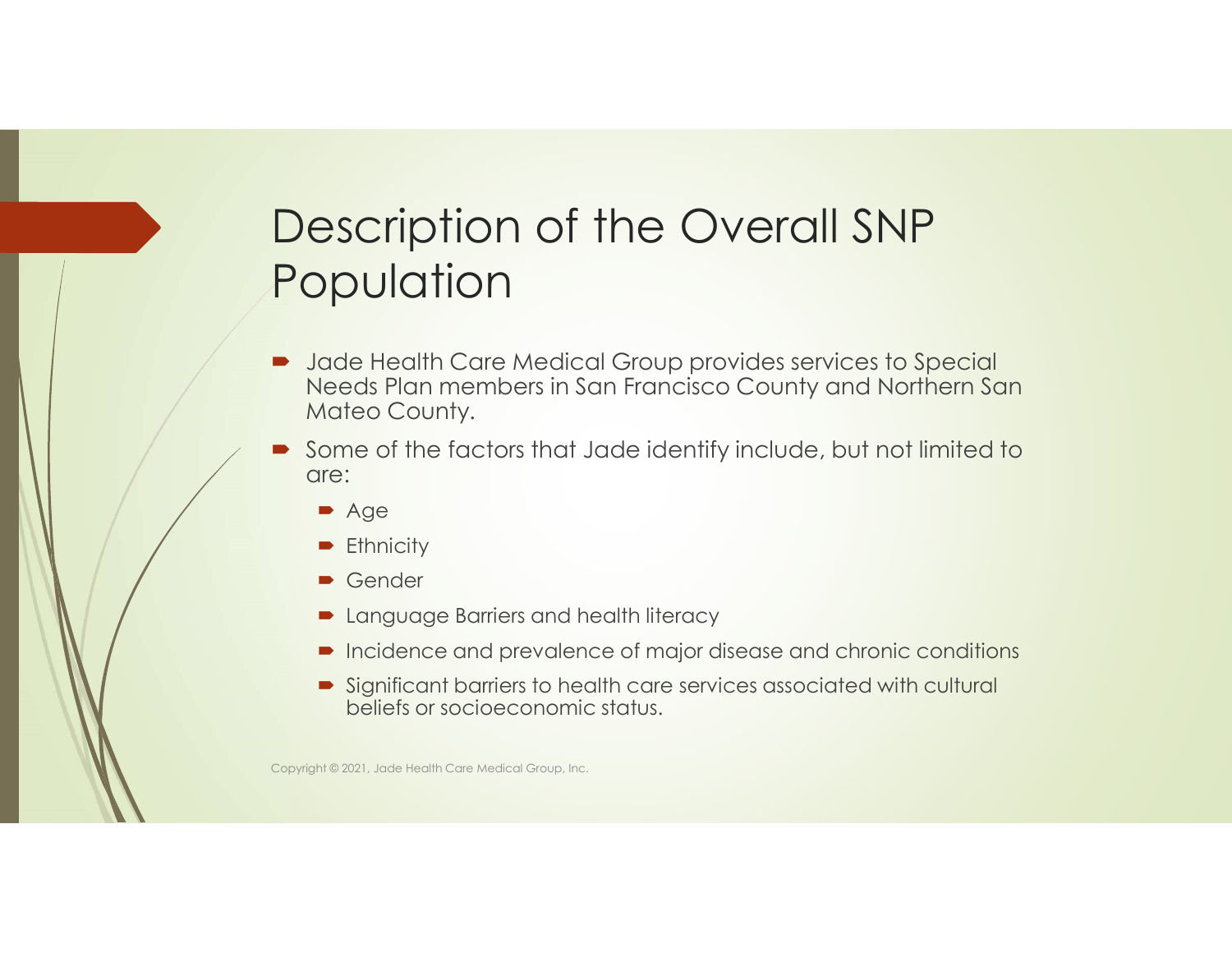#### Most Vulnerable Beneficiaries

- Individuals of special needs are at the highest risk of poor health outcomes
- Identify the most vulnerable beneficiaries through multiple hospital admissions, high pharmacy utilization, high cost, or combination of medical, psychosocial, cognitive and functional challenges.
- Identify how different demographic factors combine to negatively affect the health status of these members.
- Identify and develop special services to meet the needs of the most vulnerable members
- Jade has arrangements with Sutter Pacific Medical Foundation, UCSF Medical Center , UCSF Benioff Children's Hospital, Stanford Hospital and Clinics, and Lucile Packard Children's Medical Group at Stanford and CPMC for tertiary care services (Pre-Authorization is Required).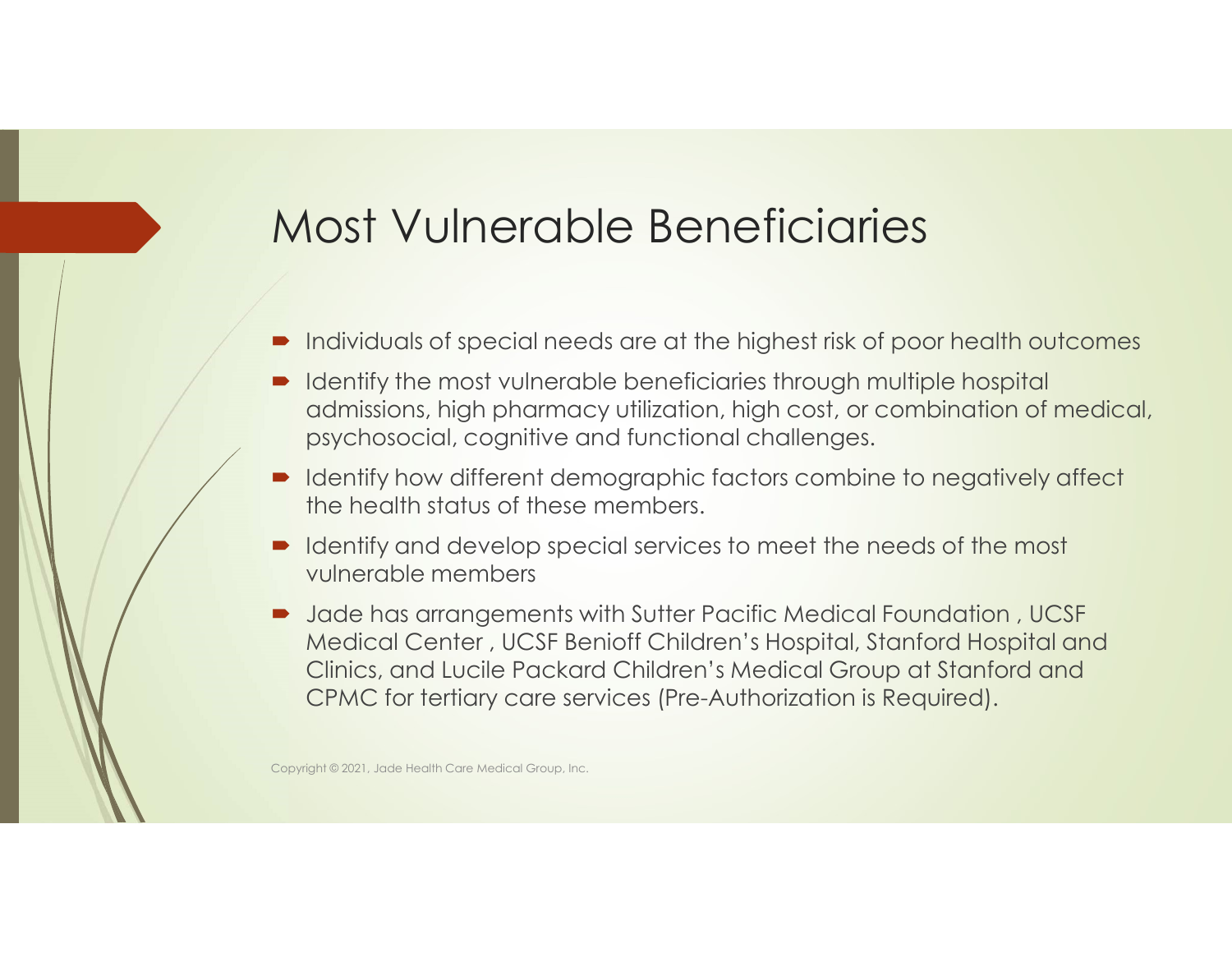#### Language Assistance Program

- Jade provides language assistance services information available to all contracted providers and their office staff. Providers are encouraged to facilitate a member's access to their plan's language assistance services. Th services are required by a CCHP/ SFHP member, you can get an interpreter at no cost to you or the member by the following below instructions: Language Assistance Frogram<br>
Made provides increase and the control of the present of the control of the control of the control of the present and their office sidt. Frovides are encouraged to locilitate a member 3 access
- pm and the contract of the contract of the contract of the contract of the contract of the contract of the contract of the contract of the contract of the contract of the contract of the contract of the contract of the con

To get an interpreter during all other times, please follow these instructions:

Call 1-800-264-1552

Use access code: 841498

Identify the member's preferred spoken language to the operator.

Providers should document a member's preferred language in their chart and inform members of the availability of free languages services from their health plan. If a member refuses language assistance services, providers should document the refusal in the member's chart.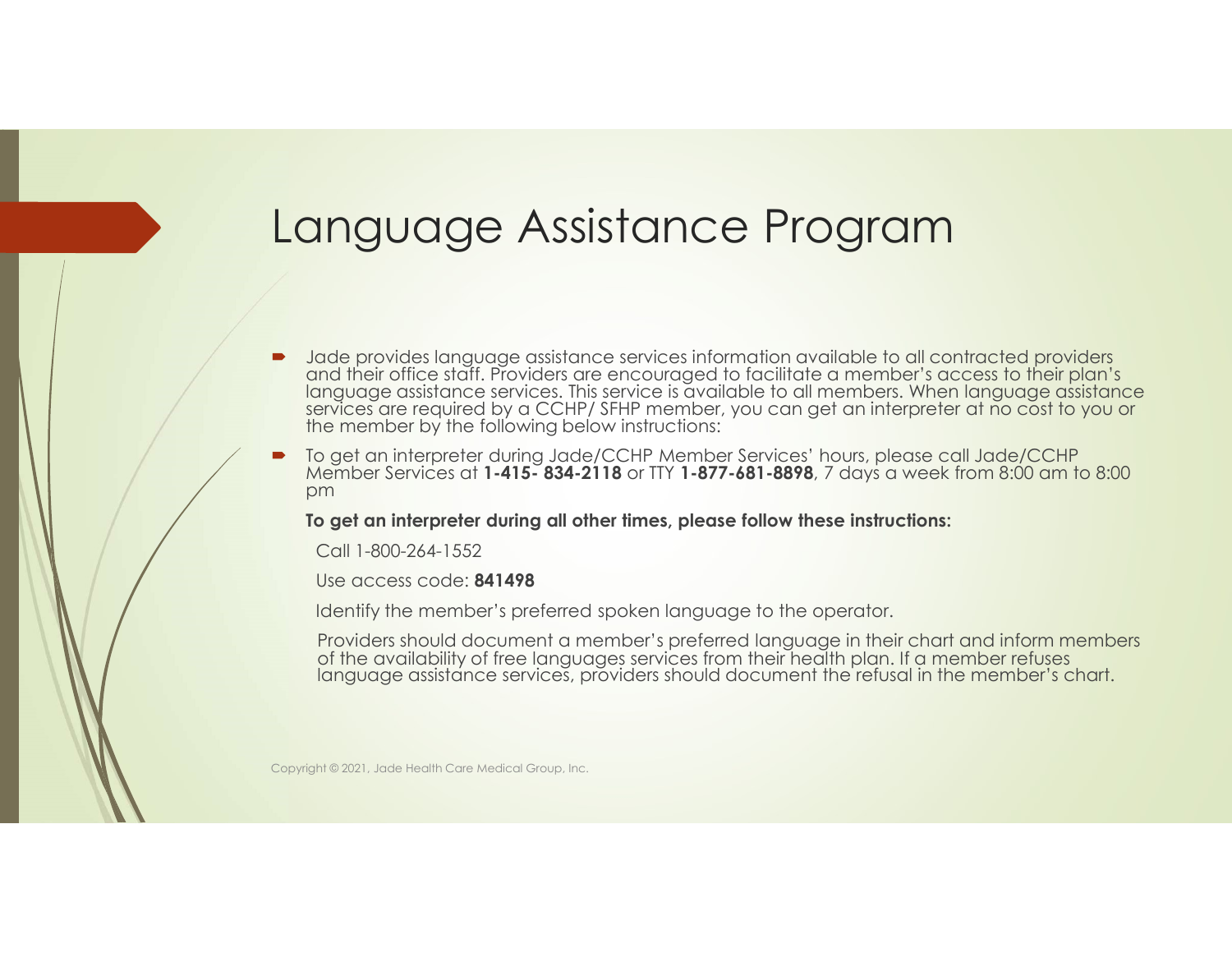#### Care Coordination

- Jade assists its member physicians to meet the essential care coordination roles.
- **D** Jade Health Care Medical Group staff perform the following functions:
	- Administrative (Enrollment, member, eligibility verification, claims processing, and administrative oversight).
	- Clinical Functions (Case managers, social workers, pharmacists, behavioral health providers, and clinical oversight)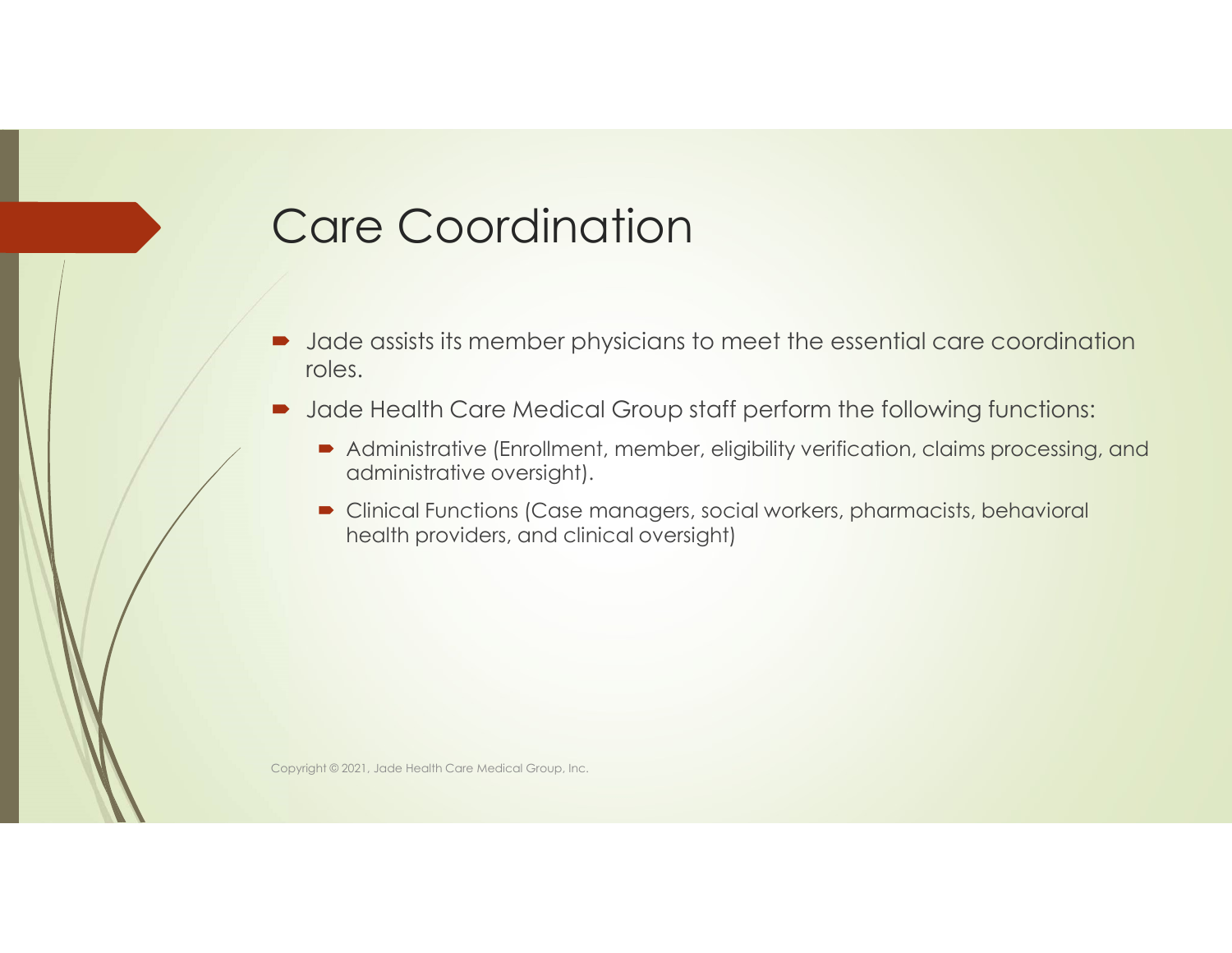#### Inpatient/Outpatient Case Management

- The case manager is the link between the individual, the provider, the payer and the community.
- Jade Health Care Medical Group contracts with the Chinese Community Health Plan (CCHP) to provide Case Management on behalf of their enrolled members.
- The Provider relies on the Case Manager to coordinate care for the assigned patients.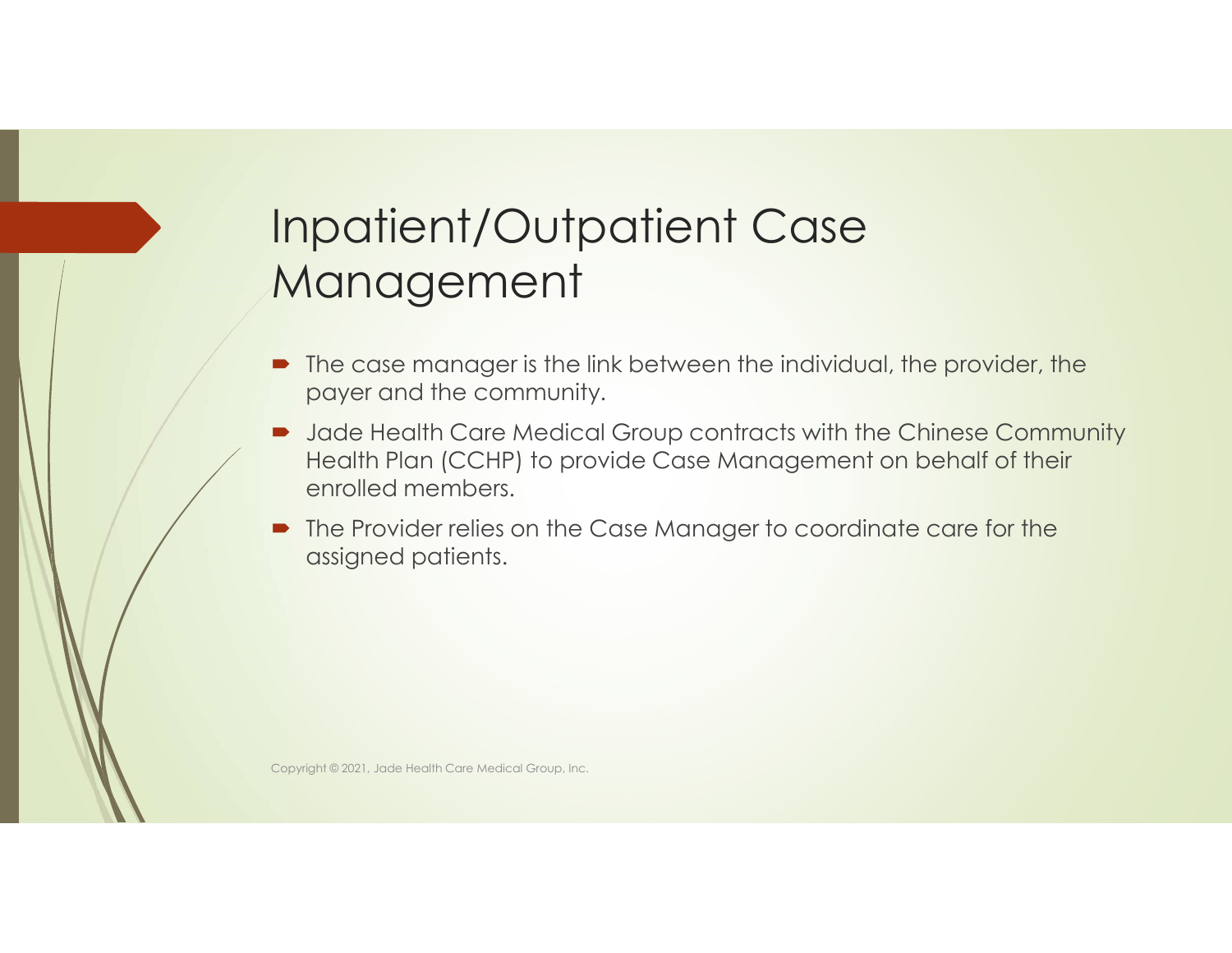#### Health Risk Assessment (HRA) Tool

- **D** Jade has a standardized HRA tool to evaluate the medical, cognitive, functional, psychosocial and mental health needs and risks.
- The HRA may be completed through face to face, telephone, or paper based mail.
- The initial HRA must be completes within 90 days of enrollment and annually.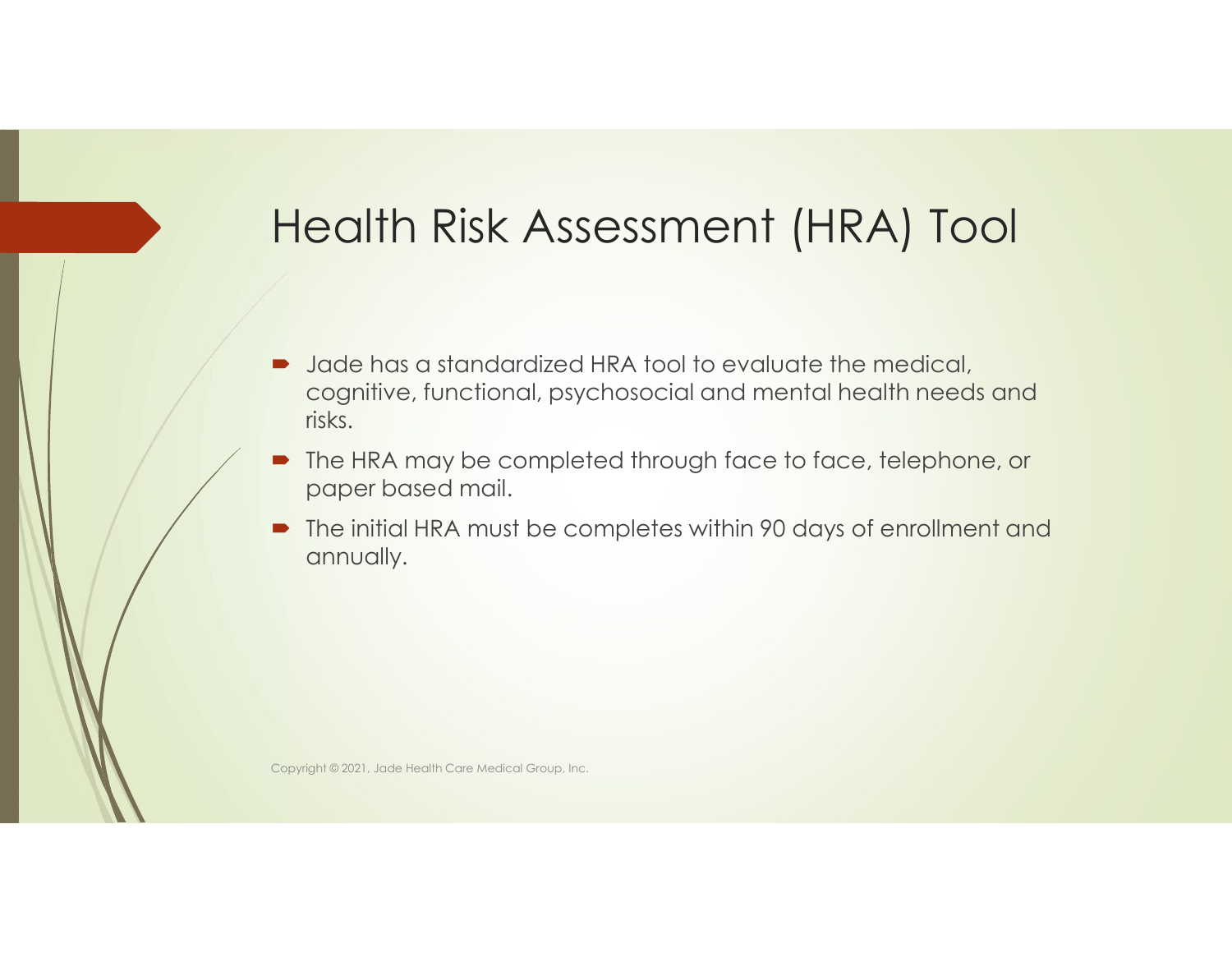#### Health Risk Assessment (HRA) Tool **Continued**

- Responses to the HRA are used to:
	- Develop and/or update the members' Individualized Care Plan (ICP)
	- $\blacksquare$  To stratify members into risk categories for care coordination
- Member is reevaluated when there is a change in health status and care plan is updated annually.
- Member is provided with a copy of the ICP and encouraged to visit the PCP.
- Provider is given a copy of the ICP and the responses to the HRA.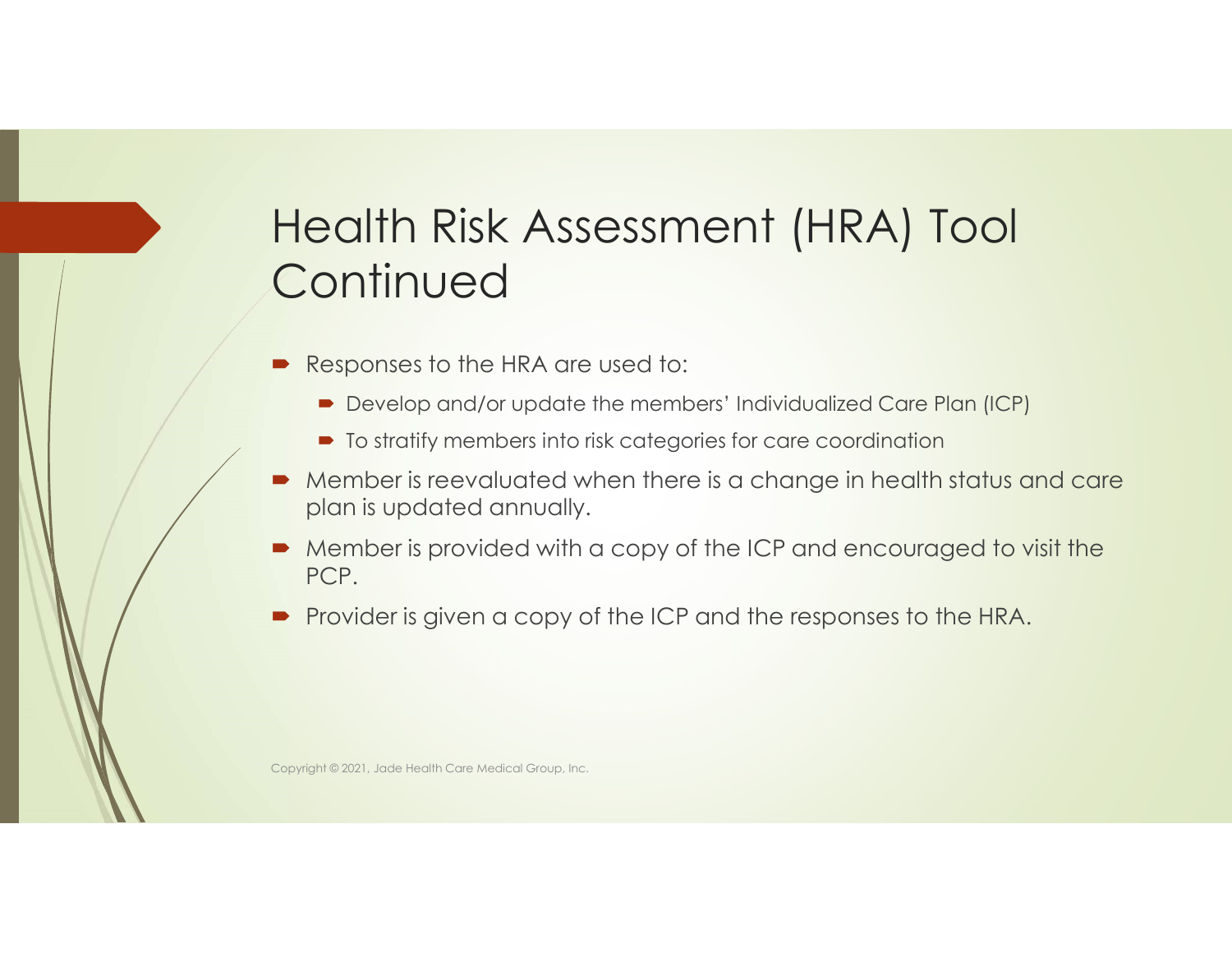#### Individualized Care Plan (ICP)

- An initial ICP is based on the members' responses to the HRA.
- **Essential components of the ICP include:** 
	- Goals and objectives
	- Healthcare preferences
	- **Specific services customized to the members' needs**
- **COMBUNG COMBUNG (STAN)**<br>
In initial ICP is based on the members' responses to the HRA.<br>
Ssential components of the ICP include:<br>
<br>
 Goals and objectives<br>
 Healthcare preferences<br>
 Specific services customized to the me towards goals
	- Self Management Plans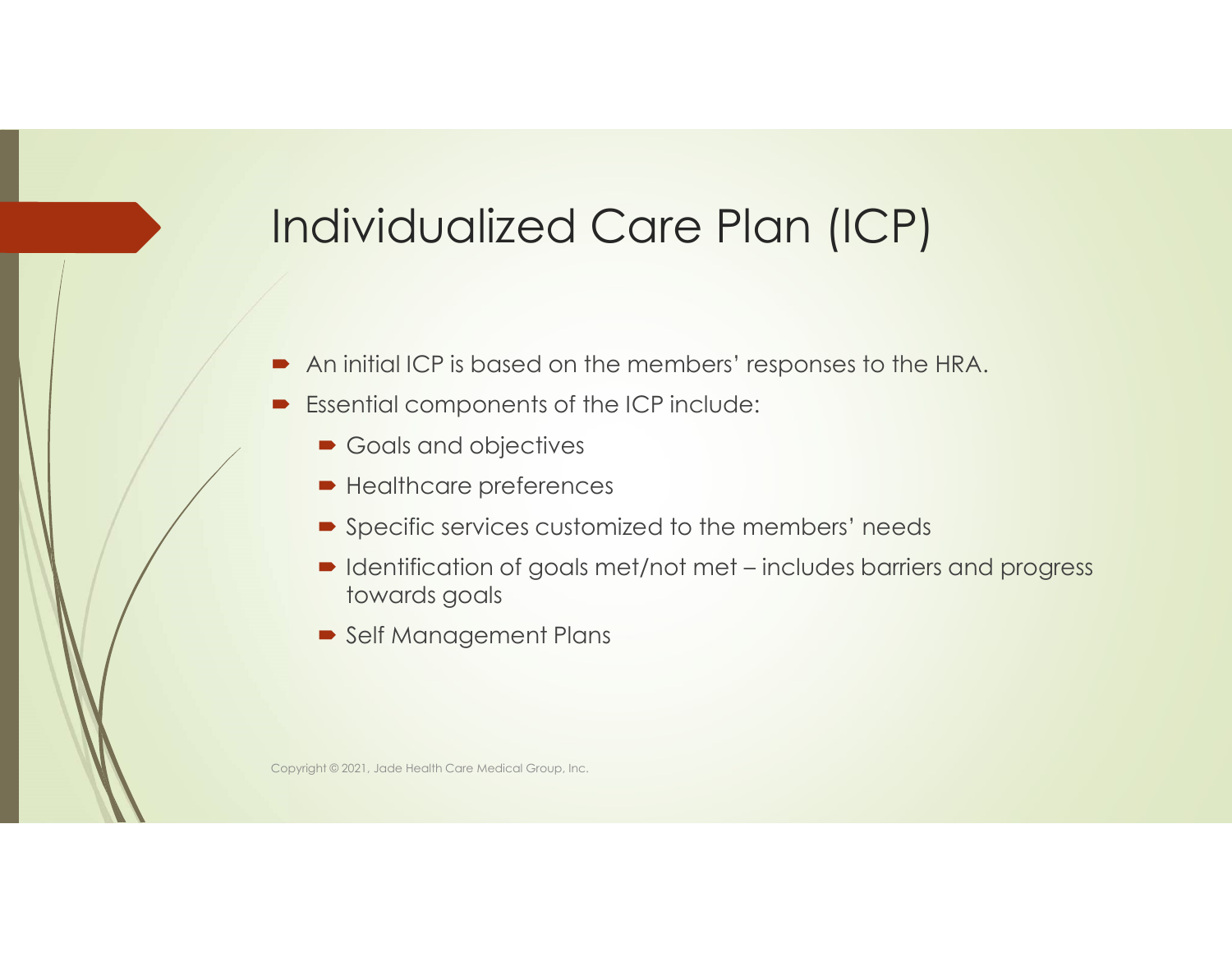# Individual Care Plan (ICP) Continued

- ICP is updated when a member's health status changes or at least annually.
- ICP updates and modifications are communicated to members/caregivers and the ICT involved.
- **ICP** is maintained and is accessible to all care providers involved.
- Records of the ICP are maintained by HIPAA and professional standards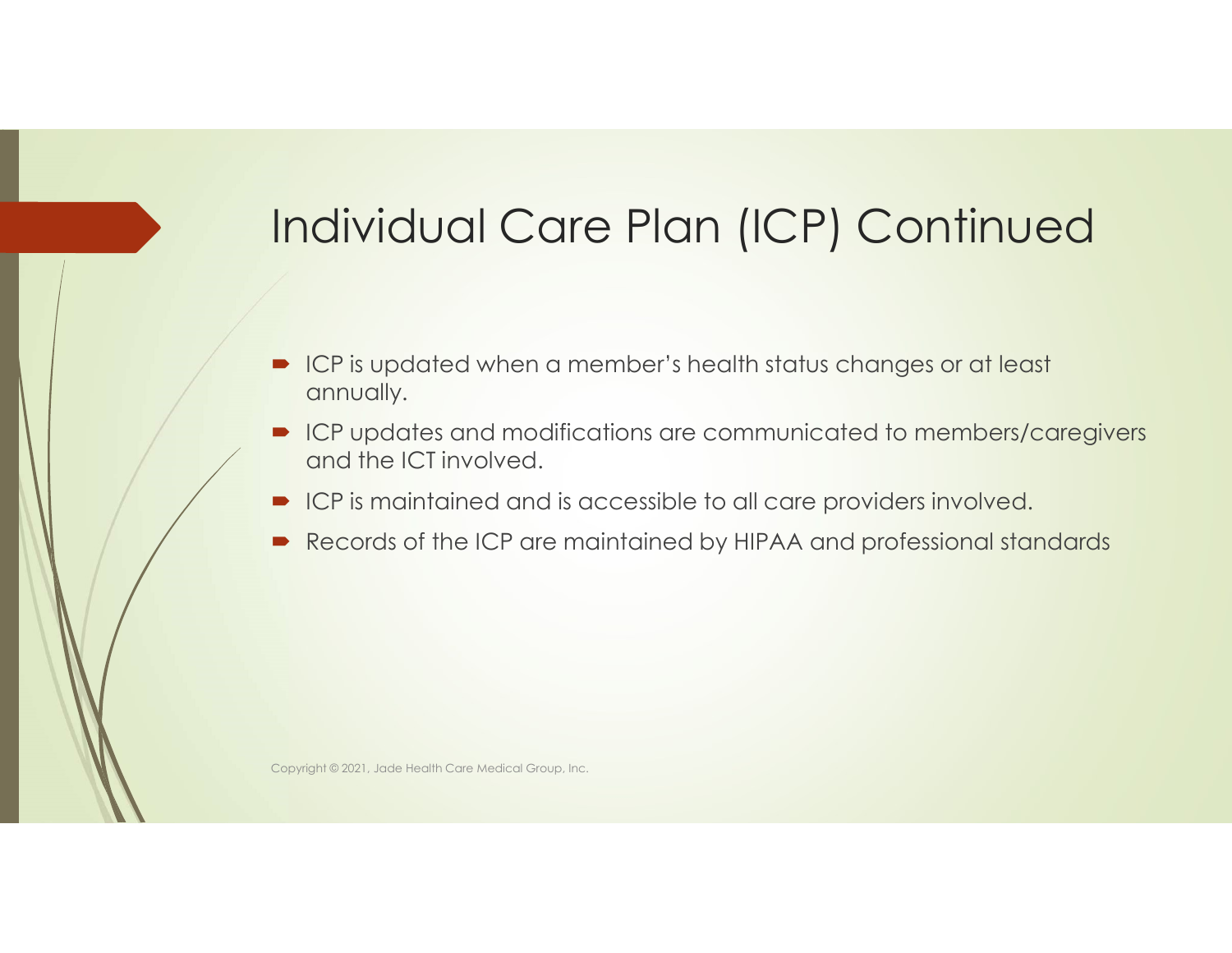# Interdisciplinary Care Team (ICT)

- ICT communicates regularly to manage the member's medical, cognitive, psychosocial and functional needs.
- ICT facilitates care management, assessment, care planning, authorization of services and care transitions.
- Formation of ICT depends on the member's medical and psychosocial needs based on the HRA and ICP. It typically includes Case Managers, Social Workers, Pharmacists, Medical Directors and treating physicians.
- Each member of the ICT has specific defined roles and responsibilities based on their expertise.
- Review and analyze available data to ensure improvement in the member's health status.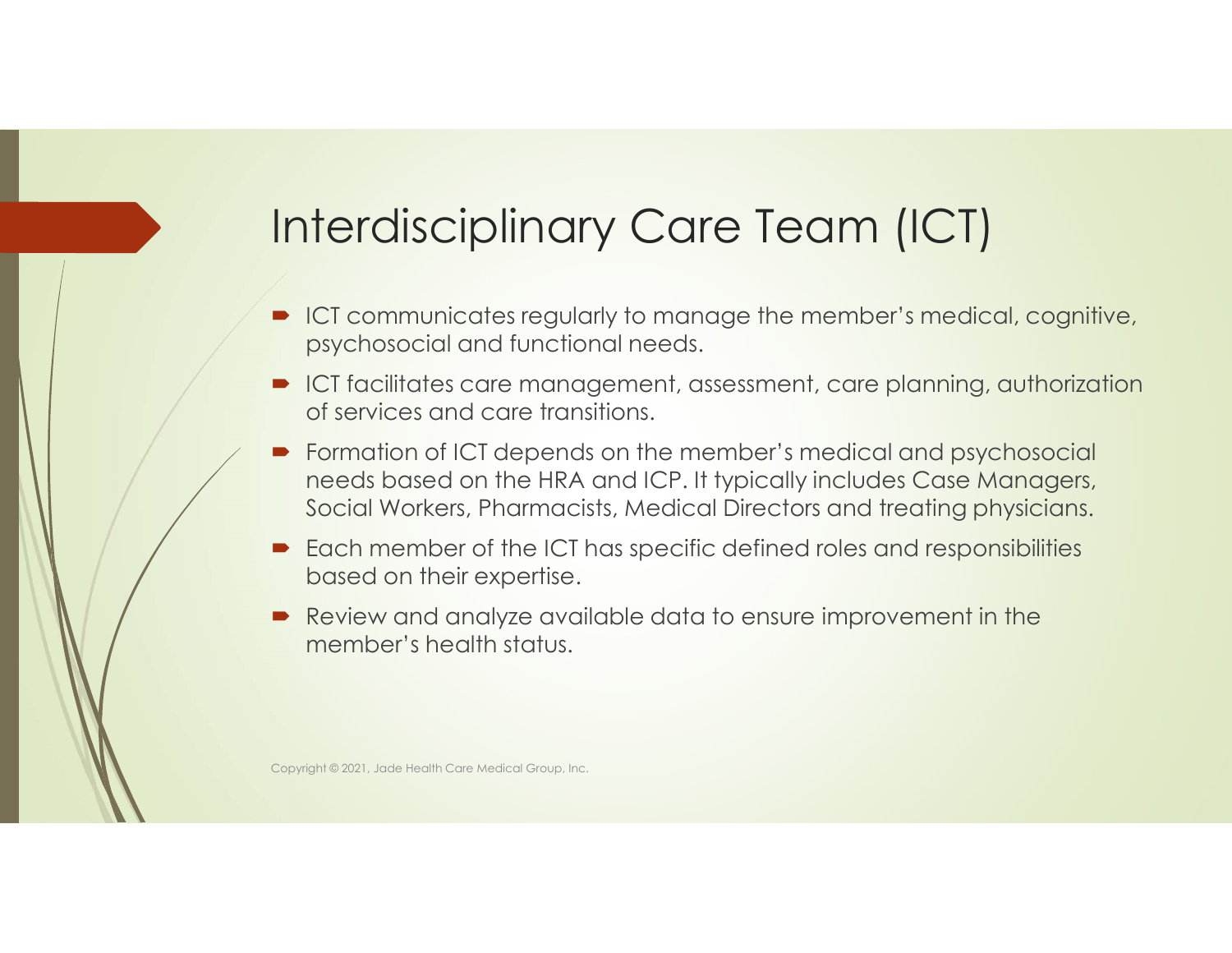### Care Transition Protocols

- Care transition is a movement of a member from one care setting to another as the member's health status changes.
- The Utilization Management Program at CCHP is responsible for the concurrent review and prior authorization process, which includes monitoring inpatient hospitalizations and patients in skilled nursing facilities as well as working with physicians for those patients in need of care management services.
- Admissions are reviewed on the first working day following admissions.
- The member shall be notified of decisions to terminate Skilled Nursing Facility(SNF), Home Health Agency (HHA), or Comprehensive Outpatient Rehabilitation Facility (CORF) services no less than 2 days before the proposed end of the services.
- Jade Health Care Medical Group's UM Nurse will coordinate the continued care and discharge plans with the facility's Case Manager.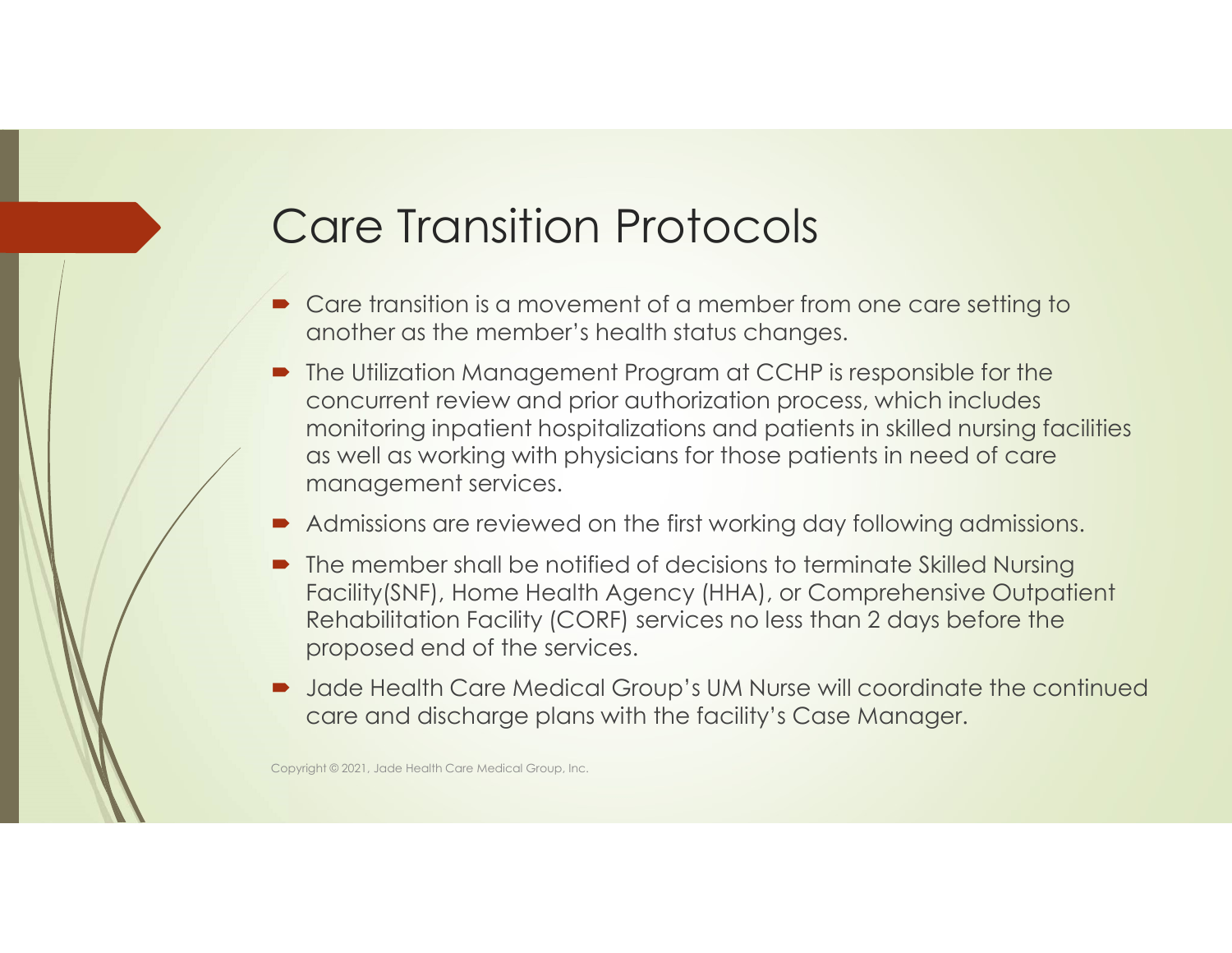#### Primary Care Physician Referral Process

- Referrals to specialists, second opinions, elective hospital admissions or any services which require prior authorization are initiated by Primary Care Physicians or specialists through the Jade Health Care Medical Group UM department.
- Once the prior authorization has been obtained, the Primary Care Physician (PCP) shall continue to monitor the member's progress to ensure appropriate intervention and assess the anticipated return of the Member to Jade Health Care Medical Group Network.
- Each specialist provides written documentation of results and care provided/recommended to the PCP within 2 weeks of Patient encounter.
- The PCP evaluates the report information, signs and dates the report once reviewed, and formulates a follow up care plan for the Member. The follow up plan shall be included in the Member's medical record.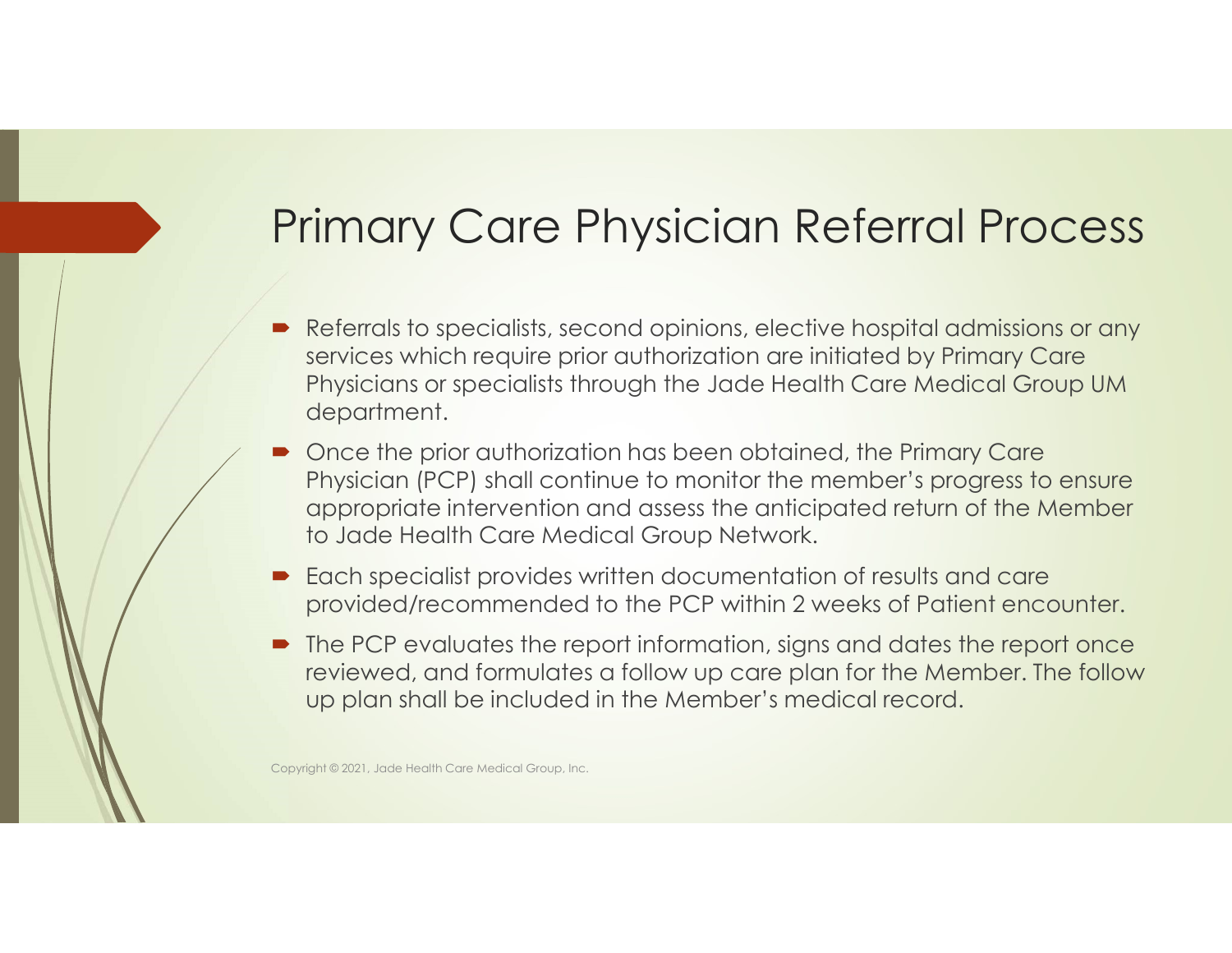#### Provider Networks

- Jade's Provider Network includes contracted providers, Health Care plans direct providers, and a wide range of specialists to meet the needs of its SNP members Examples of providers:
	- **Primary Care Physicians**
	- **Specialists**
	- Radiology Centers
	- **Physical Therapists**
	- **Laboratories**
	- **Surgical Centers**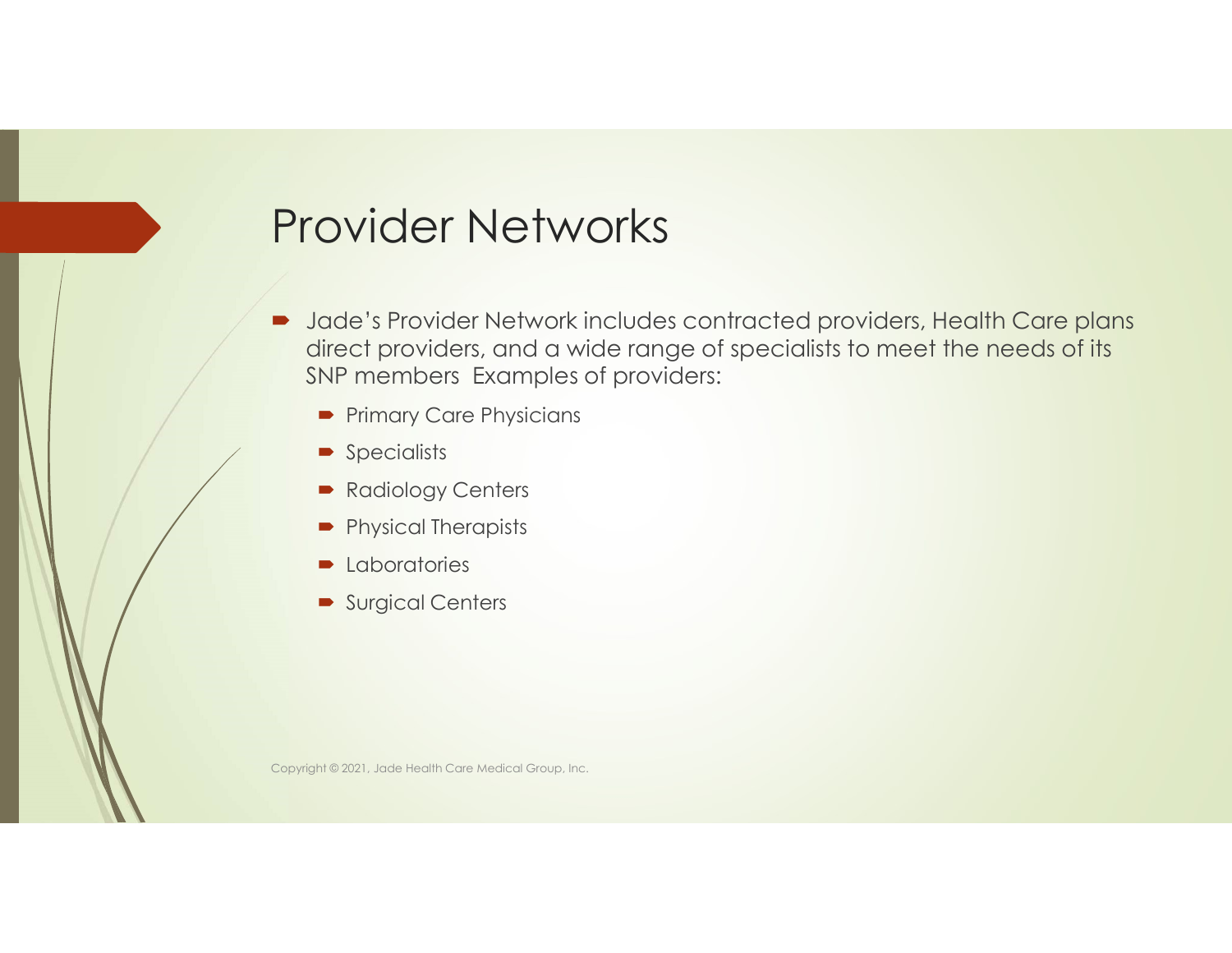#### Provider Network Continued

- Jade, through policies and procedures ensures that network providers:
	- Have active licenses and certification
	- Are part of the member's ICT as needed
	- Incorporate relevant clinical information in member's ICP
	- Follow care transition protocols
	- Use clinical practice guidelines
	- **Can request exception to clinical practice guidelines for members with complex** healthcare needs
	- Receive MOC training initially on joining the network and annually.
	- Jade has policy and procedures to address network providers non-compliance with MOC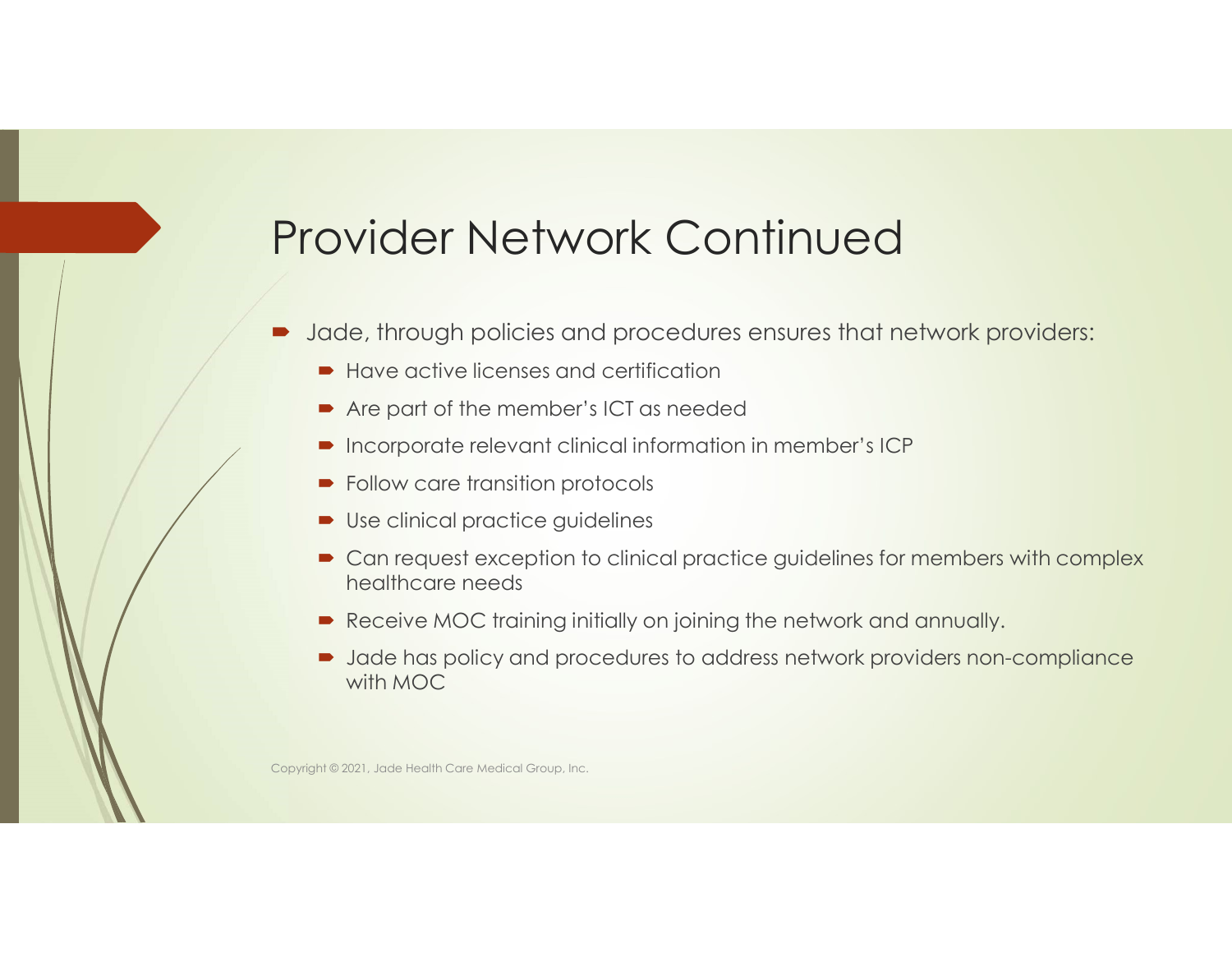### Role of Primary Care Physicians

- The primary care physician is responsible for:
	- Assuring reasonable access and availability to primary care services
	- Making referrals to specialist and other plan providers
	- **Providing 24 hour coverage for advice and access to care**
	- **Communicating authorization decisions to the health plan member.**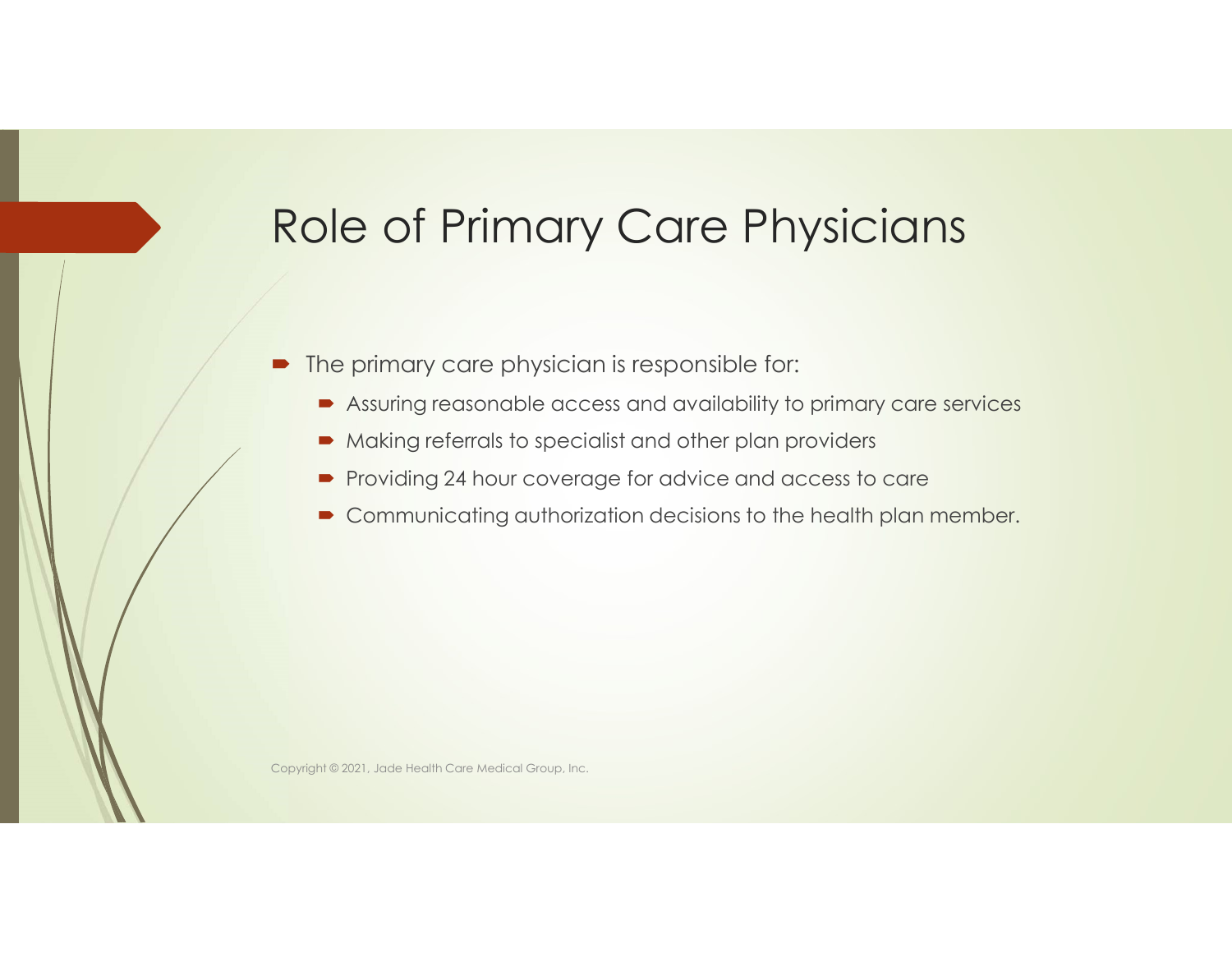# Use of Clinical Practice Guidelines (CPGs) se of Clinical Practice Guidelines<br>CPGs)<br>Jade Health Care Medical Group uses evidence-based clinical guidel<br>developed by InterQual Criteria.<br>InterQual Criteria identify benchmark patient care and recovery stage<br>enhance hea Use of Clinical Practice Guidelines<br>
(CPGs)<br>
• Jade Health Care Medical Group uses evidence-based clinical guidelines<br>
• InterQual Criteria identify benchmark patient care and recovery stages to<br>
• InterQual Criteria revic Use of Clinical Practice Guidelines<br>
(CPGs)<br>
• Jade Health Care Medical Group uses evidence-based clinical guidelines<br>
developed by InterQual Criteria.<br>
• InterQual Criteria identify benchmark patient care and recovery sta Use of Clinical Practice Guidelines<br>
(CPGs)<br>
• Jade Health Care Medical Group uses evidence-based clinical guidelines<br>
developed by InterQual Criteria.<br>
• InterQual Criteria identify benchmark patient care and recovery sta

- Jade Health Care Medical Group uses evidence-based clinical quidelines
- enhance health care services delivery, resource management and patient outcomes.
- clinical guidelines at the point of care.
- reviews; proactive care management; discharge planning; patient education, and quality initiatives.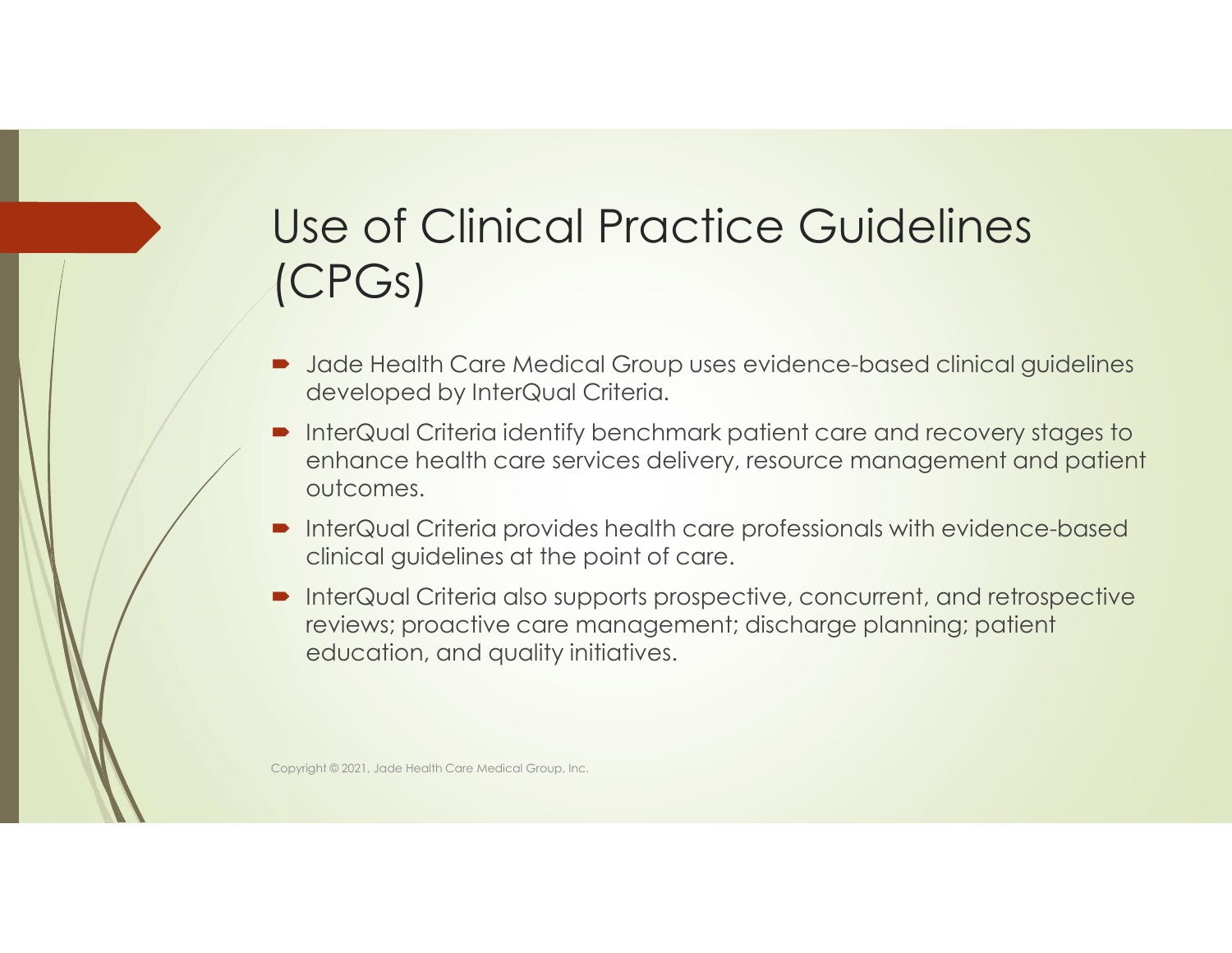### Use of Clinical Practice Guidelines (CPGs) continued

- $\blacksquare$  Jade has a process for management of exceptions to CPGs when a member has complex healthcare needs by utilizing out-of-network practitioners through the Primary Care Physician referral process.
- Compliance with approved guidelines is monitored through:
	- An annual review of delegated group decisions
	- The member appeals process
	- Review of patient medication profiles in the Medication Therapy Management (MTM) program
	- **HEDIS reporting**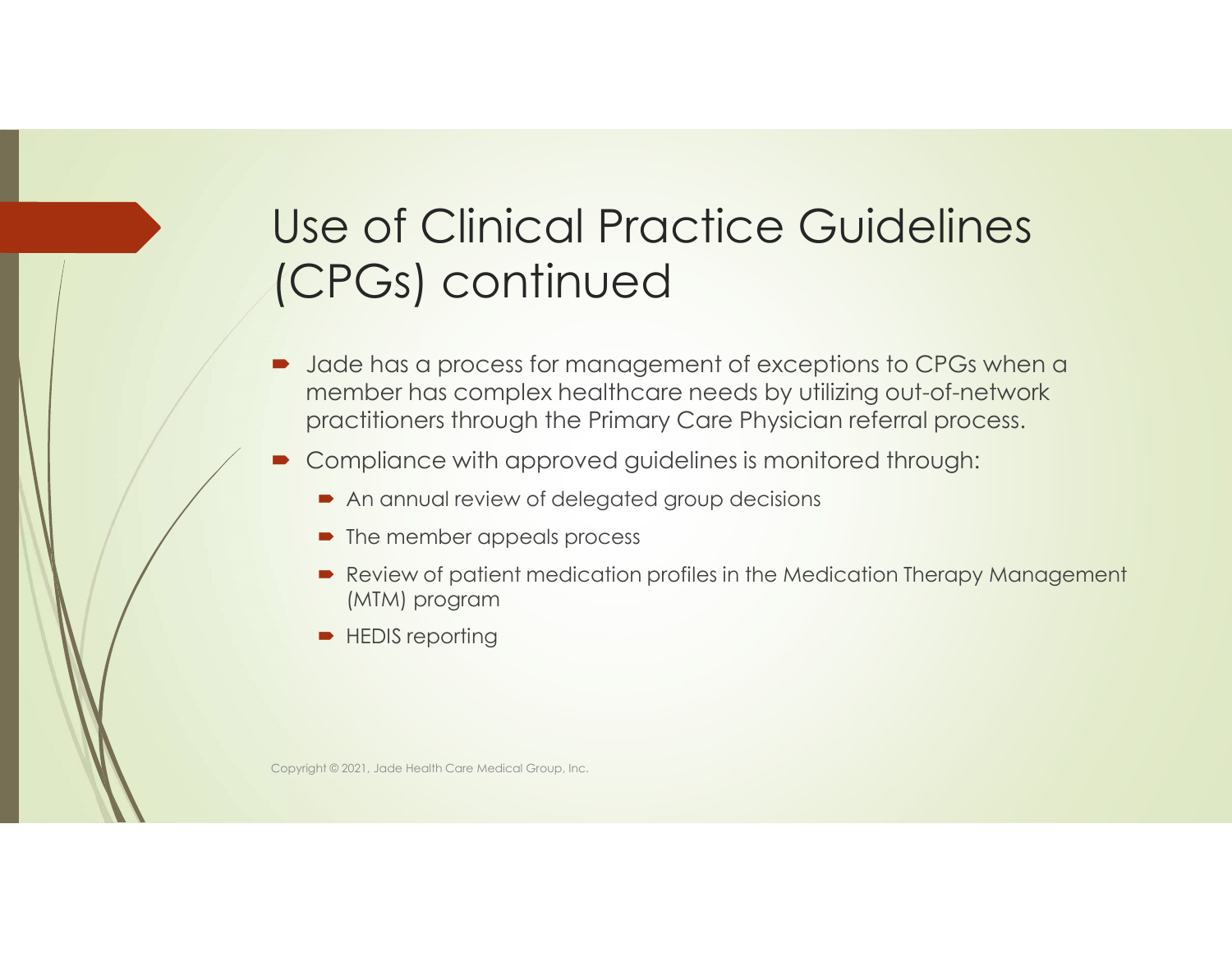### MOC Quality

- Jade has a quality Improvement Plan (QIP) that is specific to the MOC and designed to the meet the health care needs of its members.
- Jade collects, analyses and evaluates various data sources in order to report on the MOC quality performance improvement
- Specific HEDIS health outcome measures are identified in order to measure the impact that the MOC has on the SNP members.
- SNP member satisfaction surveys are utilized in order to assess overall satisfaction with the MOC
- All health outcomes and satisfaction survey findings are utilized to modify the MOC QIP on an annual basis.
- The annual evaluation of the QIP is shared with providers and stakeholders.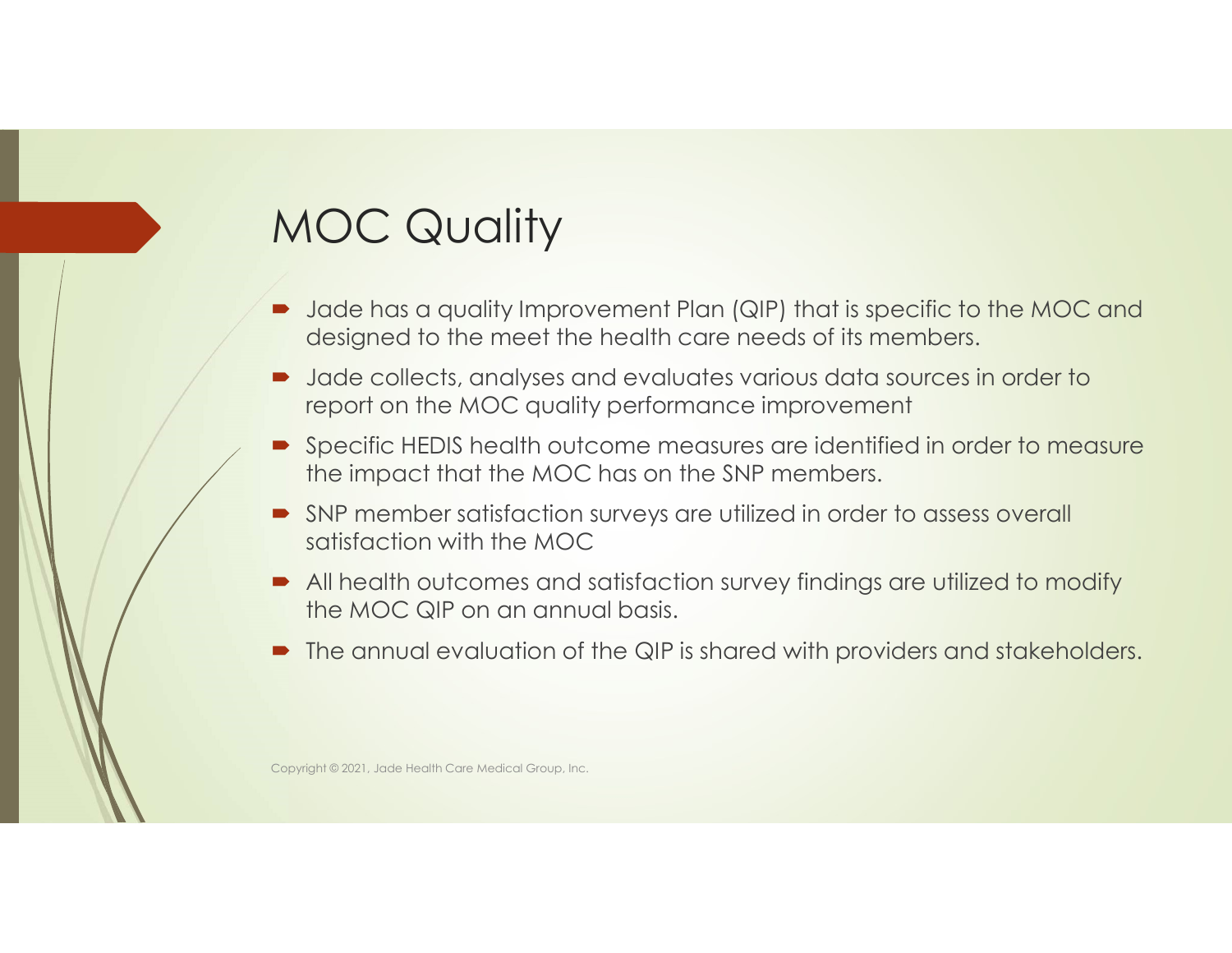### TIMELY ACCESS REGULATIONS

- State requidions require plans to assure timely access for its commercial member plans regulated under the Department of Managed Health Care (DMHC) and Department of Health Care Services (DHCS).
- Timely access involves physician offices being able to offer appointments within certain time frames. If your office is unable to provide an appointment within the time frame, you could refer the patient to the Chinese Hospital clinics for a one-time appointment. Please note that the waiting time in an office for scheduled appointments should not exceed 15 minutes. Jade Health Care Medical Group conducts appointment access surveys, provider satisfaction surveys, and member satisfaction surveys to identify trends or problems.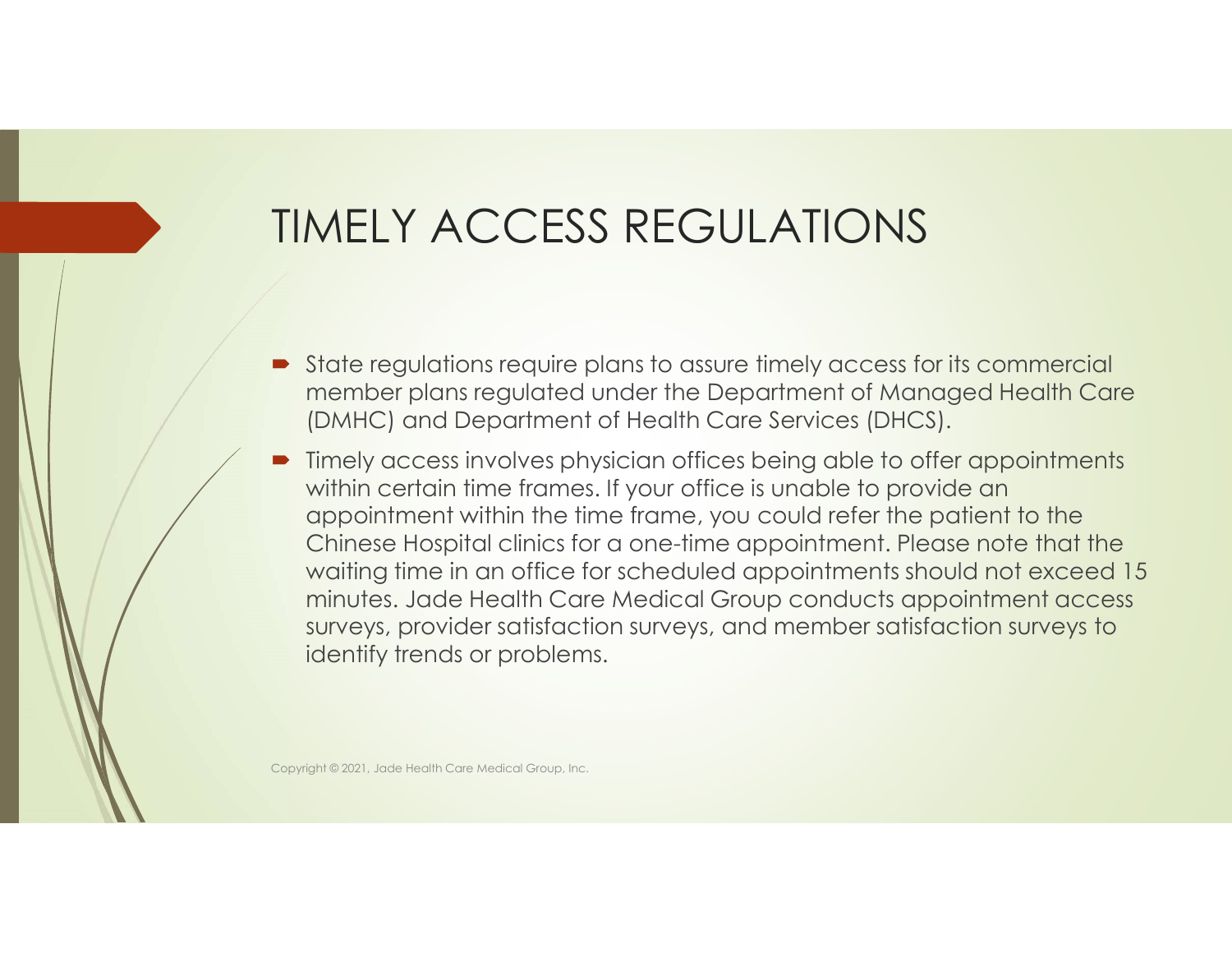#### TIMELY ACCESS REGULATIONS

#### COMMERCIAL NON-EMERGENT MEDICAL APPOINTMENT ACCESS STANDARDS

| <b>TIMELY ACCESS REGULATIONS</b>                                                                                                  |                                                                     |
|-----------------------------------------------------------------------------------------------------------------------------------|---------------------------------------------------------------------|
|                                                                                                                                   | <b>COMMERCIAL NON-EMERGENT MEDICAL APPOINTMENT ACCESS STANDARDS</b> |
| <b>Appointment Type</b>                                                                                                           | <b>Must Offer Appointment Within</b>                                |
| Non-urgent Care appointments for Primary Care (PCP)                                                                               |                                                                     |
|                                                                                                                                   | 10 Business Days of the request                                     |
| Non-urgent Care appointments with Specialist physicians (SCP)                                                                     | 15 Business Days of the request                                     |
| Urgent Care appointments that do not require prior authorization<br>(PCP)                                                         | 48 hours of request                                                 |
| Urgent Care appointments that require prior authorization                                                                         | 96 hours of request                                                 |
| Non-urgent Care appointments for ancillary services (for<br>diagnosis or treatment of injury, illness, or other health condition) | 15 Business Days of the request                                     |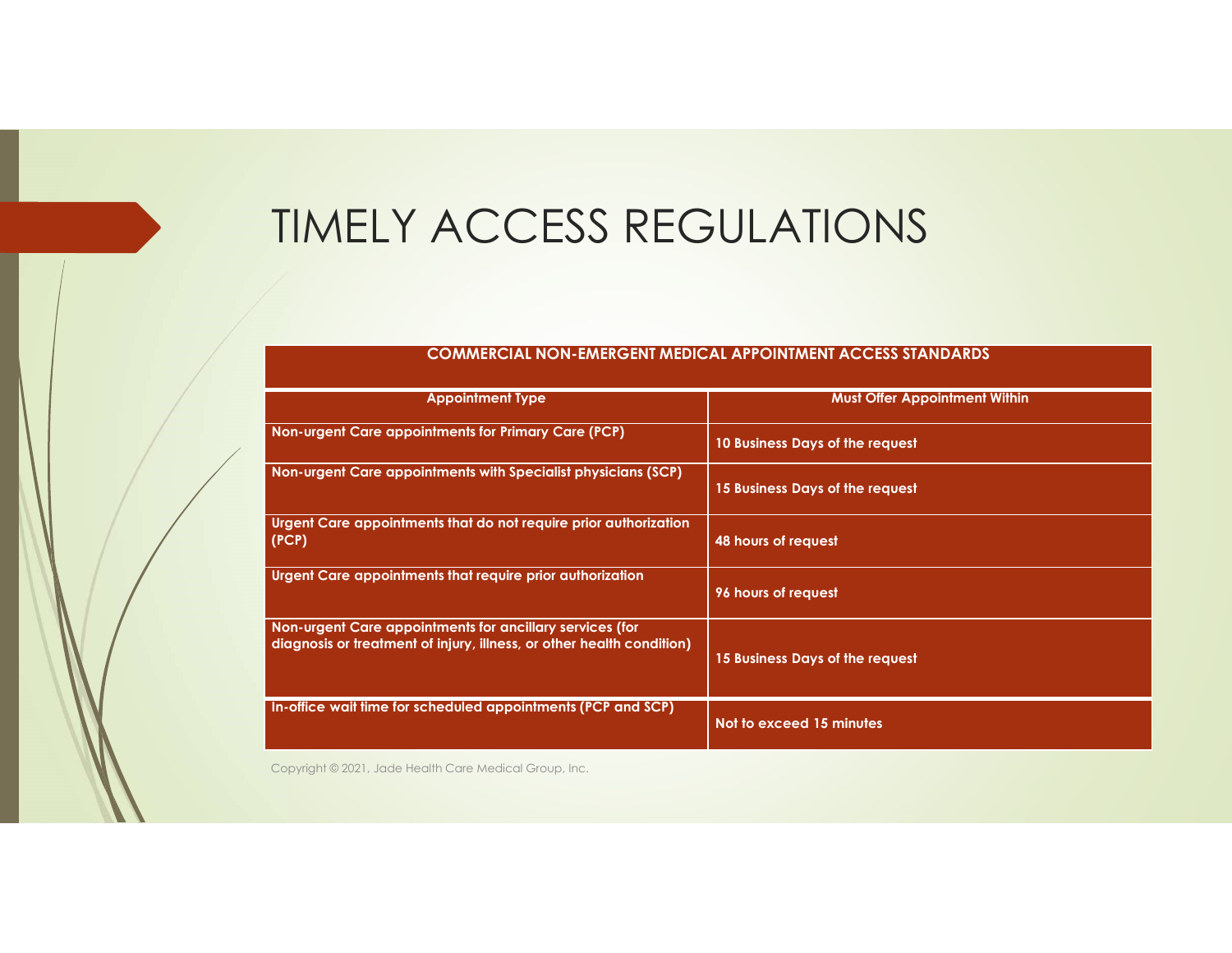#### TIMELY ACCESS REGULATIONS

#### MENTAL HEALTH EMERGENT STANDARDS AND NON-EMERGENT APPOINTMENT ACCESS STANDARDS

| <b>TIMELY ACCESS REGULATIONS</b>                                                 |                                      |
|----------------------------------------------------------------------------------|--------------------------------------|
| <b>MENTAL HEALTH EMERGENT STANDARDS AND</b>                                      |                                      |
| <b>NON-EMERGENT APPOINTMENT ACCESS STANDARDS</b>                                 |                                      |
| <b>Appointment Type</b>                                                          | <b>Must Offer Appointment Within</b> |
|                                                                                  |                                      |
| Non-urgent appointments with a physician mental<br>health care provider          | 10 business days of request          |
| Non-Urgent Care appointments with a non-physician<br>mental health care provider | 10 business days of request          |
| <b>Urgent Care appointments</b>                                                  | 48 hours of request                  |
| Access to Care for Non-Life Threatening Emergency                                | <b>6 hours</b>                       |
| <b>Access to Life-Threatening Emergency Care</b>                                 | <b>Immediately</b>                   |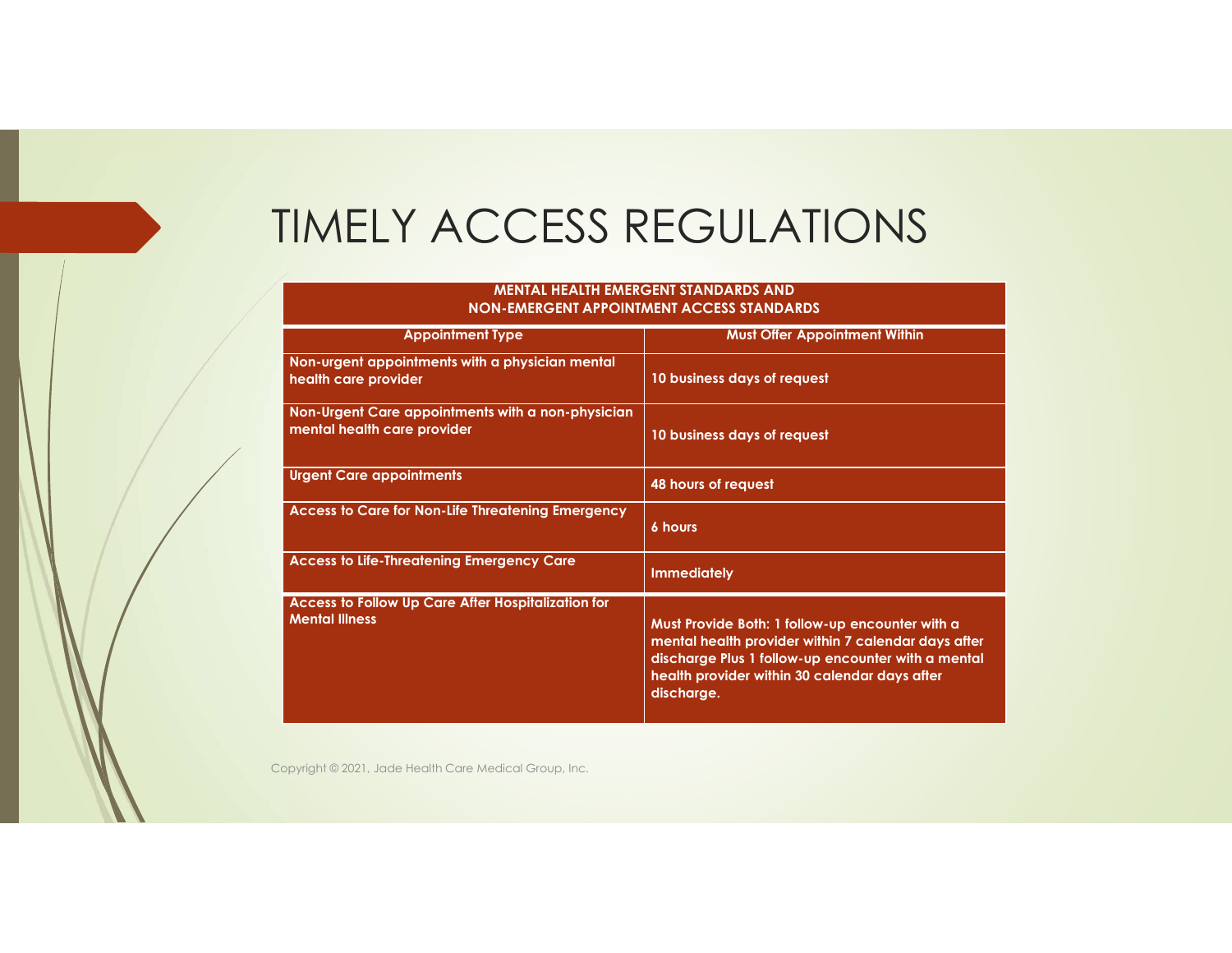#### AFTER HOURS INSTRUCTIONS

- Jade Health Care Medical Group requires that each physician office's automated message or<br>answering service will provide appropriate after hours emergency instructions and will have a healthcare<br>professional available to r emergency are expected to be told to hang up and dial 911, or to go to the nearest emergency room. FR HOURS INSTRUCTIONS<br>
e Health Care Medical Group requires that each physician office's automated message<br>
wering service will provide appropriate after hours emergency instructions and will have<br>
essional available to re FER HOURS INSTRUCTIONS<br>
eleadit Crac Melicial Group requires that each physician office's automated message or<br>
evering service will provide appropriate after hours emergency instructions and will have a he<br>
essignoid avai **AFTER HOURS INSTRUCTIONS**<br> **INSTRUCTIONS**<br>
Interferistion office's automated message or<br>
material series will provide a proportion estimate the fluore method method and with the can<br>
prove signal of the proportion of
- After hours calls (defined as those hours which are not normal medical group business hours) may be managed by a telephone system which pages a provider or an on-call provider for patient triaging or authorization of care.
- The answering service shall give the following information to the patient. "If you feel that your problem is a life-threatening call 911 immediately."
- If a physician uses an answering machine, the message must include:
	-
	-
	-
	-
- by calling 911 or going to the nearest emergency room. If a message is left for the physician, the answering service will assure that the member will receive a call back within 30 minutes.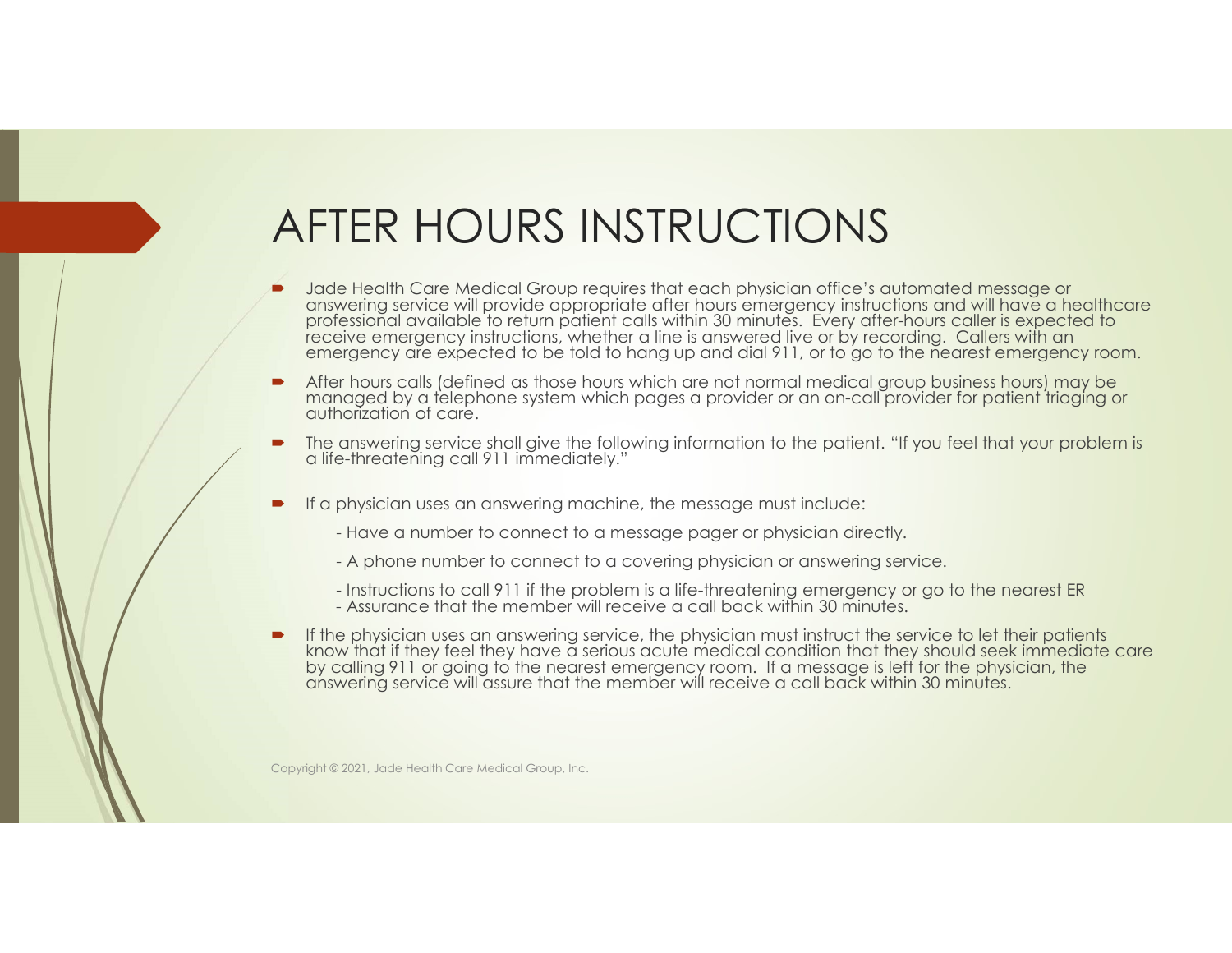#### San Francisco Health Plan Provider Training

- All San Francisco Health Plan providers are required to read the Summary of Key Information (SOKI) document and signed the practitioner orientation attestation form when completed. Please see attached document.
- This document highlights some of San Francisco Health Plan's (SFHP) programs and requirements.
- **If you have any questions or concerns about the contents inside the** Summary of Key Information (SOKI, provider issues, network and contracting, credentialing, payment disputes, and etc. Please contact San Francisco Health Plan directly.

Telephone: 1(415) 547-7818 ext. 7084

Hours of Operation: Monday through Friday, 8:30am to 5:00pm

**Email:** provider.relations@sfhp.org